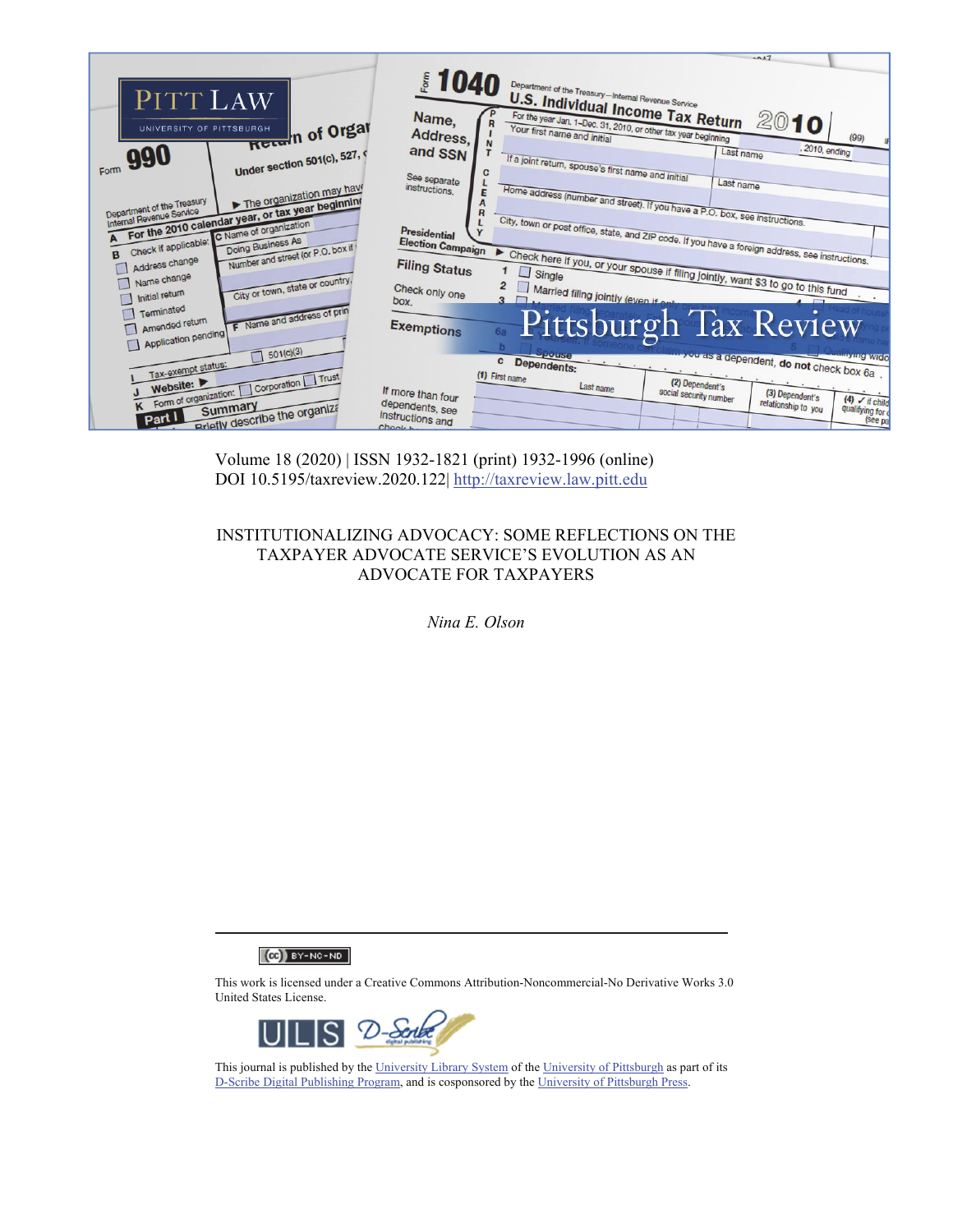## INSTITUTIONALIZING ADVOCACY: SOME REFLECTIONS ON THE TAXPAYER ADVOCATE SERVICE'S EVOLUTION AS AN ADVOCATE FOR TAXPAYERS†

## *Nina E. Olson\**

From March 1, 2001, through July 31, 2019, I had the privilege of serving as the National Taxpayer Advocate ("NTA"), working with the dedicated employees of the unique governmental organization, the Taxpayer Advocate Service ("TAS"), to advocate on behalf of United States taxpayers, helping to resolve their problems with and protecting their rights before the Internal Revenue Service. I am often asked what drew me to the position of the NTA in the first place. At the time the NTA position became vacant, I was executive director of The Community Tax Law Project ("CTLP"), the nonprofit Low-Income Taxpayer Clinic I founded in 1992. From CTLP's inception, my focus had been on creating an institution that would survive me and not be dependent on my presence or leadership; by the year 2000 we had finally managed to achieve some solid financial footing through federal, state, and community-based funding. Thus, when Armando Gomez, who I knew from his work with the National Commission on Restructuring the IRS, approached me in 2000 about the possibility of being considered for the NTA position, I was already thinking about transitioning from CTLP in the next two years. I did not yet know where I would find myself, but I knew wherever I landed I would continue addressing misuses of power and authority. I also knew I wanted to continue working with the diverse groups and populations I had worked with throughout my life.

However, I never aspired to be an employee of the Internal Revenue Service. I am an advocate to my core, and I never thought of that quality as being a good fit with the IRS. I wrestled with the decision to put my hat in the ring, so to speak, for the NTA position and finally decided that although

<sup>†</sup> To comply with confidentiality requirements of the Internal Revenue Service, sources marked with "(on file with author)" have not been reviewed by student editors and staff of the Pittsburgh Tax Review.

<sup>\*</sup> Executive Director, Center for Taxpayer Rights. The author wishes to thank Les Book for his thoughtful comments and our conversations about this Article.

Pitt Tax Review | ISSN 1932-1821 (print) 1932-1996 (online) DOI 10.5195/taxreview.2020.122 | http://taxreview.law.pitt.edu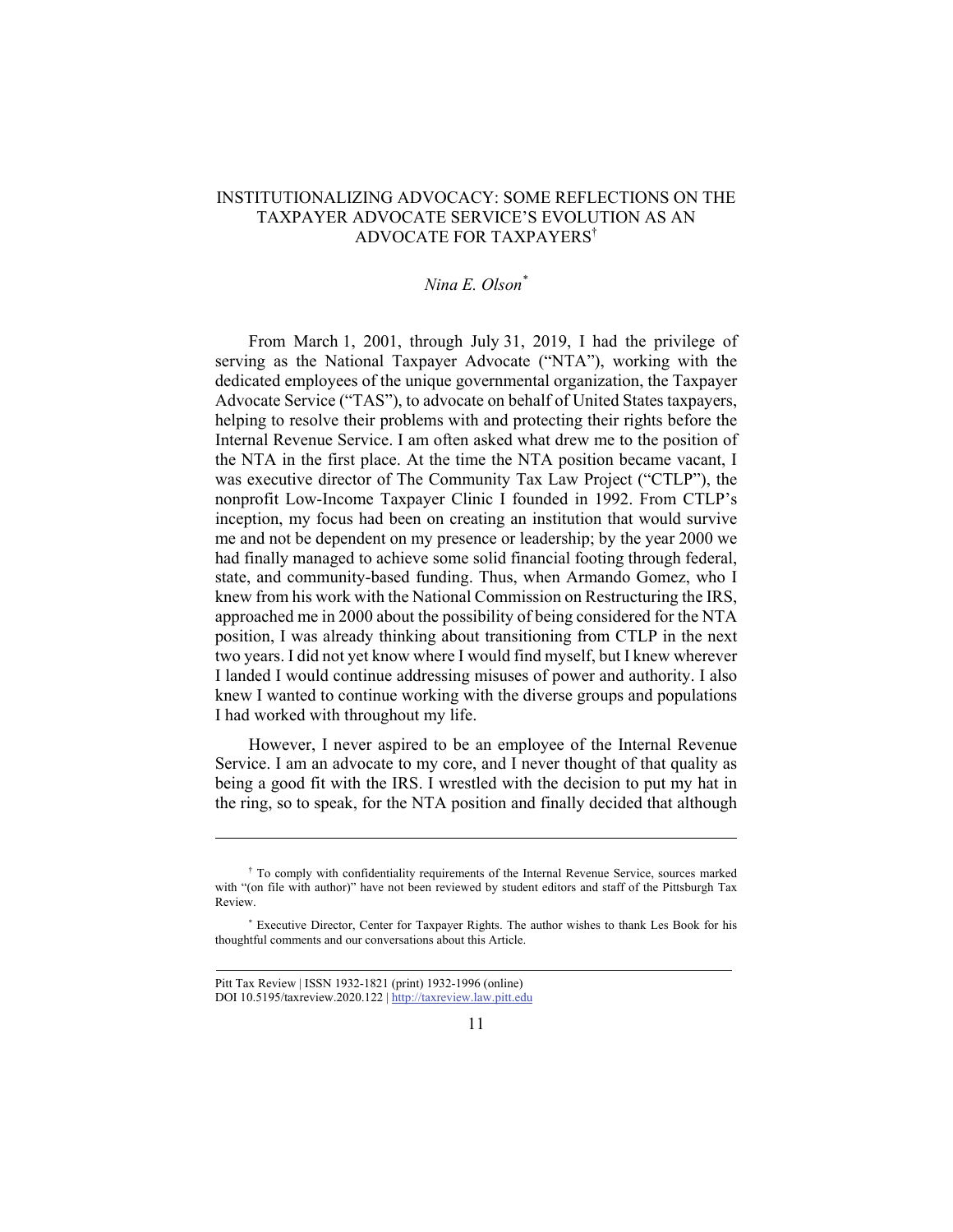there was little chance I would be selected, it would be interesting to go through the process. Having observed the agency from the outside for decades and being intensely curious about what makes people behave the way they do, I was intrigued by the opportunity to learn and observe from the "inside." Once it became clear that people viewed me as a strong candidate for the position, I did some serious self-analysis about why I would make this move and just what kind of NTA I would be. At that point I concluded I could only accept the NTA position if I felt I could continue my advocacy in the same manner I had done outside the IRS.<sup>1</sup> I also promised myself that I would leave the position if I found myself being or feeling disconnected from the taxpayer populations I had come to know and advocated on behalf of over the decades. With those two commitments, I began a deep study of the statute and history of the Office of the Taxpayer Advocate, one that continues with my current work with international taxpayer advocates and ombudsmen today.

Unlike other federal agency ombuds and advocates, $2$  the Office of the Taxpayer Advocate has a rich administrative and legislative history. Begun as an administrative initiative in the late 1970s, the Problem Resolution Program ("PRP") was established in response to widespread complaints that the IRS was not addressing taxpayer complaints and concerns.<sup>3</sup> Around the

IRS OVERSIGHT BD., REPORT AND RECOMMENDATIONS OF THE COMMITTEE ON PERSONNEL AND ORGANIZATION, CONSULTATION ON THE APPOINTMENT OF THE NATIONAL TAXPAYER ADVOCATE 16*–*17 (Dec. 2000) (on file with author).

<sup>2</sup> *See* Jeffrey S. Lubbers, Independent Advocacy Agencies within Agencies: A Survey of Federal Agency External Ombudsman, Report to the National Taxpayer Advocate (June 2002) (unpublished manuscript) (on file with author); 2 NAT'L TAXPAYER ADVOCATE, 2009 ANNUAL REPORT TO CONGRESS, at 105–27 (2009).

<sup>3</sup> The Problem Resolution Program (PRP) was created administratively in 1977 after a 1976 pilot program in the Austin, Milwaukee, Detroit, and Dallas districts. The program was under the direction of the IRS Assistant Commissioner (Taxpayer Service and Returns Processing). Its mission was to

<sup>&</sup>lt;sup>1</sup> I must have made that clear in my interviews for the position. The IRS Oversight Board observed:

On the other hand, Ms. Olson is not troubled by having to take positions that are opposed by the IRS and Treasury. She will easily do so when required by law and principle, so long as she is fully informed on the issues and perfectly clear in her position and therefore prepared to explain and defend her position most effectively (or modify it when appropriate). Furthermore, she is "very tough" and not afraid to issue TAOs. She quickly adds, however, that issuing a TAO is a last resort that is most effective when seldom used. She would rather work with the operating divisions to fix problems for all taxpayers instead of issuing a TAO just for an individual case.

Pitt Tax Review | ISSN 1932-1821 (print) 1932-1996 (online) DOI 10.5195/taxreview.2020.122 | http://taxreview.law.pitt.edu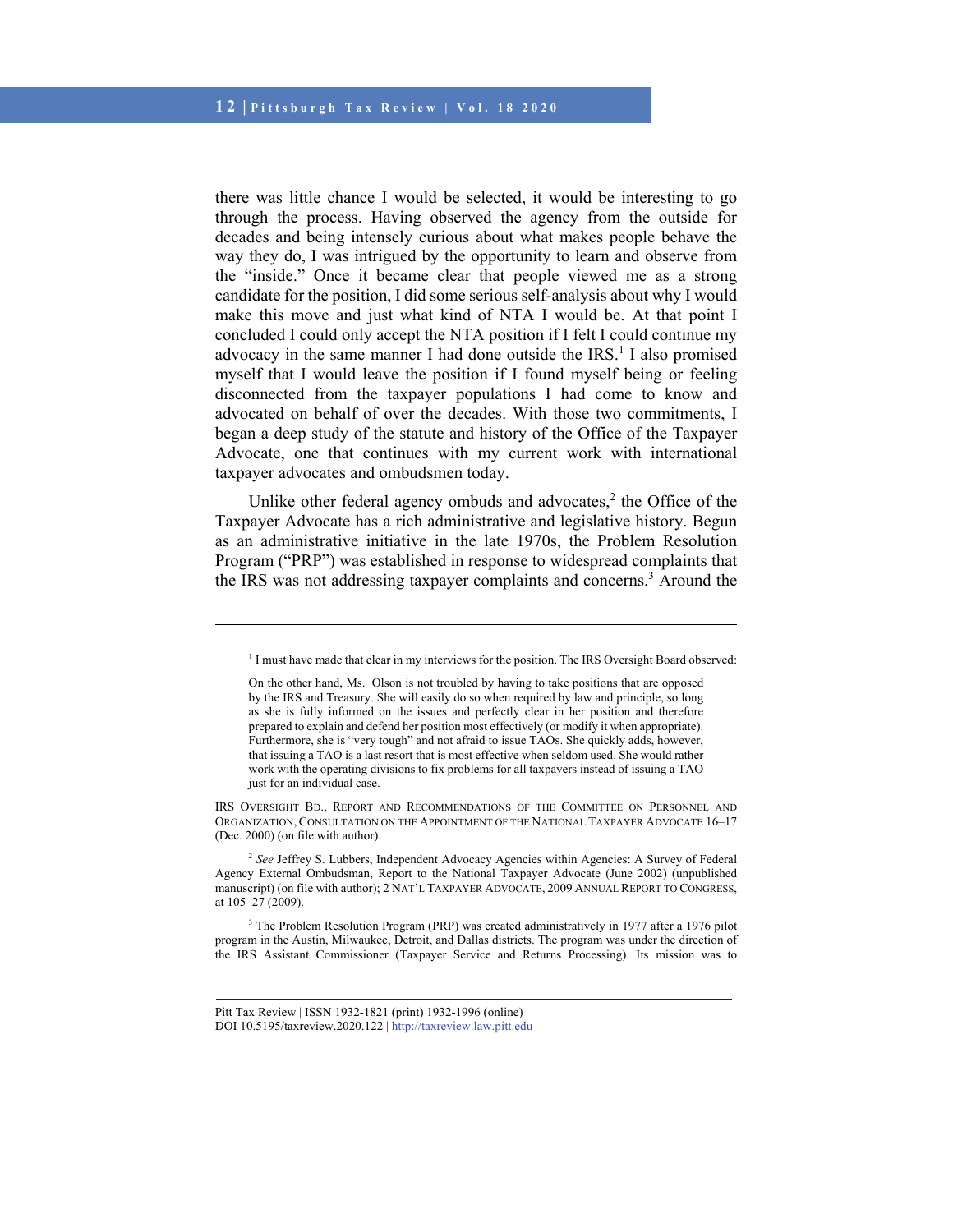same time, the IRS created Problem Resolution Officers in each of the districts, who reported to the District Director and managed the work of the local PRP offices. In 1979, the Commissioner established the Taxpayer Ombudsman's Office, which had national management of PRP.<sup>4</sup> The Taxpayer Ombudsman was adopted legislatively in 1988 in the Taxpayer Bill of Rights ("TBOR I"),<sup>5</sup> and expanded and strengthened in  $1996^6$  in the Taxpayer Bill of Rights 2 ("TBOR II"), and again in 1998.<sup>7</sup> As a witness before the House and Senate in hearings leading to the IRS Restructuring and Reform Act of 1998, I had a front-row seat on Congress' dissatisfaction with the performance and structure of the Taxpayer Advocate Office.<sup>8</sup> Several concerns surfaced during the hearings and debates—including the independence and authority of the office,<sup>9</sup> confidentiality of communications,10 and the effectiveness and utilization of Taxpayer

5 Technical and Miscellaneous Revenue Act of 1988, Pub. L. No. 100-647, 102 Stat. 3342 [hereinafter TBOR I].

6 Taxpayer Bill of Rights 2, Pub. L. 104-168, 110 Stat. 1452 (1996) [hereinafter TBOR II].

Internal Revenue Service Restructuring and Reform Act of 1998, Pub. L. 105-206, § 1102(a), (c), (d), 112 Stat. 685 [hereinafter RRA 98].

<sup>8</sup> *See Taxpayer Rights Proposals and Recommendations of the National Commission on Restructuring the Internal Revenue Service on Taxpayer Protections and Rights: Hearing on H.R. 2292 Before the Subcomm. on Oversight of the H. Comm. on Ways and Means*, 105th Cong. 105–62, at 145– 55 (1997) (statement of Nina E. Olson, Executive Director, The Community Tax Law Project); *IRS Restructuring: Hearings on H.R. 2676 Before the S. Comm. on Fin., 105th Cong. 105–529, at 329–40* (1998) (statement of Nina E. Olson, Executive Director, The Community Tax Law Project).

9 144 CONG. REC. S4240 (daily ed. May 5, 1998) (statement of Sen. Breaux) ("The whole concept is to have a truly independent National Taxpayer Advocate whose one focus will be making sure that taxpayers have good representation, are fairly treated, and have someone, for a change, who is really on their side when they have a conflict with the Internal Revenue Service.").

<sup>10</sup> *Id.* ("We are really trying to build some walls between the IRS and the Taxpayer Advocate and their work with the taxpayers, the American citizens of this country, to make sure that they, the taxpayers,

<sup>&</sup>quot;(1) provide taxpayers with an advocate within the IRS to assist when regular processes and procedures failed to resolve taxpayer concerns, (2) ensure that taxpayer problems are resolved promptly and efficiently, and (3) enable the IRS to identify organizational, procedural, and systemic problems and recommend corrective action when and where necessary." Memorandum from Kirsten Wielobob, Counsel to the Nat'l Taxpayer Advocate to Henry O. Lamar, Jr., Acting Nat'l Taxpayer Advocate, on Legal Authority of the Taxpayer Advocate—Historical Development 2–3 (Jan. 16, 2001) [hereinafter Wielobob Memorandum].

<sup>&</sup>lt;sup>4</sup> *Id.* at 3–4. At the same time, the IRS established PROs in service centers and regional offices, reporting directly to service center directors or regional commissioners. However, as discussed below, no PRO had "line authority" over PRP employees.

Pitt Tax Review | ISSN 1932-1821 (print) 1932-1996 (online) DOI 10.5195/taxreview.2020.122 | http://taxreview.law.pitt.edu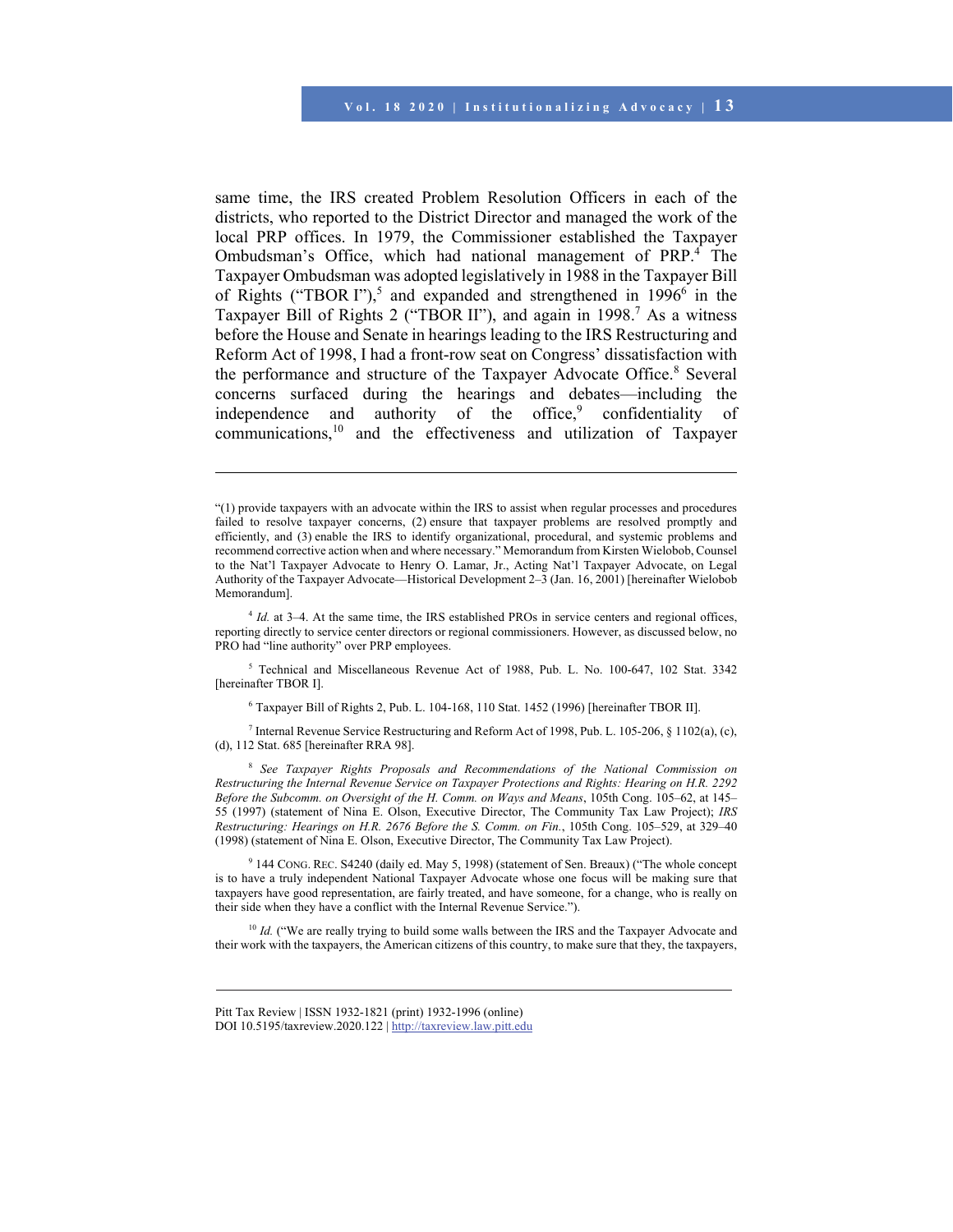Assistance Orders.<sup>11</sup> There was bipartisan concern about the inadequacy of the current structure.<sup>12</sup> Congress received recommendations for restructuring

know the person they are dealing with is independent, has their interests at heart, and doesn't have to go report to the Internal Revenue Service district director about what he or she has discussed or talked about with the taxpayer who is seeking assistance.").

<sup>11</sup> See H. COMM. ON WAYS AND MEANS SUBCOMM. ON OVERSIGHT, ADVISORY: JOHNSON ANNOUNCES REQUEST FOR WRITTEN COMMENTS ON TAXPAYER RIGHTS PROPOSALS (1997) (requesting written comments on a proposal to "[s]trengthen Taxpayer Assistance Orders by allowing the Taxpayer Advocate to consider more factors in determining whether or not a taxpayer is experiencing a 'significant hardship.'").

<sup>12</sup> The following exchange from the Senate Finance Committee hearings on H.R. 2676 is instructive on this point:

Senator Lott: How is the taxpayer advocate and how are the employees within that office selected? Who controls that?

Ms. Willis [GAO Director, Tax Policy and Administration Issues]: The advocates are selected by the Commissioner.

Senator Lott: Is that not a problem?

l

Ms. Willis: Well, it could be part of the problem in terms of independence.

Senator Lott: And not reflecting on the Commissioner. I mean, you are automatically beholding to and you are there because.

Ms. Willis: They do report, yes.

Senator Lott: We ought to move that somewhere else. Do we need to isolate it, wall it off, make it independent of and not dependent in any way in my opinion on IRS? If you are connected, if you are selected, if you are paid by, you are not going to be independent. It just will not happen.

Ms. Willis: Senator, the thing I would be concerned about and one of the reasons that we are undertaking this review is that the Commissioner also has need of the information and the insights and the perspective that the taxpayer advocate can provide. And there also needs to be the ability to provide oversight, etcetera, of the advocate's office. So, I think in trading off organization placement, etcetera, that there are a lot different things that need to be considered. And whether that means that the advocate has to be outside IRS, I do not know because I think you do have the issue of wanting someone in the system whose job is also to advocate for the taxpayer, as opposed to that person always being on the outside.

Senator Lott: The lines are real simple, you know. You have the Treasury Secretary up here, the President above that. But if you have the Commissioner of IRS here and then a line somewhere below him to the advocate, it is lost. The lines have got to be parallel. Now, there has got to be somebody over him. But I mean, I assume the Secretary of the Treasury and the Commissioner of IRS talk. So, I would hope that the taxpayer advocate would be talking to the Commissioner, but without being beholding to or subservient to the Commissioner. I think we really need to look at that, Mr. Chairman, and see if we could find a way to wall it off, but at the same time do make sure—I mean, they have got to be answerable to somebody, too, perhaps the Secretary of the Treasury. I do not know for sure. I mean, there is no system

Pitt Tax Review | ISSN 1932-1821 (print) 1932-1996 (online) DOI 10.5195/taxreview.2020.122 | http://taxreview.law.pitt.edu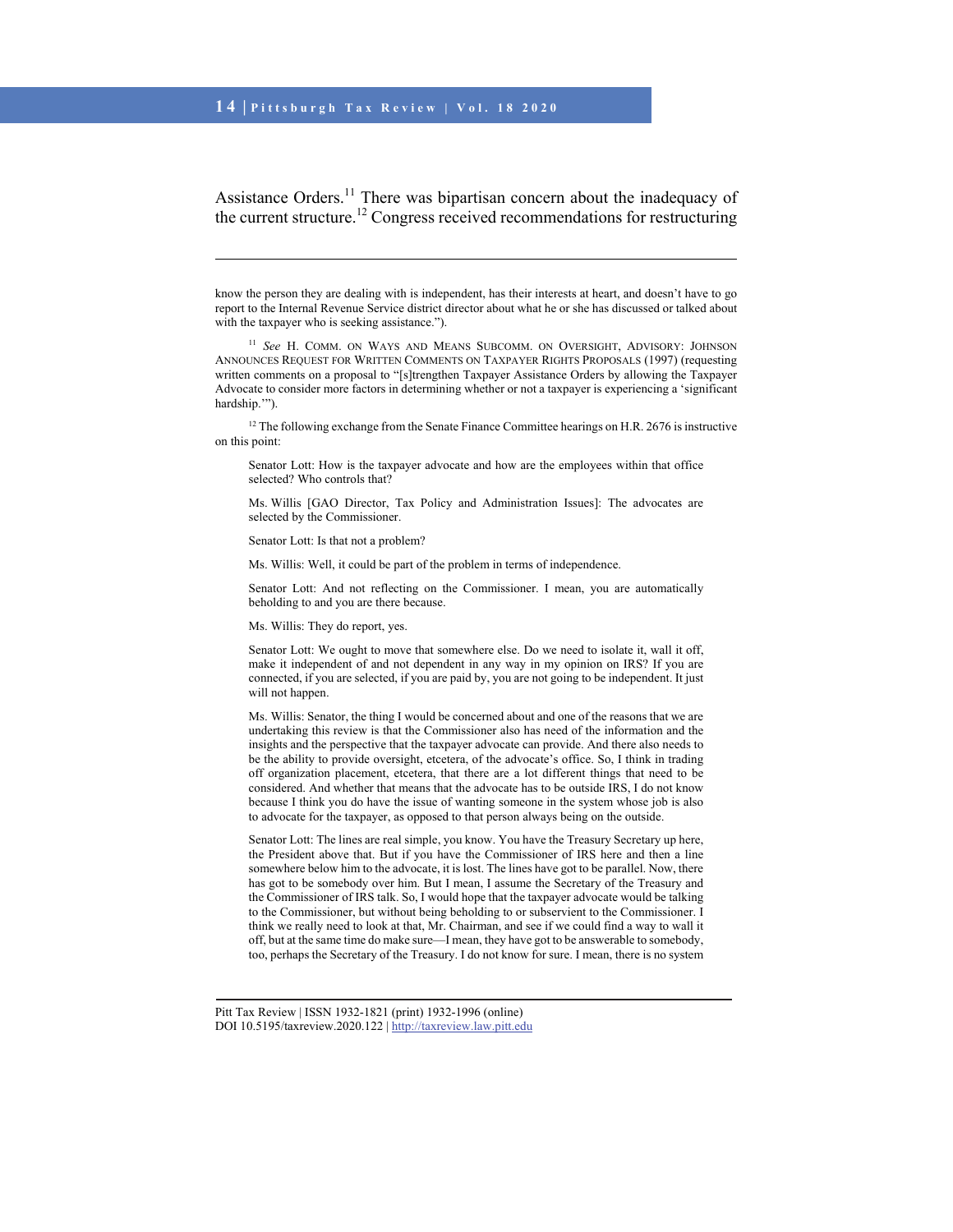the office from the National Commission on Restructuring the IRS, which in turn had heard testimony from a Problem Resolution Officer about retaliation by her supervisor for raising concerns about IRS employees' handling of cases.13 The Senate asked witnesses, including myself, about the current structure of the Taxpayer Advocate and Problem Resolution Office.<sup>14</sup>

In short, by the time I was approached about the possibility of putting my name forward for consideration as the NTA, there was an ample record of what Congress wanted the Office of the Taxpayer Advocate to achieve. The evolution of the statute provided a roadmap, of sorts. I was very fortunate and privileged to assume the position of NTA at a time when the first NTA, Val Oveson, had already handled most of the staffing and geographical coverage logistics. I am forever grateful to him for his herculean effort in that regard. What remained to be done was the fun stuff—fleshing out what it meant to be an independent advocate on behalf of taxpayers within the IRS, which defines itself primarily as an enforcement agency.<sup>15</sup> In this Article I

that is perfect. All we know is we have been muddling around with this for 20 years trying to make it better. And it has gotten worse.

S. Hearing No. 105–529, at 114 (1998).

l

<sup>13</sup> NAT'L COMM'N ON RESTRUCTURING THE INTERNAL REVENUE SERV., A VISION FOR A NEW IRS 93 (1997) (chronicling the testimony of Rena Girinakis, IRS Problem Resolution Officer).

<sup>14</sup> Senator Roth asked the following question for the record (QFR) of various witnesses during the 1998 Senate hearings: "Are the Taxpayer Advocates and Problem Resolution Officers effective in quickly solving taxpayer problems?" *See, e.g.*, S. Hearing No. 105–529, at 337 (1998).

<sup>15</sup> I attempted to identify some of these challenges in my first report to Congress submitted in June 2001:

*What does it mean to be a taxpayer advocate within the Internal Revenue Service?* Congress charged the National Taxpayer Advocate and her employees with assisting taxpayers to resolve their tax problems. Under what circumstances may a taxpayer advocate refuse to accept a case or say "no" to a taxpayer? Should a TAS employee advance a taxpayer's position, regardless of its merits? At what point should a taxpayer advocate accept the Internal Revenue Service's determination in a given case and cease to advocate on behalf of the taxpayer? . . .

*What standards of practice should TAS employees be held to?* Should we zealously advocate for a taxpayer's position or temper our representation with objectivity and independence? When should Local Taxpayer Advocates keep taxpayer contact or communications confidential from the rest of the Service? To whom do TAS employees owe a duty of care?

NAT'L TAXPAYER ADVOCATE, FISCAL YEAR 2002 OBJECTIVES REPORT TO CONGRESS, at 2–3 (2001).

Pitt Tax Review | ISSN 1932-1821 (print) 1932-1996 (online) DOI 10.5195/taxreview.2020.122 | http://taxreview.law.pitt.edu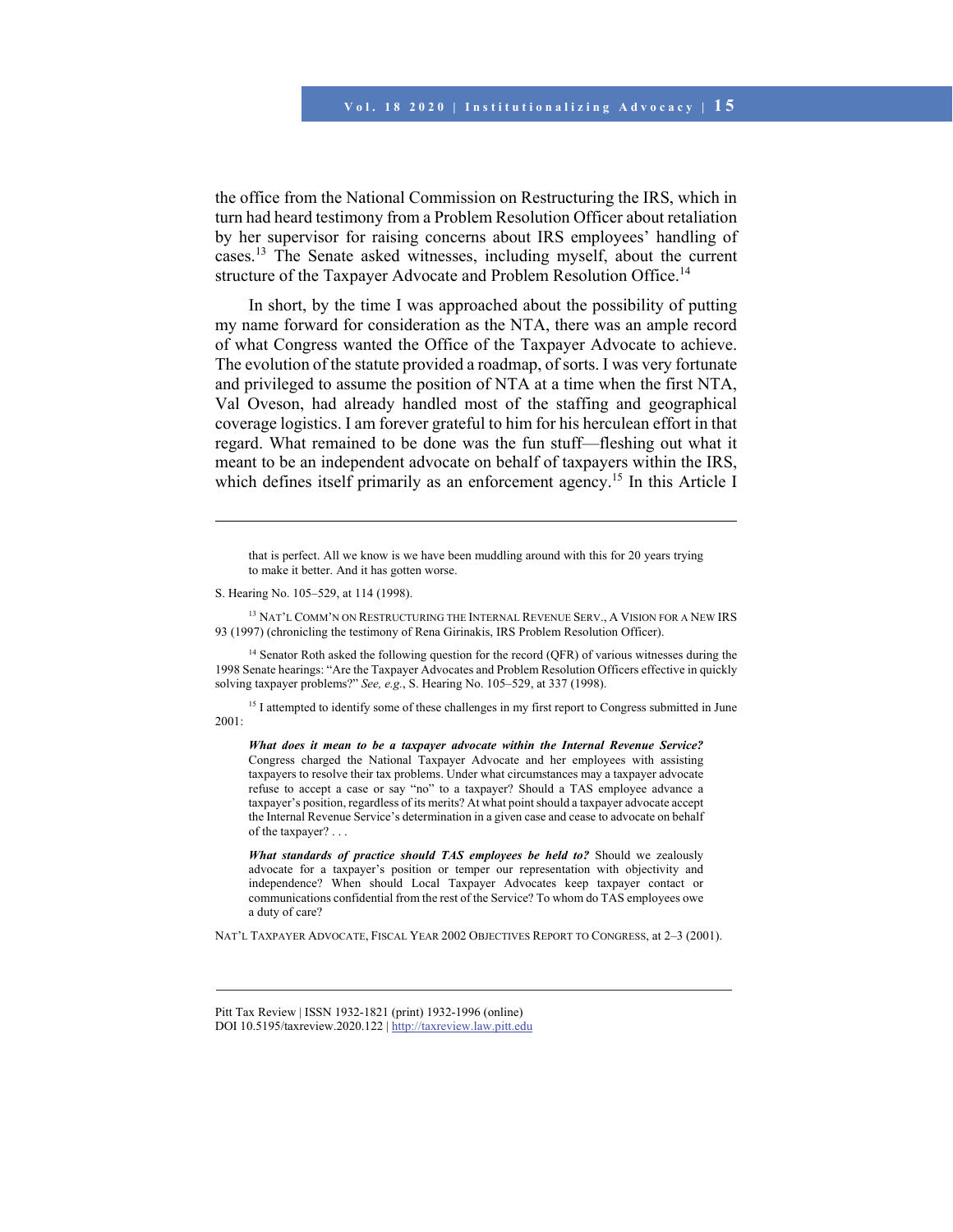will describe the steps undertaken to slowly shore up TAS's independence and authority and make the NTA's voice one to be reckoned with and not ignored. In all aspects of these efforts, the statutes—Internal Revenue Code §§ 7803(c) and 7811—served as my guide.

It is impossible to condense eighteen years of being on the front lines of IRS/taxpayer disputes into a relatively short law review article. There are many components that make TAS strong and independent. Some are statutory, most notably the requirement that the NTA submit two annual reports to Congress directly to the tax-writing committees "without any prior review or comment from the Commissioner, the Secretary of the Treasury, the Oversight Board, any other officer or employee of the Department of the Treasury, or the Office of Management and Budget."16 Other statutory protections include the requirement that TAS be on the ground with the taxpayer by virtue of having *local* offices in each state;17 the requirement that TAS maintain separate lines of communication—phones, mail, fax, and "other electronic communication access";18 the discretion Local Taxpayer Advocate's ("LTAs") have to hold confidential any information the taxpayer (or representative) has provided TAS, or the mere fact the taxpayer has contacted  $TAS$ <sup>19</sup> and the minimum funding level that Congress has established for TAS in appropriations bills since Fiscal Year 2006.<sup>20</sup> Some

 $18$  *Id.* § 7803(c)(4)(B).

l

<sup>19</sup> *Id.* § 7803(c)(4)(A)(iv).

<sup>20</sup> Transportation, Treasury, Housing and Urban Development, The Judiciary, The District of Columbia, and Independent Agencies Appropriations Act of 2006, Pub. L. No. 109-115, Title II § 207, 119 Stat. 2396 (establishing a minimum funding level of \$166,249,000 for the operating expenses of the Taxpayer Advocate Service). The accompanying Senate Committee Report noted:

The bill includes a new provision designating not less than \$166,249,000 for the Taxpayer Advocate Service (TAS). The Committee directs that 85 percent or \$141,311,650 of these funds be funded out of tax enforcement and the remainder out of taxpayer service functions. This percentage split is consistent with fiscal year 2005 budget function allocations. Further, this amount does not include the normal overhead expenses that IRS provides outside of the TAS account. Accordingly, the Committee directs the IRS to continue providing overhead support from accounts outside of TAS.

S. REP. NO. 109-109, at 140 (2005). Later TAS appropriations are allocated 100% to the Taxpayer Service budget category.

<sup>&</sup>lt;sup>16</sup> I.R.C. § 7803(c)(2)(B)(iii).

<sup>&</sup>lt;sup>17</sup> *Id.* § 7803(c)(2)(D)(i)(I).

Pitt Tax Review | ISSN 1932-1821 (print) 1932-1996 (online) DOI 10.5195/taxreview.2020.122 | http://taxreview.law.pitt.edu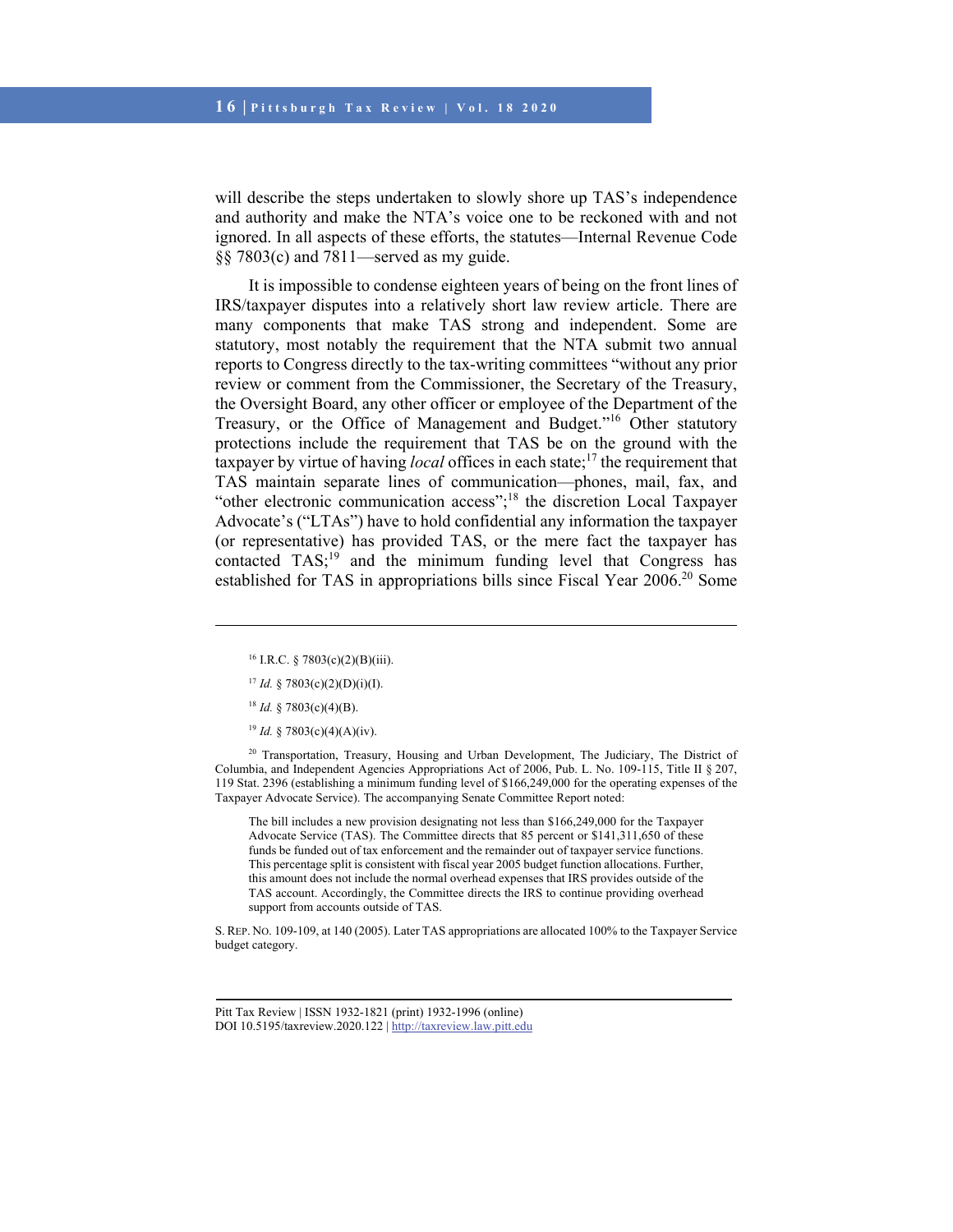independence protections are addressed administratively: (1) the requirement that each LTA conduct extensive grassroots outreach sessions a year; $^{21}$ (2) the annual Congressional Affairs Program, during which LTAs come to Washington, DC and meet with members of Congress and their staffs to discuss the Annual Report to Congress and issues relevant to their districts and states; (3) the practice of maintaining media and congressional liaisons separate from and independent of the IRS's liaisons, and not providing Treasury or the IRS with copies of the NTA's congressional testimony before it has been delivered to the appropriate congressional committee; and, (4) the establishment of the NTA Blog. The creation of an independent research function within TAS has led to major changes in IRS tax administration practices that result in greater protection of taxpayer rights.<sup>22</sup> The involvement of the NTA in reviewing and commenting on regulatory and sub-regulatory guidance ensures that the "voice of the taxpayer" is considered before final promulgation.<sup>23</sup>

I will only discuss here three aspects that are key, in my opinion, to TAS being a strong, independent, and effective advocate on behalf of taxpayers and taxpayer rights: delegated authorities, Taxpayer Assistance Orders, and Taxpayer Advocate Directives. I will conclude with some thoughts about how else TAS can be strengthened as an institution.

But before I launch into this discussion, I am compelled to note that this Article is written in the first-person voice. For many of the initiatives

 $\overline{a}$ 

<sup>&</sup>lt;sup>21</sup> For example, from October 1, 2018 "TAS conducted 227 [Problem Solving Day] events through May 31, 2019, assisting almost 3,010 taxpayers, resulting in the intake of over 290 TAS cases." During the same period, TAS conducted an additional 710 external events, 125 practitioner events, and 1,250 congressional contacts. 1 NAT'L TAXPAYER ADVOCATE, YEAR 2020 OBJECTIVES REPORT TO CONGRESS, at 118–19 (2020) [hereinafter NAT'L TAXPAYER ADVOCATE 2020 OBJECTIVES REPORT].

 $22$  The first TAS research study was published in 2005, analyzing the false positive rate of TAS cases arising from the IRS Criminal Investigation Division's Questionable Refund Program. The study's findings led to a complete restructuring of the program, including transferring it to the civil Wage & Investment Division. *See generally* 2 NAT'L TAXPAYER ADVOCATE, 2005 ANNUAL REPORT TO CONGRESS (2005).

<sup>&</sup>lt;sup>23</sup> I have recommended that Congress require the IRS to submit all proposed and temporary regulations to the NTA for comment and address those comments in the preambles to final regulations. *See* NAT'L TAXPAYER ADVOCATE, 2018 PURPLE BOOK 74 (2017); *see also* NAT'L TAXPAYER ADVOCATE, 2019 PURPLE BOOK 79 (2018) [hereinafter 2019 PURPLE BOOK]; *see* Leslie Book, *Giving Taxpayer Rights a Seat at the Table*, 91 TEMP. L. REV. 759 (2019) (recommending pre-promulgation consideration of taxpayer rights in the rulemaking process, including formalizing the role of the NTA with respect to taxpayer rights impact of such guidance).

Pitt Tax Review | ISSN 1932-1821 (print) 1932-1996 (online) DOI 10.5195/taxreview.2020.122 | http://taxreview.law.pitt.edu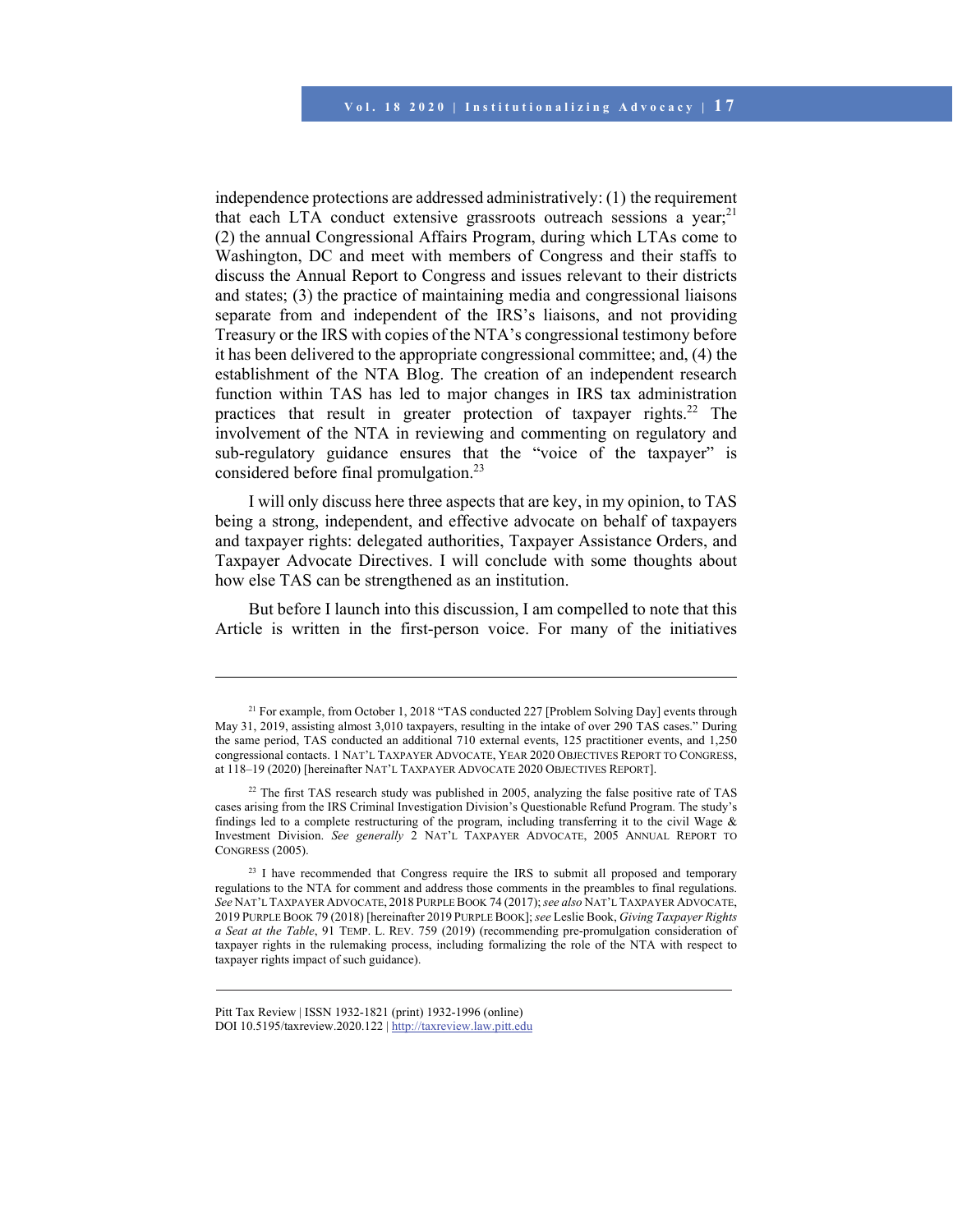discussed below, there were teams of people—sometimes small, sometimes large—working on them. By writing about my perspective and my efforts, I by no means seek to take away their glory and accomplishments. None of what I describe here would have happened without these people. I am simply recounting my experience and my thoughts.

### I. THRESHOLD CONSIDERATIONS—TAS AS AN INDEPENDENT ADVOCACY ORGANIZATION

As noted above, from the very beginning, my guide has been §§ 7803(c) and 7811. Few positions or organizations have as clear a roadmap for how to achieve their mission. Section  $7803(c)(2)(A)$  succinctly sets forth the mission of Office of the Taxpayer Advocate, to:

- (i) Assist taxpayers in resolving problems with the Internal Revenue Service;
- (ii) Identify areas in which taxpayers have problems in dealings with the Internal Revenue Service;
- (iii) To the extent possible, propose changes in the administrative practices of the Internal Revenue Service to mitigate problems identified under clause (ii); and
- (iv) Identify potential legislative changes which may be appropriate to mitigate such problems.<sup>24</sup>

It cannot be more clearly stated—TAS is supposed to *advocate* for taxpayers as they try to resolve their problems with the IRS. But its work does not stop with resolving specific cases on a one-by-one basis. Three of the four prongs of TAS's mission address identifying systemic problems and making both administrative and legislative recommendations "to mitigate such problems."

TAS's predecessor organization, the Problem Resolution Office, was not always viewed as a strong advocacy organization. The National Commission on Restructuring the IRS noted:

Currently, the national Taxpayer Advocate is not viewed as independent by many in Congress. This view is based in part on the placement of the Advocate within the IRS and the fact that only career employees have been chosen to fill the position. Because a candidate for the job is likely to have additional career ambitions at the IRS after performing the Advocate position, it is difficult to perceive the Advocate as independent when the Position is regarded as just another assignment for an IRS executive, with the Commissioner viewing his or

<sup>&</sup>lt;sup>24</sup> I.R.C. § 7803(c)(2)(A).

Pitt Tax Review | ISSN 1932-1821 (print) 1932-1996 (online) DOI 10.5195/taxreview.2020.122 | http://taxreview.law.pitt.edu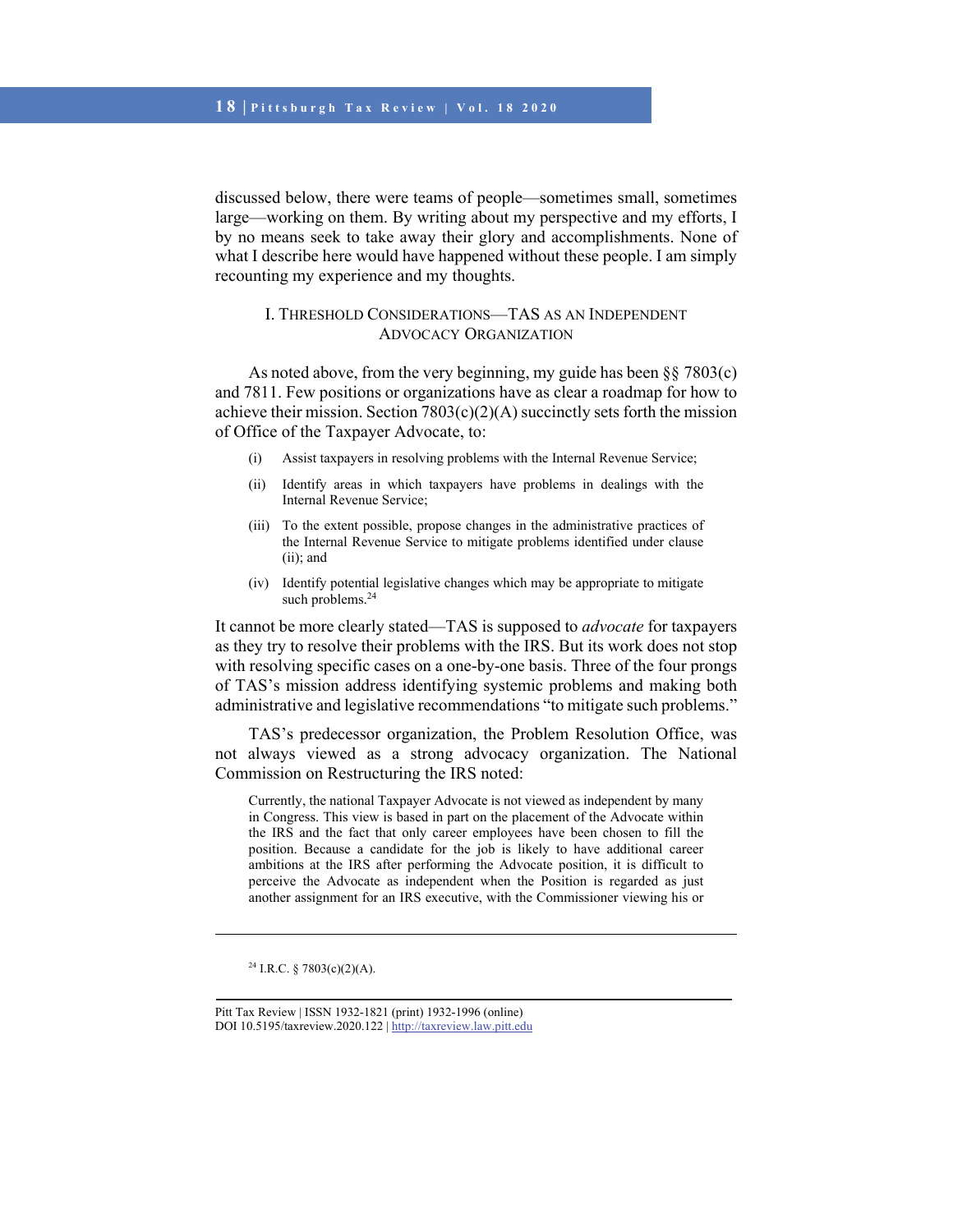her performance as determining the next position. Additionally, while the Advocate has provided recommendations for improvements at the IRS, these recommendations merely tend to highlight ongoing IRS corrective efforts with little in the way of recommendations that focus attention on issues that the IRS either is doing nothing or its efforts are inadequate. Finally, what recommendations the Advocate has provided have limited value because they do not prescribe specific legislative or administrative corrections.25

In House and Senate hearings, members of Congress struggled to come up with the right design, one that would balance the office's need to be inside the IRS so as to have immediate access to information and planning, with the unremitting pressure to conform to the IRS leadership's point of view.<sup>26</sup>

Around the time I was appointed the National Taxpayer Advocate, the American Bar Association had adopted its Administrative Law Section's recommendations for operation of ombuds offices.<sup>27</sup> This document identified the core characteristics of ombuds as independence, impartiality,

Many PROs are unwilling to use the tools currently at their disposal. This is particularly true with Taxpayer Assistance Orders (TAOs). It is my experience that the taxpayer has to be in extremely dire circumstances for such an order to be issued. I find myself requesting TAOs for clients most frequently when the system has failed to respond to earlier attempts at resolving an issue. Yet PROs are hesitant about using the TAO in such situations. This hesitancy is contrary to the purpose for TAOs.

The only solution to this problem is a strong Taxpayer Advocate at the National Office level and strong Taxpayer Advocates in each region and district. Only with excellent leadership will a timid workforce fulfill their true function. Strong leadership will also encourage those demoralized members of the PRO staff who are out there in the field really trying to assist taxpayers.

*IRS Restructuring: Hearing on H.R. 2676 Before the S. Comm. on Finance*, 105th Cong. 105–529, at 338 (1998) (statement of Nina Olson, Executive Director, The Community Tax Law Project).

Little did I know then that I would have that responsibility one day. As I have discussed above, the furthest thing from my mind was to become the National Taxpayer Advocate. In 1998, my sole focus was building The Community Tax Law Project, the low-income taxpayer clinic I founded in 1992, which led to my testimony before the House and Senate about the need for federal funding of LITCs.

<sup>27</sup> ABA, REVISED STANDARDS FOR THE ESTABLISHMENT AND OPERATION OF OMBUDS OFFICES (2004), https://www.prearesourcecenter.org/sites/default/files/library/abaadoptedbythehouseofdelegates feb92004.pdf. The Standards were originally adopted in 2001.

<sup>&</sup>lt;sup>25</sup> NAT'L COMM'N ON RESTRUCTURING THE INTERNAL REVENUE SERVICE, A VISION FOR A NEW IRS 48 (1997) [hereinafter RESTRUCTURING REPORT].

<sup>&</sup>lt;sup>26</sup> In fact, in response to a Question for the Record from the Senate Finance Committee after my testimony in February 1998, I stated:

Pitt Tax Review | ISSN 1932-1821 (print) 1932-1996 (online) DOI 10.5195/taxreview.2020.122 | http://taxreview.law.pitt.edu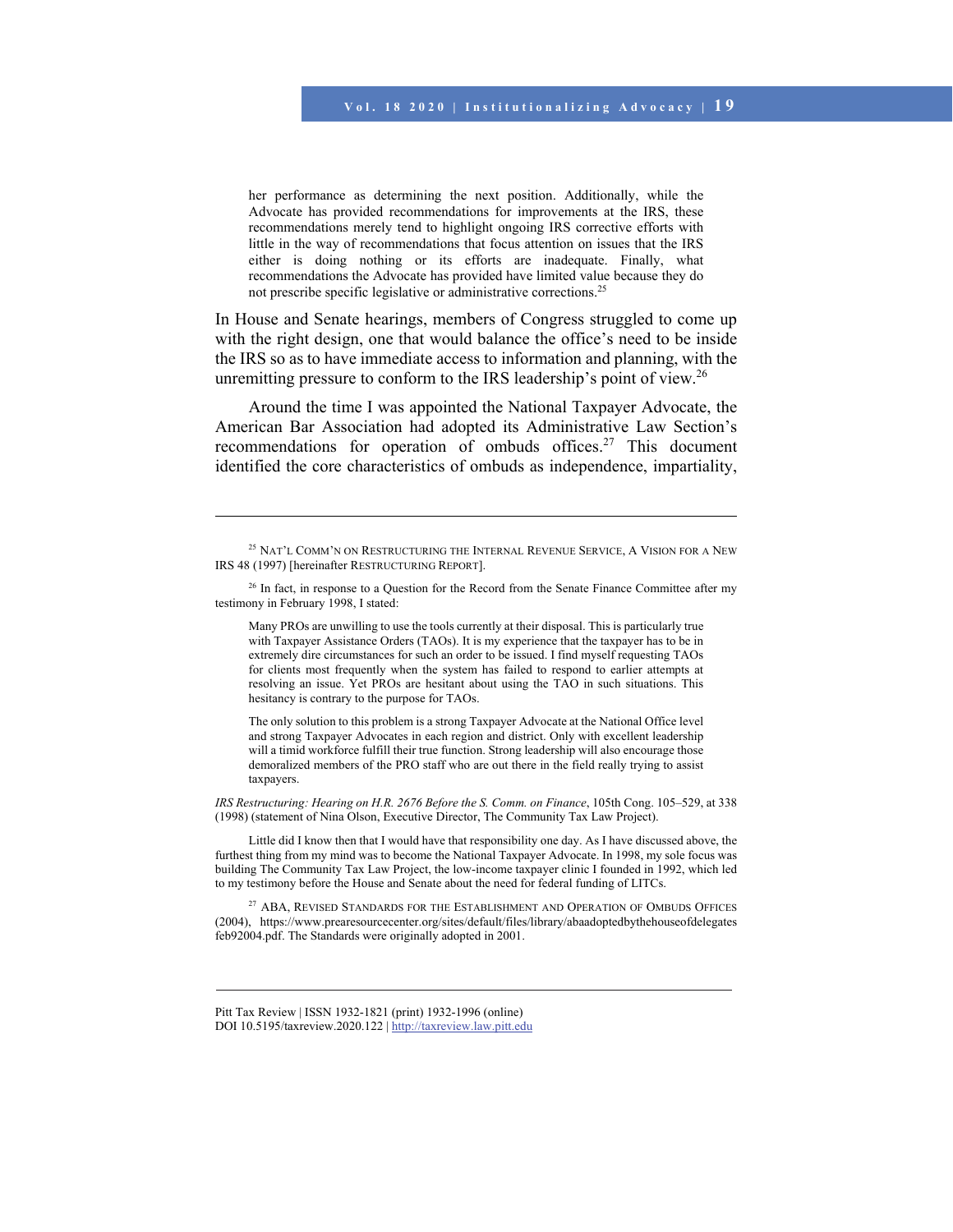and confidentiality. But in a significant advance, the document also recognized the role of the advocate ombuds—one who "serves as an advocate on behalf of a population that is described in the charter."28 This report—and the work of the Federal Alternative Dispute Resolution Council ("FADR") offered a philosophical and theoretical framework within which to create the Office of the Taxpayer Advocate. A few years later I relied heavily on the FADR Council's recommendations in implementing the confidentiality provision, § 7803(c)(4)(A)(iv).<sup>29</sup>

This confidentiality provision, which provides that each local taxpayer advocate "may, at the taxpayer advocate's discretion, not disclose to the Internal Revenue Service contact with, or information provided by, such taxpayer," really flummoxed me when I first read it. It has some similarities with the familiar concept of attorney-client privilege, but there are also profound differences. First, the privilege belongs to the Local Taxpayer Advocate, not the taxpayer. Second, it is a *discretionary* privilege. That is, the LTA *may* exercise it, but is not required to.

In the first few months of my tenure at TAS, a case raised the issue of confidentiality, and the Special Counsel to the National Taxpayer Advocate issued an opinion interpreting this provision.<sup>30</sup> But that opinion did not establish any standards or procedures for invoking the privilege. Moreover, the privilege belonged to the LTAs and their supervisors (including the NTA). At that time, none of the LTAs or TAS leadership were attorneys (other than me) and thus were not familiar with the application of attorneyclient privilege. We needed to create an approach to the TAS privilege that could be communicated and taught to non-attorney federal employees.

The privilege also forced out into the open a fundamental but unspoken challenge. At that time, all TAS employees were hired from the pool of IRS employees. That is, they were career IRS employees. Keeping information confidential from other IRS employees, including information that might be

<sup>28</sup> *Id.* at 8.

<sup>29</sup> *See* Confidentiality in Federal Alternative Dispute Resolution Programs, 65 Fed. Reg. 83,085 (Dec. 29, 2000).

<sup>&</sup>lt;sup>30</sup> Memorandum from Carol A. Campbell, Counsel for the Nat'l Taxpayer Advocate to Nina E. Olson, Nat'l Taxpayer Advocate, on Discretion not to Disclose Information to the IRS (Dec. 31, 2001) (on file with author).

Pitt Tax Review | ISSN 1932-1821 (print) 1932-1996 (online) DOI 10.5195/taxreview.2020.122 | http://taxreview.law.pitt.edu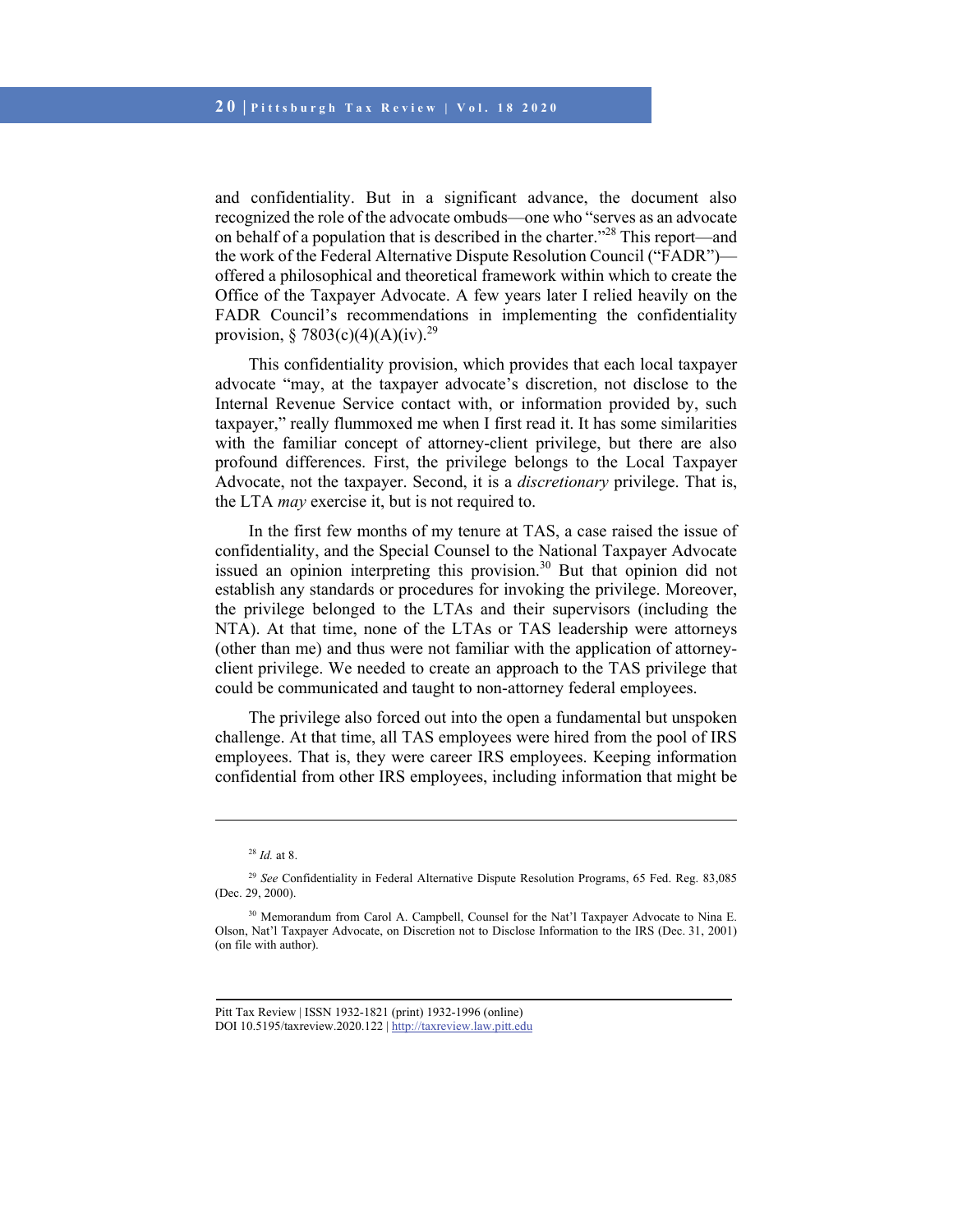evidence of the taxpayer's noncompliance, was antithetical to TAS employees' training and identification as IRS employees. But it was absolutely necessary for TAS employees to embrace this privilege if TAS was to become and be perceived as independent within the IRS.

To accomplish this challenging task, I invoked the IRS Restructuring and Reform Act of 1998 (RRA 98) House conference report language stating "[t]he conferees intend that the National Taxpayer Advocate be able to hire and consult counsel as appropriate."<sup>31</sup> TAS thus procured the assistance of two experts in administrative law and alternative dispute resolution, both of whom had been deeply involved in the adoption of the ABA Ombuds standards. Professor Jeffrey Lubbers and Charles Pou prepared a report with recommendations, which we presented to all TAS employees in FY 2003.<sup>32</sup> We worked with the Office of Chief Counsel to clarify the interaction of  $\S 7803(c)(4)(A)(iv)$  and  $\S 7214(a)(8)$ , which requires all Federal employees who have knowledge or information of violations of Internal Revenue laws to report such violations in writing to the Secretary.<sup>33</sup> Our approach adopted the presumption that *all information* provided to TAS by the taxpayer or the taxpayer's representative was confidential unless we needed to share it with the IRS in order to resolve the taxpayer's problem.<sup>34</sup> We subsequently issued an Internal Revenue Manual ("IRM") section setting forth procedures for case advocates to elevate the non-standard instances in which they believed taxpayer information should be disclosed, and for local taxpayer advocates to reach a determination about disclosure according to certain principles and analysis.<sup>35</sup>

l

34 This type of disclosure is a "standard disclosure." *See* I.R.M. 13.1.5.8.1 (Feb. 1, 2011).

 $35$  These rare instances include emergency disclosures (IRM 13.1.5.8.2 (Feb. 1, 2011)) and nonstandard disclosures (IRM 13.1.5.8.3 (Feb. 1, 2011)).

 $31$  H.R. REP. NO. 105–599, at 216 (1998) (Conf. Rep.).

<sup>&</sup>lt;sup>32</sup> Charles Pou, Jr. & Jeffrey Lubbers, Withholding and Disclosure of Taxpayer Advocate Service Communications, Report to the National Taxpayer Advocate (2002) (unpublished manuscript) (on file with author).

<sup>33</sup> IRM 13.1.5.3(3) (Feb. 1, 2011); *see also* Memorandum from Carol A. Campbell, Special Counsel to the Nat'l Taxpayer Advocate, to Emily A. Parker, Deputy Chief Counsel (Operations), on Interaction of I.R.C. §§ 7214(a)(8) and 7803(c)(4)(A)(iv) (Sept. 30, 2002) (on file with author).

Pitt Tax Review | ISSN 1932-1821 (print) 1932-1996 (online) DOI 10.5195/taxreview.2020.122 | http://taxreview.law.pitt.edu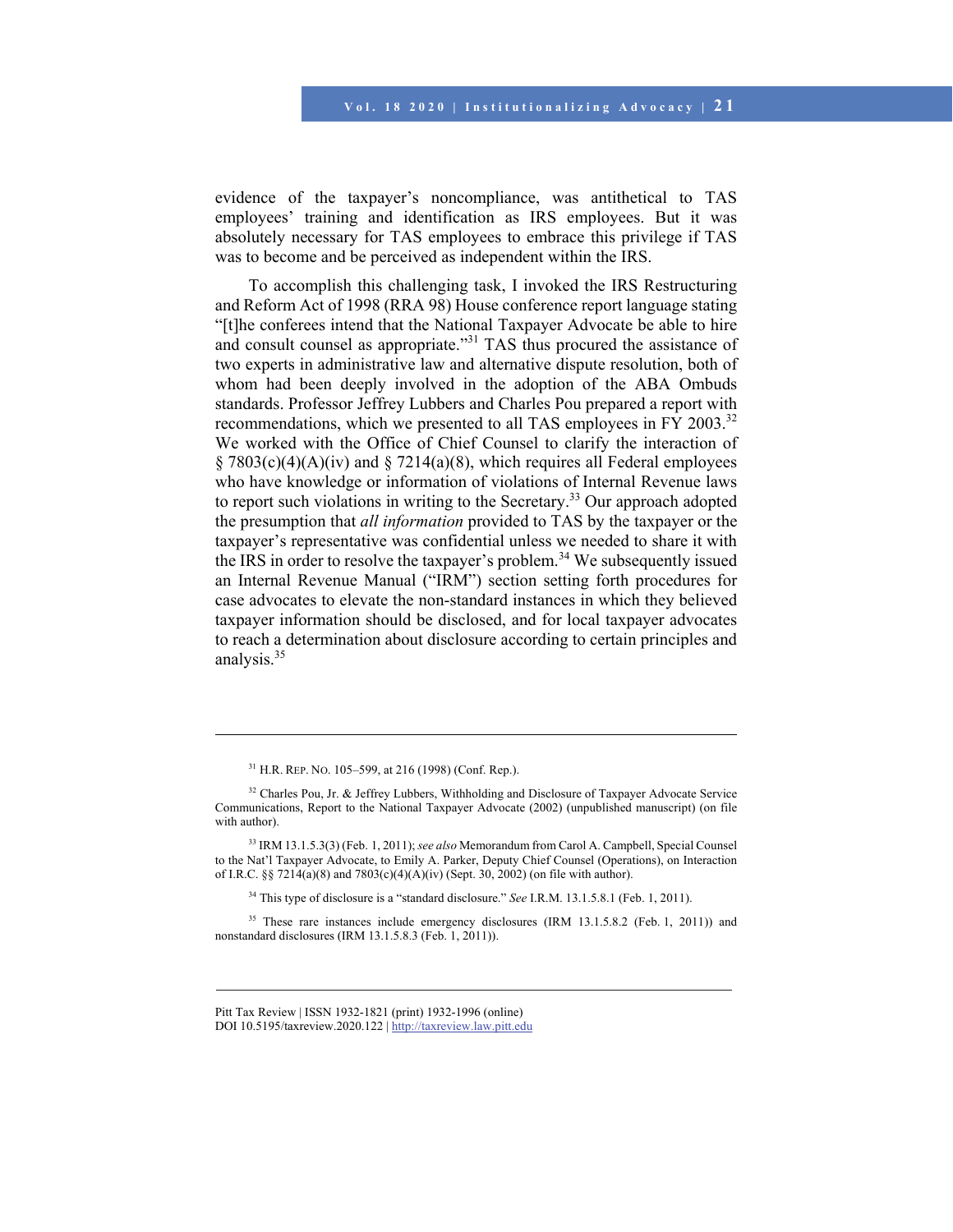The confidentiality discussions and training were highly controversial and upsetting to many TAS managers and analysts. Most TAS employees could not imagine *not sharing* with IRS examination personnel some admission by the taxpayer of an error. I believe the tide turned when Commissioner Charles O. Rossotti spoke to a meeting of TAS leadership, LTAs, managers, and analysts, right after I and Messrs. Lubbers and Pou had presented the proposed confidentiality framework. During a question and answer session with the Commissioner, a TAS manager approached the microphone and complained to the Commissioner that we were proposing TAS employees to violate their oaths as IRS employees. He gave the example of an Earned Income Tax Credit audit, where the taxpayer had admitted to us that the child had not lived with the taxpayer for six months of the year. The TAS manager believed it was his duty to advise exam of this admission.<sup>36</sup> The Commissioner paused for a moment, and said, "Why do you think it is your job to do exam's job?" The hush, and then buzz, in a room of 200 TAS leaders was electric.<sup>37</sup>

The confidentiality procedures marked when TAS began to emerge as a truly independent organization within the IRS; it also marked when TAS employees began to understand their roles as advocates for taxpayers. The debate over confidentiality was also important, because I wanted TAS employees to not just accept instructions as they were handed down, but to be able to understand the underlying reasons for those procedures, and to apply that reasoning in other situations. These aspects were also central to the matter of TAS authorities, as discussed in the next section.

<sup>&</sup>lt;sup>36</sup> In fact, IRS examination and collection functions routinely and intentionally give taxpayers a pass on errors by virtue of applying "tolerances" or by selecting cases for action based on the number of employees and direct time available to work audit or collection cases, leaving lots of taxpayer noncompliance unaddressed. Under the TAS manager's scenario, a taxpayer coming to TAS may have been treated more harshly as a result of coming to TAS than if he or she had done nothing and just let exam's tolerances and workload planning take their course. This is a perversion of TAS's statutory charge to assist taxpayers with resolving their problems, not create problems for them.

<sup>&</sup>lt;sup>37</sup> TAS procedures require case advocates to discuss with the taxpayer the need to correct errors. The procedures make clear, in text and in examples, that TAS will not continue to advocate for a taxpayer where the taxpayer will not comply with the law; nor can the taxpayer use TAS to violate the law. In most instances, TAS can simply withdraw from the case. In other instances, the case advocate can elevate to the LTA, and the LTA, by reasoning through the confidentiality questionnaire, may ultimately decide the information should be disclosed to the IRS. *See* I.R.M. 13.1.5.3(3)(b) & (c) (Feb. 1, 2011).

Pitt Tax Review | ISSN 1932-1821 (print) 1932-1996 (online) DOI 10.5195/taxreview.2020.122 | http://taxreview.law.pitt.edu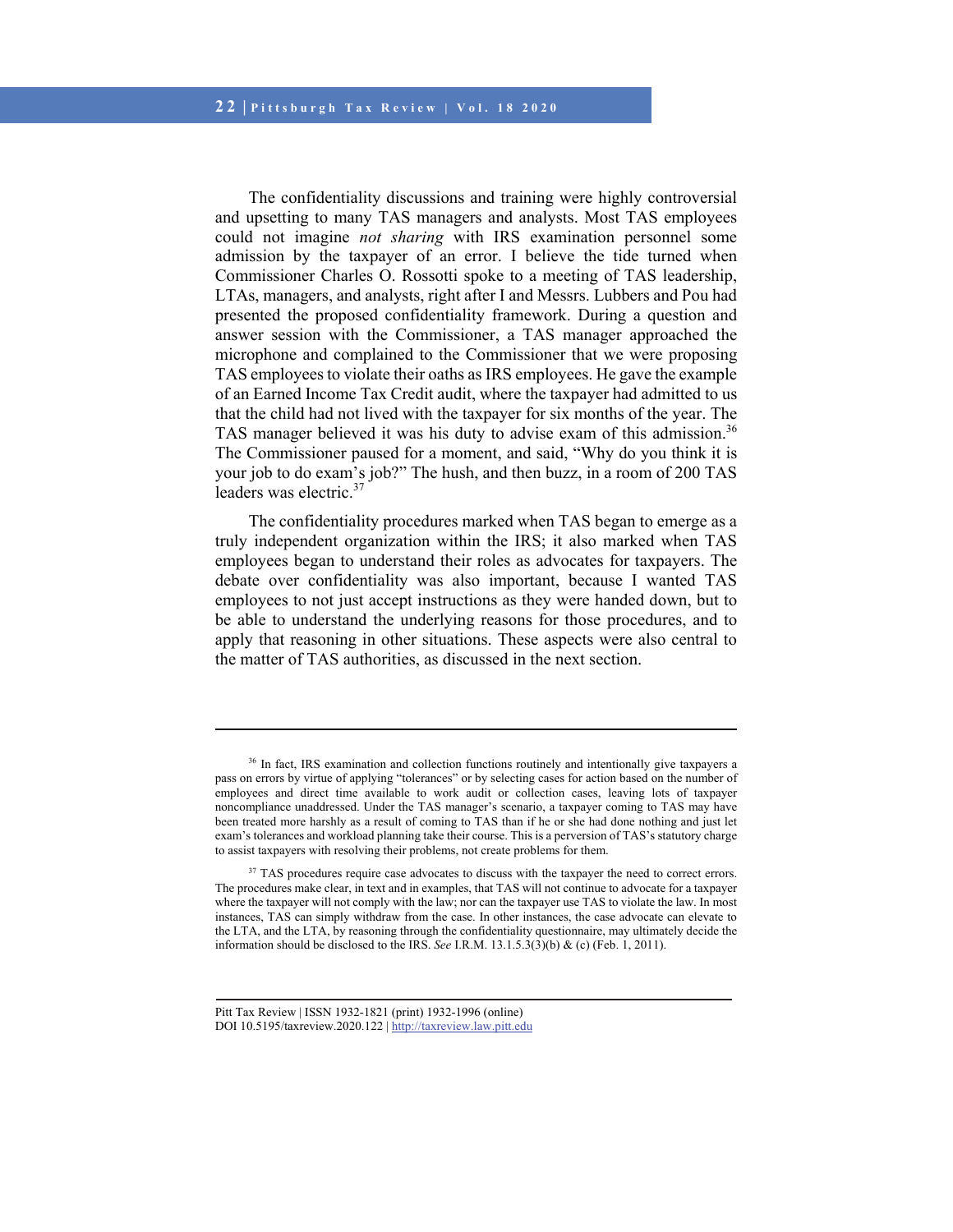#### II. TAS INDEPENDENCE AND AUTHORITIES

Section  $7803(c)(4)(A)(i)$  requires that each local taxpayer advocate (and his or her subordinates) of the Office of the Taxpayer Advocate report to the National Taxpayer Advocate.38 The National Commission on Restructuring was adamant in its recommendation of this arrangement; as noted earlier, it had received testimony about retaliation against problem resolution officers under the former structure.<sup>39</sup> The Commission noted an inherent conflict of interest in having the person charged with identifying and intervening in cases where taxpayers are experiencing harm, be subject to the manager who oversees the very employees causing that harm.<sup>40</sup> Accordingly, Congress established local taxpayer advocate offices, at least one in each state, and granted the NTA sole personnel authority over them—including hiring, and, by implication, promotion, termination, etc.<sup>41</sup> With this personnel authority, the NTA could establish performance metrics based on advocacy and protection of taxpayer rights, and ensure that TAS employees would be evaluated according to those standards, rather than be retaliated against because they were doing their jobs and intervening in audits, appeals, or collection actions. Moreover, the statute required the NTA and the Commissioner work together to develop a career path for local taxpayer advocates within TAS, so it did not become a dead end for its employees and to encourage independent advocacy.<sup>42</sup>

Before I even walked through the door of the IRS headquarters in Washington, DC on March 1, 2001, I had already been advised that the most controversial aspect of the transition from Problem Resolution Office to Taxpayer Advocate Service was delegated authorities. Before TAS "stood

l

<sup>41</sup> I.R.C. § 7803(c)(2)(D)(i)(I) & (II).

 $42$  *Id.* § 7803(c)(2)(C)(iv).

 $38$  I.R.C. § 7803(c)(4)(a)(i).

<sup>39</sup> NAT'L COMM'N ON RESTRUCTURING THE INTERNAL REVENUE SERV., *supra* note 13.

<sup>&</sup>lt;sup>40</sup> The Commission noted "the independence of the local Advocates is brought into question when their work is reviewed and graded by District and Service Center Directors. These managers have performance goals that in some cases are directly opposite to the goals of the Advocates. The Advocates seek to ensure that a case is handled properly and correctly, which often is a time-consuming process. Conversely, District and Service Center Directors have goals of production and dollars." RESTRUCTURING REPORT, *supra* note 25, at 48.

Pitt Tax Review | ISSN 1932-1821 (print) 1932-1996 (online) DOI 10.5195/taxreview.2020.122 | http://taxreview.law.pitt.edu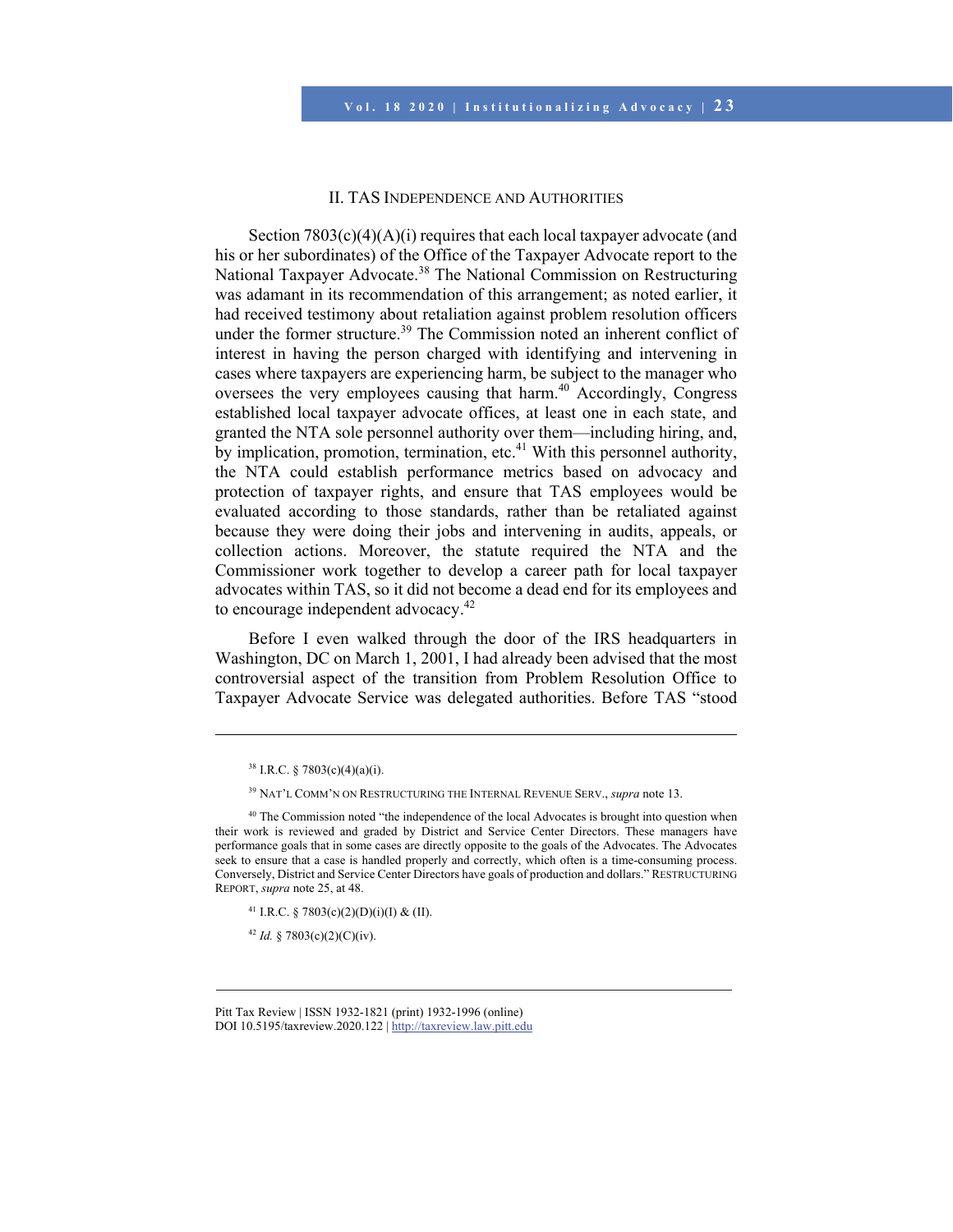up" on March 12, 2000, the employees working PRP cases maintained their positions within their respective IRS functions.<sup>43</sup> Thus, revenue agents (auditors) who worked PRP cases had the delegated authority to make, reduce, or eliminate assessments, similar to any other revenue agent. Revenue officers (collectors) who worked PRO cases had the delegated authority to enter into installment agreements, release levies, withdraw or release or discharge liens, or accept offers in compromise, similar to any other revenue officer. But the minute TAS was officially formed and these employees reported to the National Taxpayer Advocate, they lost the authority to take those actions.44

In response to this state of affairs, TAS developed a process by which TAS case advocates gathered all the information and documentation to resolve a case and sent that information to the appropriate function, with a request and recommendations about how to resolve the issue. This form, called the Operations Assistance Request ("OAR"), required the IRS function to acknowledge the receipt of the OAR, assign the case to an appropriate employee who would review the documentation, and respond promptly as to whether the function would or would not take TAS's recommended action.<sup>45</sup>

Understandably, TAS employees were frustrated. From their perspective, the OAR process took twice as long as when they were able to undertake the actions themselves. The IRS functions often ignored the OARs, or worse, just sent them back saying "no" without any explanation, which required even more follow up on the part of TAS employees. TAS leadership had negotiated with IRS senior leadership the delegation of certain *de minimis* authorities—authorities that did not involve taking substantive

<sup>45</sup> *See generally* I.R.M. 13.1.19 (Nov. 14, 2014).

<sup>&</sup>lt;sup>43</sup> At the time of TAS "stand-up," it had 2,300 employees, 74 local offices, 9 area directors, and a national office headquarters function. Wielobob Memorandum, *supra* note 3, at 12–13.

<sup>44</sup> Prior to "stand-up," the Commissioner had issued two memoranda delegating certain authorities to the NTA. The May 1999 memorandum delegated necessary administrative authorities (*e.g.*, approval of tours of duty and travel vouchers for employees), as well as tax-related authorities (*e.g.*, abating interest on erroneous refunds, and issuing manual refunds where the appropriate IRS function had determined the refund was appropriate). The November 2, 1999 memorandum delegated to the NTA the authority to make routine account adjustments where there was no disagreement with the IRS and the NTA had determined significant hardship existed. Wielobob Memorandum, *supra* note 3, at 11–14.

Pitt Tax Review | ISSN 1932-1821 (print) 1932-1996 (online) DOI 10.5195/taxreview.2020.122 | http://taxreview.law.pitt.edu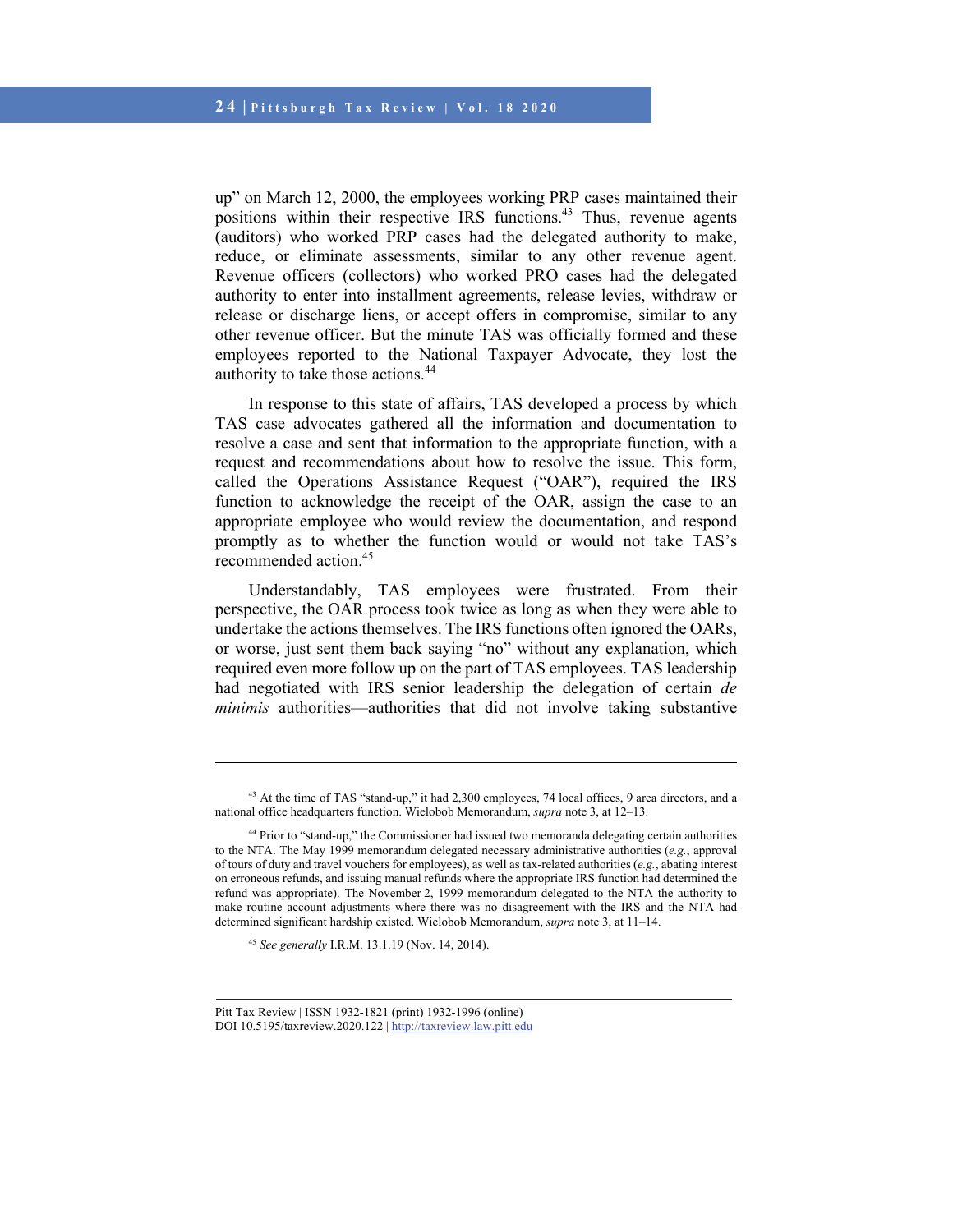actions on a case such as determining the tax due or accepting an offer in compromise. But TAS employees wanted more.

Into this environment, I waded. I could not understand why we would want the authority to make the actual decision in a case. That would just mean we would become part of the problem.<sup>46</sup> If we were delegated audit function authorities, we would have to follow the Field Exam or correspondence exam IRM provisions.<sup>47</sup> What if we thought the IRM was wrong? How would we

Part A—Guidelines

l

Memorandum from Comm'r of Internal Revenue, to Nat'l Taxpayer Advocate, Comm'r; Large and Mid-Size Bus. Div., Comm'r; Small Bus./Self-Employed Div., Comm'r; Tax Exempt and Gov't Entities Div., Comm'r; Wage and Inv. Div., Nat'l Chief of Appeals; Chief Counsel, on Delegation of Auth. to the Nat'l Taxpayer Advocate and Guidelines for Issuing Taxpayer Assistance Orders 2 (Jan. 17, 2001) (on file with author) [hereinafter CIR Memorandum].

<sup>46</sup> For early examples of my thinking about delegated authorities,*see* Amy Hamilton, *Olson Revisits Scope of Advocate's Authority*, 34 TAX PRAC. 204 (May 31, 2002); Amy Hamilton et al., *Taxpayer Advocate Nina Olson Opens IRS Reform's Next Chapter*, 30 TAX PRAC. 97 (Apr. 23, 2001).

<sup>&</sup>lt;sup>47</sup> With respect to delegated authorities, "[o]nce the taxpayer meets the hardship criteria to be included in the TAS program, a Taxpayer Advocate must follow the same procedures in the case as a Customer Service employee would." Wielobob Memorandum, *supra* note 3, at 14.

In July 2000, the then-NTA had requested additional authorities to handle "routine" taxpayer cases. On January 17, 2001, after my appointment as NTA but before I reported to duty, the Commissioner issued a memorandum delegating additional authorities to the NTA and setting forth guidelines by which they were to be exercised:

<sup>1.</sup> The authorities provided in this memorandum shall be exercised in accordance with the Internal Revenue Code of 1986, applicable Treasury Regulations, and all other rules and procedures (including the Internal Revenue Manual and any applicable dollar tolerances and thresholds) that apply to other IRS functions that exercise the same authorities.

<sup>2.</sup> It is intended that the employees of the Taxpayer Advocate Service exercise the authorities with respect to cases meeting criteria 1 through 7 for acceptance into the Taxpayer Advocate Service as set forth in IRM Chapter 13.

<sup>3.</sup> The authorities are delegated to the National Taxpayer Advocate in order to provide more efficient service to taxpayers in cases where there is not a disagreement within the IRS about the appropriate action that should be taken in the case or where the case is not open in another IRS function. This delegation does not permit employees of the Taxpayer Advocate Service to overrule determinations made by employees of other IRS functions who have been delegated comparable authority. To the extent the Taxpayer Advocate Service employee disagrees with such a determination, a TAO may be issued explaining the basis for disagreement and ordering the function to reconsider its determination. . . . In addition, this delegation does not permit employees of the Taxpayer Advocate Service to take actions in cases that are open in another IRS function.

Pitt Tax Review | ISSN 1932-1821 (print) 1932-1996 (online) DOI 10.5195/taxreview.2020.122 | http://taxreview.law.pitt.edu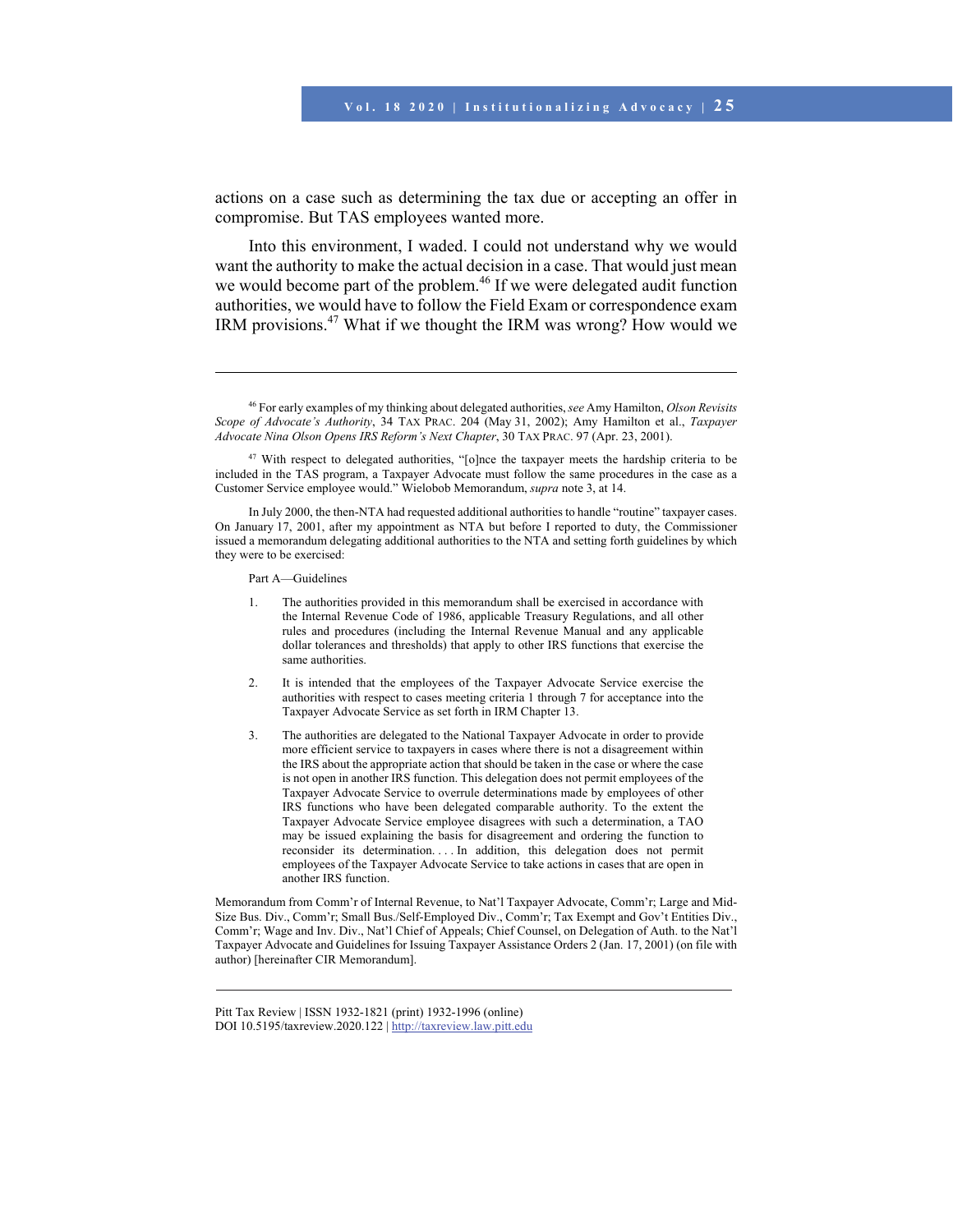effectively advocate on that case? We would just become a second IRS, and who needed that? TAS was supposed to assist in resolving taxpayers' problems with the IRS, not be part of them.

We held trainings and programs and workshops and town halls, reminding employees that they have the greatest power there is—the power of persuasion. I reminded them that when I was in controversy practice outside the IRS, I often had little to no ability to *make* the IRS do anything— I had to advocate and persuade. By requiring IRS employees to acknowledge they were taking the wrong approach, or creating burden on taxpayers, TAS not only resolved that specific case for that specific taxpayer but also helped that employee learn to approach all his or her other cases differently. That is, the TAS case advocates could also do systemic advocacy through their casework.

In the beginning, this approach did not go over well. At TAS trainings and symposia, the "comment" box was filled with angry three-by-five cards, many saying "We know our job, you don't, who do you think you are?" Well, first, they knew their old jobs—the old Problem Resolution Program. TAS was not that. Those jobs did not exist anymore, and for a reason. Second, I did have an idea of what their new jobs should be, and I thought my idea mattered because I was, after all, the National Taxpayer Advocate. Over time we were able to negotiate procedures that improved the OAR process, including Service Level Agreements that set time frames for IRS responses as well as TAS actions, and required the operating divisions and functions to alert us if they needed more documentation rather than just rejecting the OAR. We made changes to the delegated authorities where tasks were deemed ministerial and would not conflict with TAS's primary advocacy function, and we eliminated certain delegated authorities where there was such a conflict. In FY 2003 I convened a team to review the delegated authorities and make recommendations for revisions, including additional authorities, that did not conflict with TAS's statutory role. In 2007 the Acting Commissioner agreed to "undelegate" the authority to abate penalties, allow or disallow refund claims, and allow or reject non-streamlined installment agreements. $48$  My reasoning about that was, (1) if that authority remained

<sup>48</sup> Memorandum from Kevin M. Brown, Acting Comm'r of Internal Revenue to Nat'l Taxpayer Advocate, Chief Counsel; Comm'r, Large and Mid-Size Bus. Div.; Comm'r, Small Bus./Self-Employed Div.; Comm'r, Tax Exempt and Gov't Entities Div.; Comm'r, Wage and Inv. Div.; Chief, Appeal, Chief, Criminal Investigation, on Taxpayer Advocate Service Delegated Auths. (Aug. 20, 2007) (on file with

Pitt Tax Review | ISSN 1932-1821 (print) 1932-1996 (online) DOI 10.5195/taxreview.2020.122 | http://taxreview.law.pitt.edu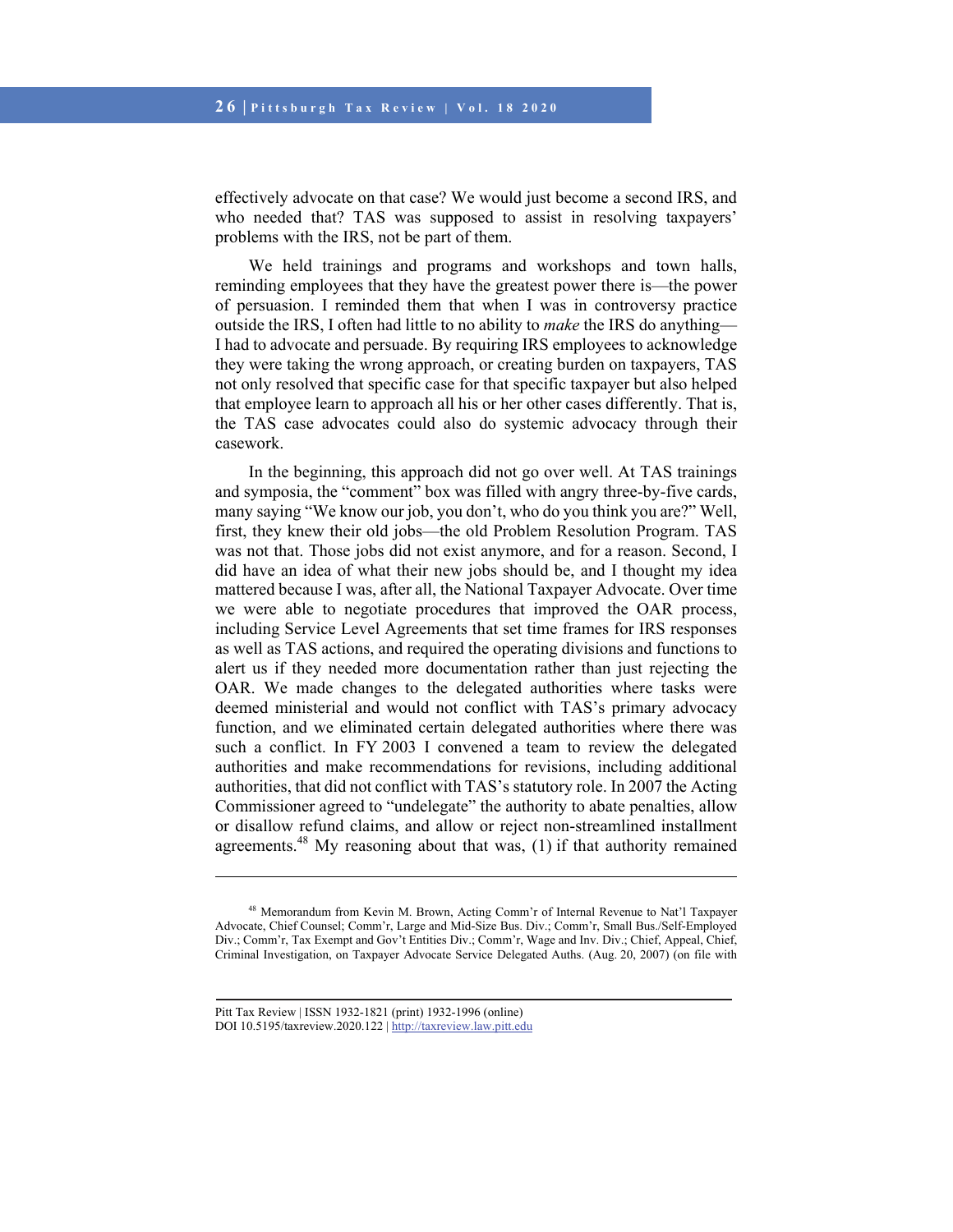delegated to TAS, it would have to follow the IRS IRM on penalty abatement, which would constrain our advocacy and (2) if TAS declined to abate a penalty, where would the taxpayer turn for help?<sup>49</sup>

I never convinced everyone, and I am sure there are many things that can be done to improve the casework process.<sup>50</sup> But I do know that TAS must

author). In October 2005, I had briefed the Commissioners of W&I and SB/SE on the TAS working group's delegated authorities recommendations. Commissioner Mark Everson then appointed an executive steering committee with executive members from TAS, W&I, SB/SE, Appeals and Chief Counsel to review the recommendations. The steering committee's consensus is reflected in the Acting Commissioner's memorandum modifying Delegation Order 267 effective October 1, 2007. As noted in the memorandum, TAS delegated authorities "should not undercut TAS's role as an advocate for taxpayers." The modifications were made according to the certain guiding principles including:

The authorities delegated to TAS should be limited in general to customer service issues and problems,

The authorities delegated to TAS should not establish a new process,

The authorities delegated to TAS should not establish a "mini-IRS" (i.e., TAS should not be a substitute for some other IRS Operating Division/Function),

The authorities delegated to TAS should not create situations where TAS and some other Operating Division/Function are concurrently working the case and disagree about the proper resolution of the case,

The authorities delegated to TAS must not include cases where TAS does not have access to IRS systems, such as open AIMS cases, NMF/MFT 31 cases, bankruptcy cases, cases in Appeals, OICs, or TFRP cases . . . .

#### *Id.* at 2.

l

<sup>49</sup> With respect to the delegated authorities to accept or deny requests for abatement of penalties due to reasonable cause, to allow or disallow claims, or to allow or reject installment agreements, in my June 2002 report to Congress, I noted these authorities:

[tend] to undermine the independence, impartiality, and confidentiality of the Taxpayer Advocate Service. In each of these three instances, TAS may decide not to grant relief, and the taxpayer may appeal the Taxpayer Advocate's decision to the Office of Appeals. This sequence of events turns on its head the statutory authority of the Taxpayer Advocate Service, with its limited levels of review. Further, these "quasi-substantive" authorities differ significantly from the routine accounts management authorities previously delegated to the TAS.

NAT'L TAXPAYER ADVOCATE, FISCAL YEAR 2003 OBJECTIVES REPORT TO CONGRESS, at 11–12 (June 30, 2002).

<sup>50</sup> So much of TAS case procedures is a result of the archaic TAS case management system and the inability to maintain complete electronic case files or to communicate electronically with taxpayers or IRS employees. Beginning in 2010, TAS spent five years planning for a replacement of the Taxpayer Advocate Management Information System (TAMIS), which was really just a glorified version of the 1970s Problem Resolution Office Management System (PROMIS). As part of that project, TAS identified

Pitt Tax Review | ISSN 1932-1821 (print) 1932-1996 (online) DOI 10.5195/taxreview.2020.122 | http://taxreview.law.pitt.edu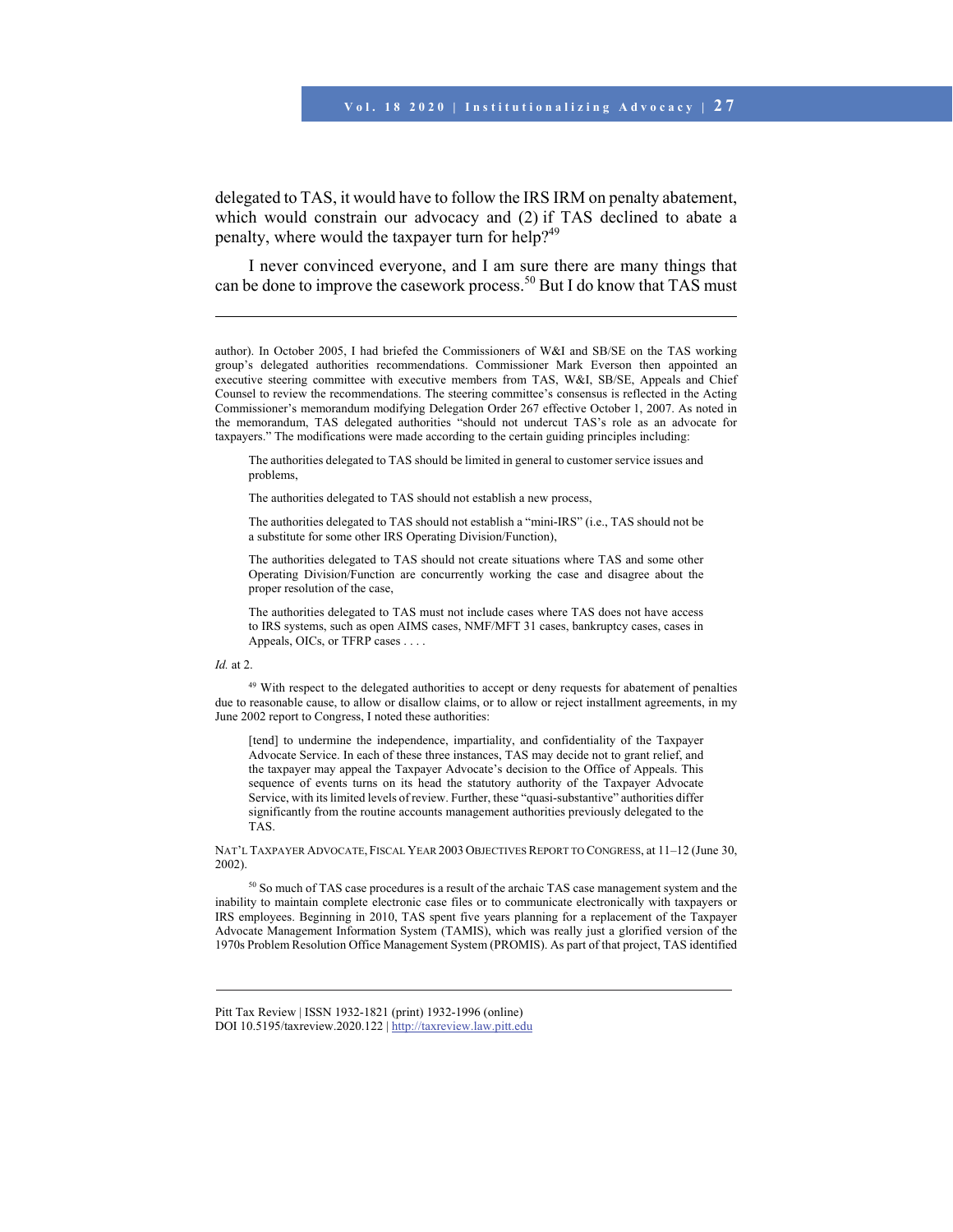be ever vigilant to not become a second IRS. The pressure to do so, to just push cases along, is profound, especially today when TAS is understaffed and is receiving more and more cases as IRS proves to be unresponsive. But any chink in the wall of advocacy and independence is a breach of taxpayer trust.

### III. TAO AUTHORITY

Part of the frustration with and perceived need for additional delegated substantive authorities stemmed from a misunderstanding and underutilization of the actual authority granted to TAS by Congress. The underutilization of Taxpayer Assistance Orders ("TAO") was a major focus of the RRA 98 hearings.<sup>51</sup> In FY 2000, the year before I was appointed NTA, TAS issued only five TAOs.<sup>52</sup> This resistance to issuing TAOs had many roots, including LTAs' diverse technical backgrounds (*i.e.*, not being an expert in the subject matter of the TAO) as well as concern for damaging working relationships with IRS functions. I recall one plenary session at a training symposium we held early in my tenure, attended by about 1,000 TAS employees, including LTAs and case advocates. I had made the issuance of

<sup>51</sup> An exchange between then-Congressman Rob Portman and Lee Monks, the Taxpayer Advocate, at a 1997 hearing is instructive:

Mr. Portman: We want to give you authority to issue more taxpayer assistance orders. As I understand it, last year we issued, what, five TAOs. Is that correct?

Mr. Monk: That is true.

 $\overline{a}$ 

*Taxpayer Rights Proposals & Recommendations of the National Commission on Restructuring the Internal Revenue Service on Taxpayer Rights and Protections: Hearing on H.R. 2676 Before the Subcomm. on Oversight of the H. Comm. on Ways and Means*, 105th Cong. 78 (1998).

<sup>52</sup> In FY 2001, the year I joined TAS, it issued 18 TAOs, a more than 350% improvement over FY 2000. 1 NAT'L TAXPAYER ADVOCATE, 2001 ANNUAL REPORT TO CONGRESS, at 232 (2001).

significant improvements to its case processing that could be achieved by replacing TAMIS. Sixty percent of the programming for Release 1 of the new system, Taxpayer Advocate Service Integrated System (TASIS), was completed, and \$20 million spent, before the IRS put a hold on the project in March 2014, citing lack of funding. The IRS never agreed to reinstate TASIS, and instead chose to incorporate it into its plans for an Enterprise Case Management (ECM) System. *See* NAT'L TAXPAYER ADVOCATE, FISCAL YEAR 2015 OBJECTIVES REPORT TO CONGRESS, at 92–93 (2014) [hereinafter NAT'L TAXPAYER ADVOCATE FY 2015 OBJECTIVES REPORT]. To date, as near as I can tell, the IRS has not delivered any end product for ECM. *See generally* NAT'L TAXPAYER ADVOCATE, FISCAL YEAR 2019 OBJECTIVES REPORT TO CONGRESS, at 47–51 (2018); 1 NAT'L TAXPAYER ADVOCATE, 2016 ANNUAL REPORT TO CONGRESS, at 109–120 (2016) [hereinafter NAT'L TAXPAYER ADVOCATE 2016 ANNUAL REPORT].

Pitt Tax Review | ISSN 1932-1821 (print) 1932-1996 (online) DOI 10.5195/taxreview.2020.122 | http://taxreview.law.pitt.edu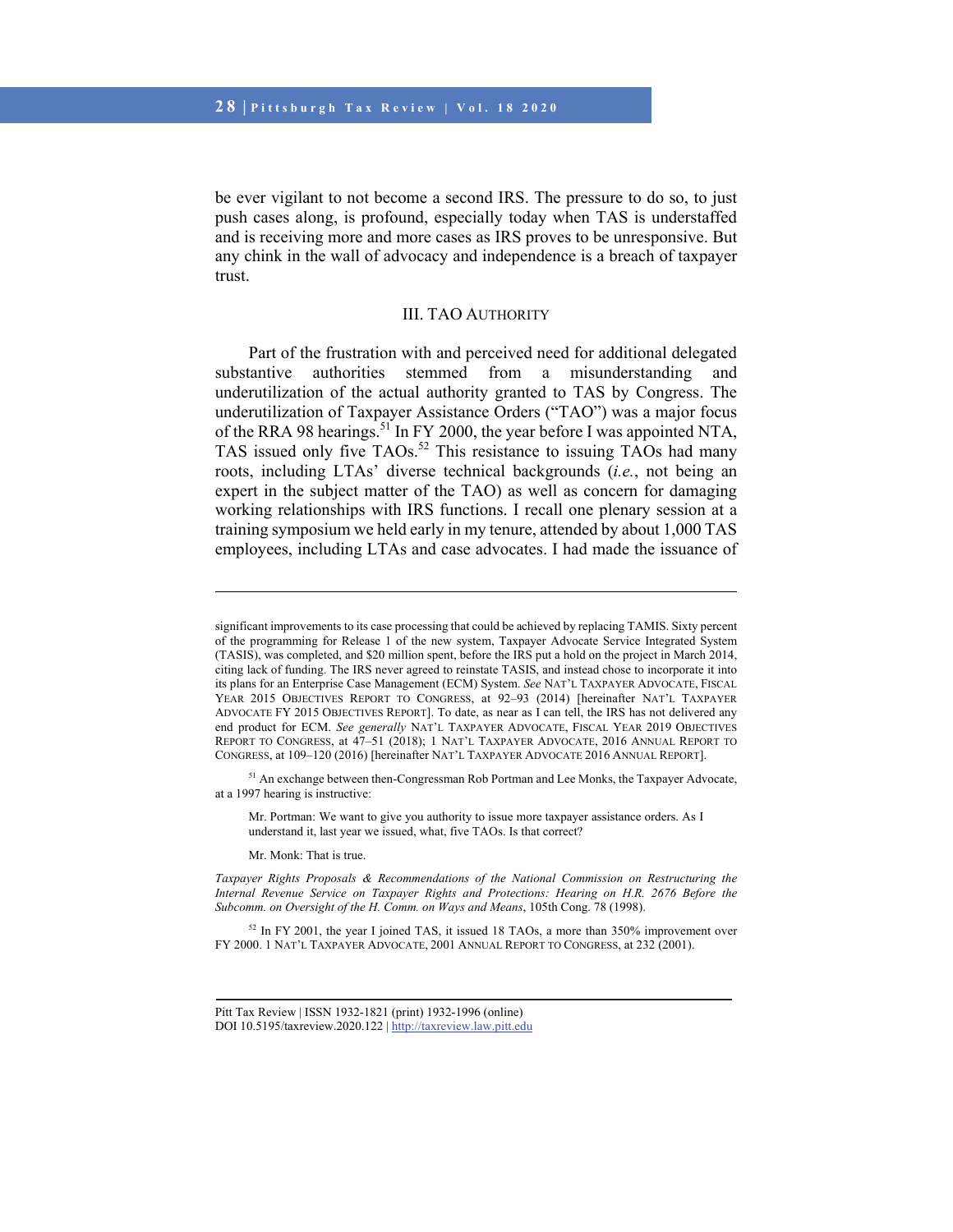TAOs a focus of my talk, reminding them that Congress gave us this tool, and it should be used where the IRS ignores our initial efforts or where we disagree with the IRS position. A member of the audience approached the microphone and said that many of them had good relationships with IRS employees and issuing a TAO would harm those relationships going forward. I was silent for a minute, and then said, "If issuing a TAO will harm that relationship, then you don't have a 'relationship'—you have unrequited love." The number of times I had to remind TAS employees about that over the years, well, I have lost count. But the training and encouragement made a difference. In FY 2019, the year I retired, TAS issued 617 TAOs.<sup>53</sup>

The history of the TAO authority also sheds light on TAS employee's underutilization of the TAO and IRS resistance to its usage. The predecessor to the TAO was created in March 1988, leading up to TBOR I, when Commissioner Lawrence Gibbs authorized Problem Resolution Officers ("PROs") to issue "Taxpayer Assistance Actions" ("TAAs"). The TAA enabled PROs to suspend enforcement actions or expedite procedures such as issuing a refund. Commissioner Gibbs stated the purpose of the TAA authority was "to elevate the status of PRP within the organization, to make all parts of the Service aware of the legitimacy of taxpayer hardship cases and to assure taxpayers and their representatives that the service is concerned and will provide relief in cases of significant hardship."<sup>54</sup>

Along with codifying the position of the Taxpayer Ombudsman, Congress enacted § 7811 in TBOR I, authorizing the Taxpayer Advocate to issue a Taxpayer Assistance Order where the taxpayer was experiencing or about to experience a significant hardship as a result of the IRS's administration of the internal revenue laws. Initially the statute authorized the NTA to issue an order requiring the IRS to release levied property or cease or refrain from any action.55 The House Conference Report discussing

<sup>53 1</sup> NAT'L TAXPAYER ADVOCATE, 2019 ANNUAL REPORT TO CONGRESS, at 219–20 (2019).

<sup>54</sup> Wielobob Memorandum, *supra* note 3, at 4 (citing Remarks by Commissioner Lawrence Gibbs before the Ninth Annual Federal Tax Day sponsored by the New Jersey Institute for Continuing Legal Education and the New Jersey State Bar Association, March 10, 1988).

<sup>55</sup> TBOR I, *supra* note 5, § 7811(b) (providing:

The terms of a Taxpayer Assistance Order may require the Secretary—

Pitt Tax Review | ISSN 1932-1821 (print) 1932-1996 (online) DOI 10.5195/taxreview.2020.122 | http://taxreview.law.pitt.edu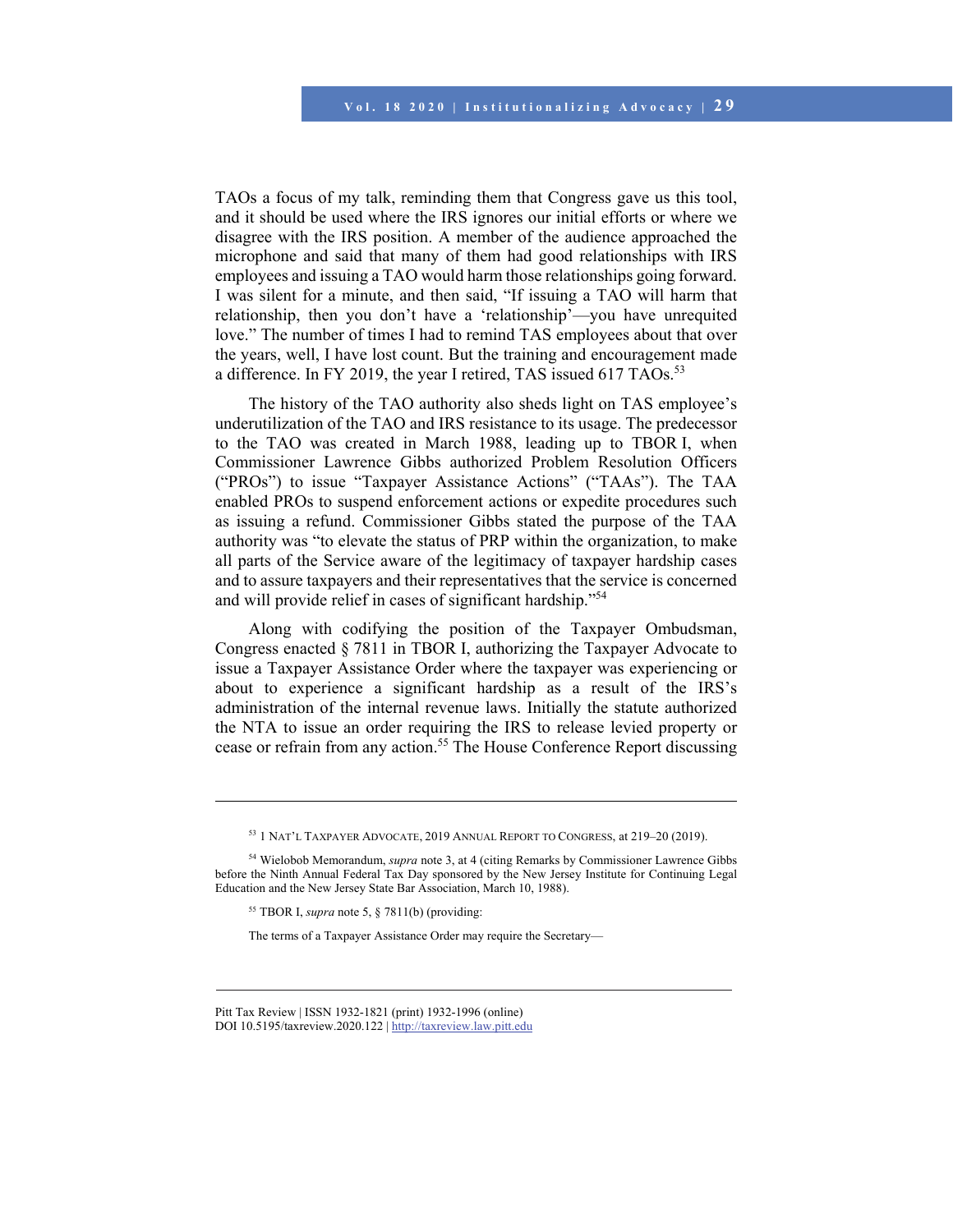TBOR I ("TBOR I Conference Report") noted, in its "Present Law" section, that "[t]he Ombudsman may issue orders to affect immediate review of an IRS action. The authority of the Ombudsman, however, does not permit the Ombudsman to change a technical decision."<sup>56</sup> The Treasury altered this statement by promulgating regulations ("Ombudsman Regulations") finalized in March 1992, providing "[a] taxpayer assistance order will not be issued to contest the merits of any tax liability nor is a taxpayer assistance order intended to be a substitute for or in addition to any established administrative or judicial review procedure."<sup>57</sup> Thus, the Ombudsman Regulations converted the TBOR I Conference Report language about a TAO *not changing a technical decision* into a ban on *contesting the merits of an IRS decision with respect to a tax liability*. This change created significant conflict between TAS and IRS personnel. That conflict continues to this day and I discuss this in more detail below.

By 1992, members of Congress were dissatisfied with the legal capacity of the Taxpayer Ombudsman to perform his duties. The Commissioner responded to these concerns on January 31, 1992, by issuing Delegation Order 239, which granted the Ombudsman the authority to issue TAOs in situations *not* addressed by the statute.<sup>58</sup> Specifically, the TAO could be used to order *affirmative actions*. Shortly thereafter, in the Revenue Bill of 1992, Congress passed Title V, the Taxpayer Bill of Rights  $II<sub>59</sub>$  but the President

- (1) To release property of the taxpayer levied upon, or
- (2) To cease any action, or refrain from taking any action, with respect to the taxpayer under—
	- (A) Chapter 64 (relating to collection)
	- (B) Subchapter (B) of Chapter 70 (relating to bankruptcy and receiverships),
	- (C) Chapter 78 (relating to discovery of liability and enforcement of title), or
	- (D) Any other provision of law which is specifically described by the Ombudsman in such order.).
- 56 H.R. REP. NO. 100–1104 at 215 (1988) (Conf. Rep.).
- <sup>57</sup> Treas. Reg. § 301.7811-1(c)(3) (as amended in 1992).
- 58 I.R.S. Deleg. Order 239 (1992).

l

59 H.R. 11, 102d Cong. tit. V (1992).

Pitt Tax Review | ISSN 1932-1821 (print) 1932-1996 (online)

DOI 10.5195/taxreview.2020.122 | http://taxreview.law.pitt.edu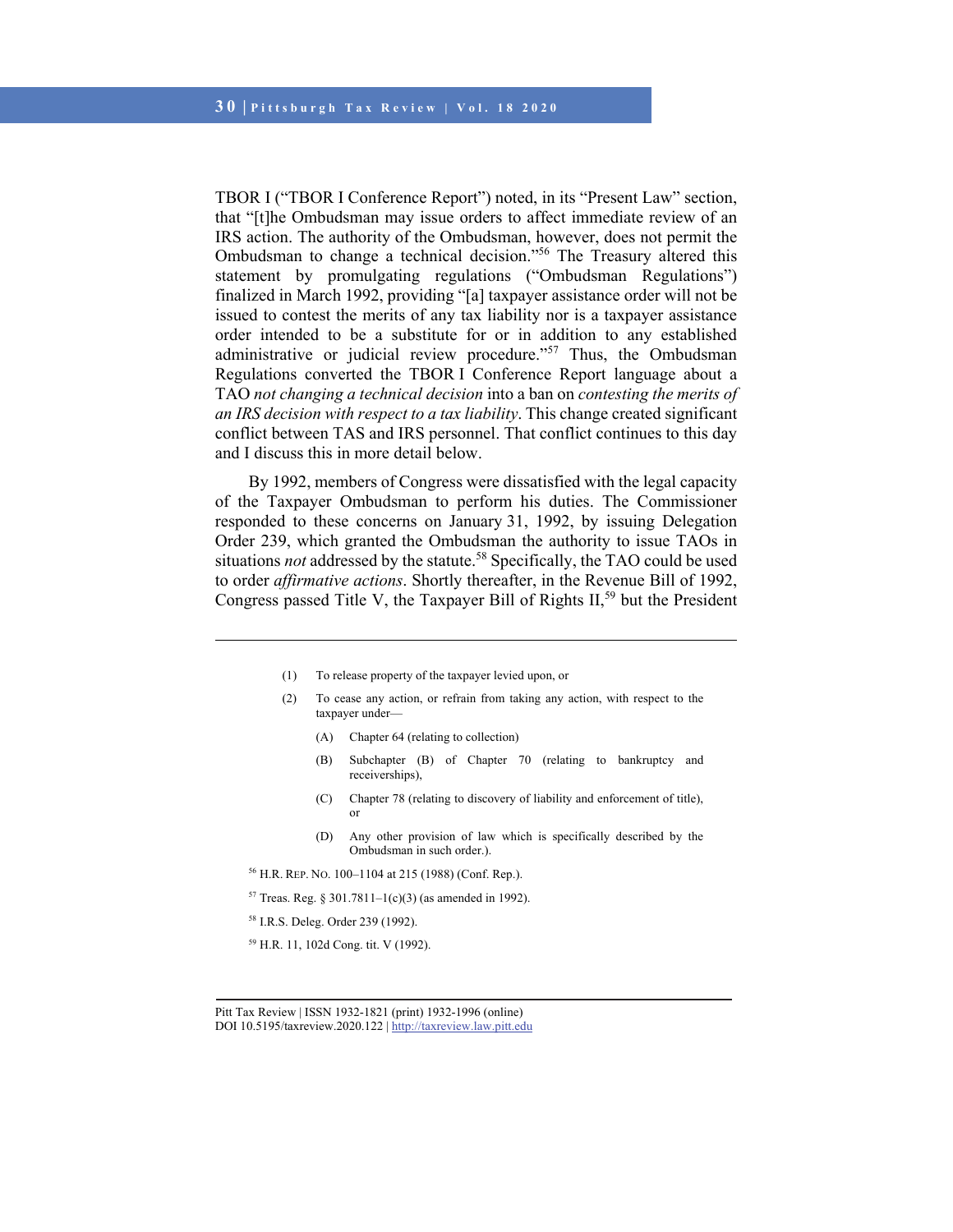exercised his pocket veto on November 5, 1992.<sup>60</sup> Nevertheless, section 5002 of this failed second taxpayer bill of rights is instructive as an example of Congress' efforts to strengthen the office and revise the terms of the TAO to allow the Taxpayer Ombudsman to require the Secretary to act by a date certain, and to require the Secretary to affirmatively take certain actions. The Senate Technical Explanation of the failed bill ("Technical Explanation") described the provision as follows:

The bill provides the Taxpayer Advocate with broader authority to affirmatively take any action (as permitted by law) with respect to taxpayers who would otherwise suffer a significant hardship as a result of the manner in which the IRS is administering the tax laws. For example, the Taxpayer Advocate's scope of power will specifically include (i) the authority to abate assessments, (ii) grant or expedite refund requests, and (iii) stay collection activity. . . . *The Taxpayer Advocate is not intended to have the power to make determinations concerning the substantive tax treatment of any item*. 61 (Emphasis added.)

I note the Technical Explanation language is much clearer than the regulation about the scope of the Taxpayer Advocate's authority to issue a  $TAO$ .<sup>62</sup> Restricting the Taxpayer Advocate or PROs from making substantive determinations of tax items is consistent with the Commissioner's earlier delegations of authority as well as the role of an ombudsman-advocate as articulated by the American Bar Association. But *not making* the substantive determination is very different from *not contesting* the substantive determination. The latter language, found in the Ombudsman Regulations, actually restricts the Taxpayer Advocate's ability to *advocate* for a different result. That advocacy—contesting the merits—is vital to the Advocate's

<sup>&</sup>lt;sup>60</sup> *Id.* (pocket vetoed by President, Nov. 5, 1992).

<sup>61</sup> TECHNICAL EXPLANATION OF THE FINANCE COMMITTEE AMENDMENT TO H.R. 11, at 439 (Aug. 4, 1992). The version of § 5002 that originated in the House did not contain the limitation "as permitted by law," which was added by the Senate. REVENUE ACT OF 1992: STATEMENT OF MANAGERS AND CONFERENCE BILL, H.R. 11, at 449–50 (Oct. 6, 1992). Interestingly, section 5001 of H.R. 11 established within the IRS the Office of Taxpayers Advocate, headed by the Taxpayer Advocate, who would be appointed "by the President, by and with the advice and consent of the Senate" who would report directly to the Commissioner and would be compensated at a level equal to that of the IRS Chief Counsel. *Id.* at 448. "In order to ensure that the Taxpayer Ombudsman has the necessary stature within the IRS to represent fully the interests of taxpayers, it is believed that the position should be elevated to a position comparable to that of the Chief Counsel." TECHNICAL EXPLANATION OF THE FINANCE COMMITTEE AMENDMENT TO H.R. 11, at 437 (Aug. 4, 1992).

<sup>62</sup> *Id.*

Pitt Tax Review | ISSN 1932-1821 (print) 1932-1996 (online) DOI 10.5195/taxreview.2020.122 | http://taxreview.law.pitt.edu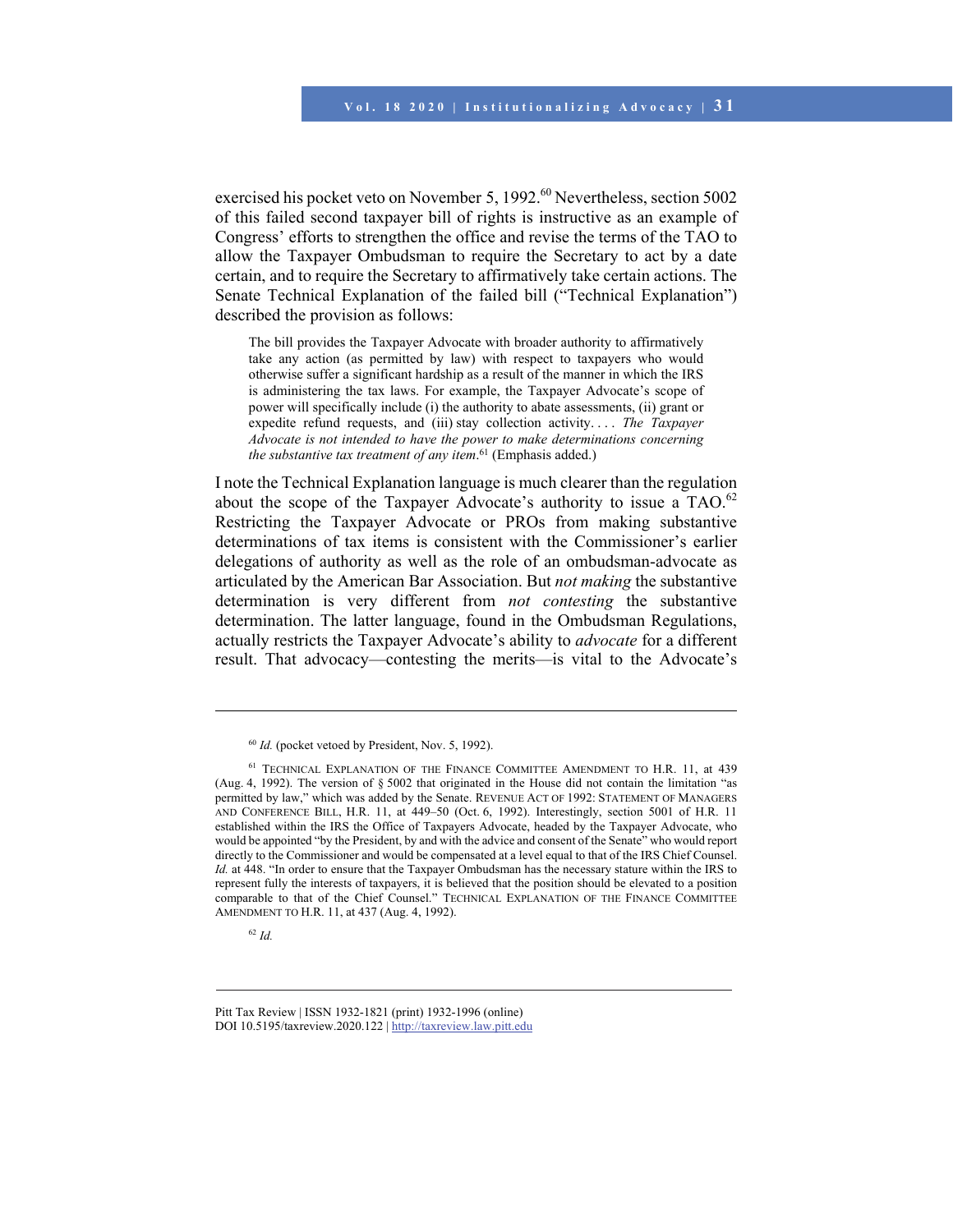efficacy, precisely because the Advocate cannot overrule the substantive determination.

In 1996, as Congress was gearing up to pass TBOR II, the Commissioner amended Delegation Order 239 to clarify the TAO could be used for affirmative acts, including many examples cited in the Technical Explanation.<sup>63</sup> TBOR II, passed six months later, strengthened  $\S 7811$  by authorizing the NTA to order the IRS to "take any action as permitted by law<sup>364</sup> and to specify a time frame for compliance.<sup>65</sup>

Two short years later, in RRA 98, Congress significantly expanded the circumstances in which a TAO could be issued by identifying four broad categories that shall be considered significant hardships.<sup>66</sup> Further, RRA 98 authorized the NTA to issue a TAO where "the taxpayer meets such other requirements as are set forth in regulations prescribed by the Secretary."<sup>67</sup> While Congress clearly wanted to expand the scope of taxpayers eligible for TAOs<sup>68</sup> and increase the use of TAOs, after RRA 98's enactment there was a brewing controversy inside the IRS about whether RRA 98 authorized the

 $\overline{a}$ 

<sup>66</sup> I.R.C. § 7811(a)(2) ("[A] significant hardship shall include—(A) an immediate threat of adverse action, (B) a delay of more than 30 days in resolving taxpayer account problems, (C) the incurring by the taxpayer of significant costs (including fees for professional representation) if relief is not granted; or (D) irreparable injury to, or a long-term adverse impact on, the taxpayer if relief is not granted."). In making the determination to issue a TAO, where the IRS "employee is not following applicable published guidance (including the *Internal Revenue Manual*)," the NTA is instructed to view these factors "in the manner most favorable to the taxpayer." *Id.* § 7811(a)(3).

 $67$  *Id.* § 7811(a)(1)(B). The Conference Report states "[i]t is intended that the circumstances set forth in regulations be based on considerations of equity." H.R. REP. NO. 105-599, at 28 (1998) (Conf. Rep.).

<sup>68</sup> The National Commission on Restructuring the IRS noted that "[b]ecause the agency has interpreted the statutory term ['significant hardship'] so narrowly, very few cases are eligible for relief." RESTRUCTURING REPORT, *supra* note 25, at 45.

<sup>63</sup> I.R.S. Deleg. Order 239 (Rev. 1) (1996).

<sup>64</sup> TBOR II, *supra* note 6, § 102(a)(2). Section 101 of TBOR II added I.R.C. § 7802(d) establishing the Office of the Taxpayer Advocate, setting forth the four-pronged mission governing the Office today, and mandating two reports delivered directly to the House Ways and Means and Senate Finance Committees "without any prior review or comment from the Commissioner, the Secretary of the Treasury, any other officer or employee of the Department of the Treasury, or the Office of Management and Budget." RRA 98, *supra* note 7, at § 1102(a) (quoting I.R.C. § 7802(d)(2)(B)(iii), later renumbered I.R.C.  $§ 7803(c)(2)(B)(iii)).$ 

<sup>65</sup> TBOR II, *supra* note 6, at § 102(a)(1).

Pitt Tax Review | ISSN 1932-1821 (print) 1932-1996 (online) DOI 10.5195/taxreview.2020.122 | http://taxreview.law.pitt.edu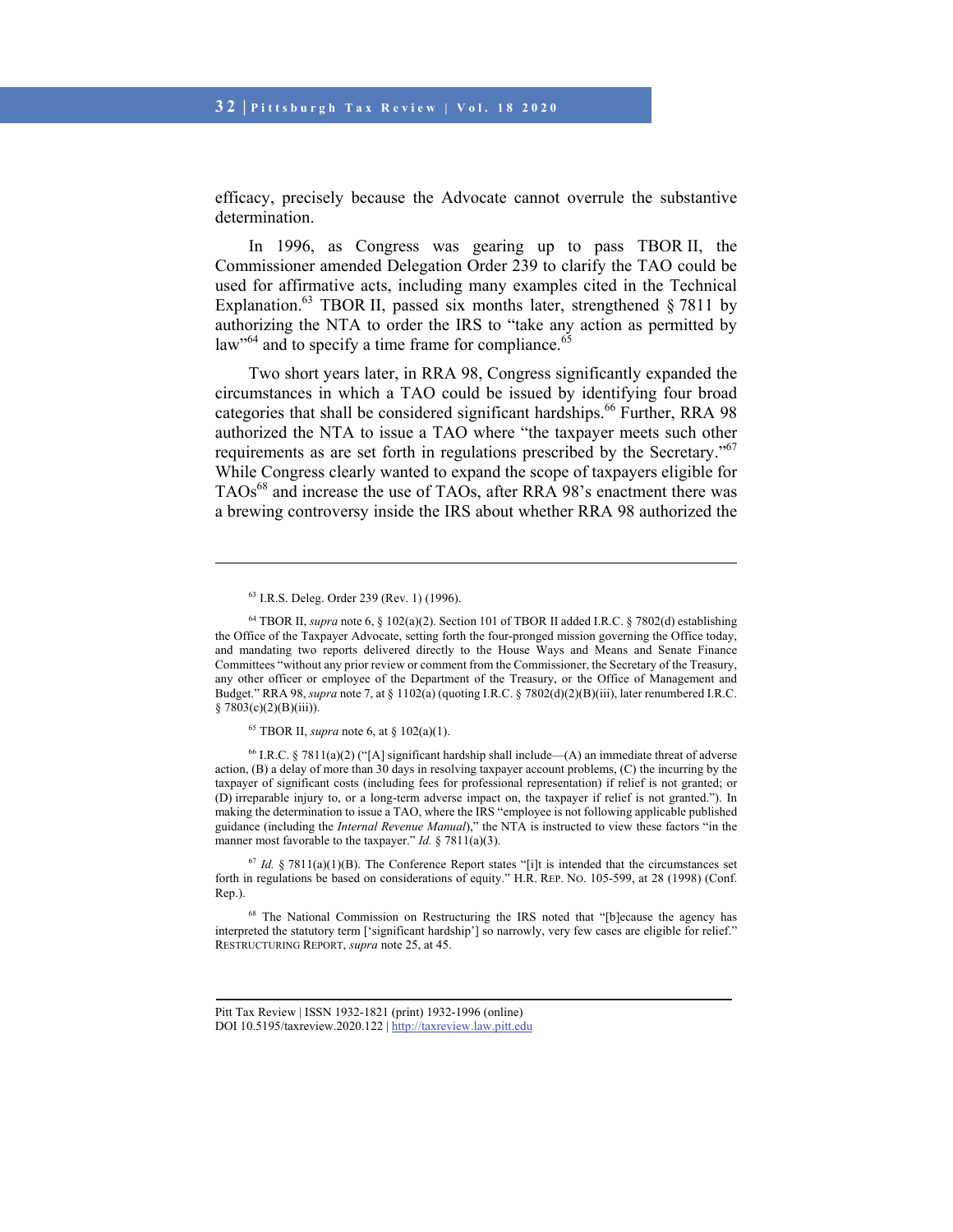NTA to override a substantive decision in a taxpayer's case.<sup>69</sup> This controversy was likely fueled by TAS employees' deep frustration with their limited delegated authorities and the loss of their ability to make substantive determinations as PRP caseworkers.

After I accepted my appointment as NTA on January 11, 2001, but before commencement of my duties on March 1, 2001, the Office of Chief Counsel issued a memorandum interpreting § 7811; this opinion formed the basis for a memorandum of understanding signed by the Acting NTA and IRS senior leadership and a memorandum from the Commissioner "clarifying" the guidelines for TAO issuance and delegating additional authorities to the NTA.<sup>70</sup> I clearly recall my feelings as I sat among packing boxes in my Richmond, Virginia, home and opened a FedEx envelope from the Commissioner's assistant, containing those documents. The first thoughts that came to mind were, "my hands have been tied" and "TAS has been sold down the river." While I believe the Commissioner wanted to put the controversy to rest so the new NTA would not have to deal with the question of TAO scope, the fact that the new NTA (me) was not part of any of the negotiations, made me question why the IRS did not wait another few weeks to get my thoughts on the matter.

In fact, I did not—and do not—disagree with most of the legal analysis in the Chief Counsel memorandum. The memorandum provides a comprehensive history of the administrative and legislative history of the Office of the National Taxpayer Advocate. It correctly distinguishes and explains the two sources of TAS authority—delegated and statutory. For me, the problem arose with the language the memorandum used to describe the statutory authority. After a lengthy discussion of statutory interpretation and the principle of "*ejusdem generis*," the Chief Counsel memorandum concludes that § 7811 does not authorize the NTA to issue a TAO either

<sup>69</sup> Wielobob Memorandum, *supra* note 3, at 15 ("Particularly since the enactment of RRA 98, there has been some question about the interpretation of section 7811(b) and whether a TAO may direct a different result regarding a liability in a taxpayer's case.").

<sup>70</sup> CIR Memorandum, *supra* note 47, at 1.

Pitt Tax Review | ISSN 1932-1821 (print) 1932-1996 (online) DOI 10.5195/taxreview.2020.122 | http://taxreview.law.pitt.edu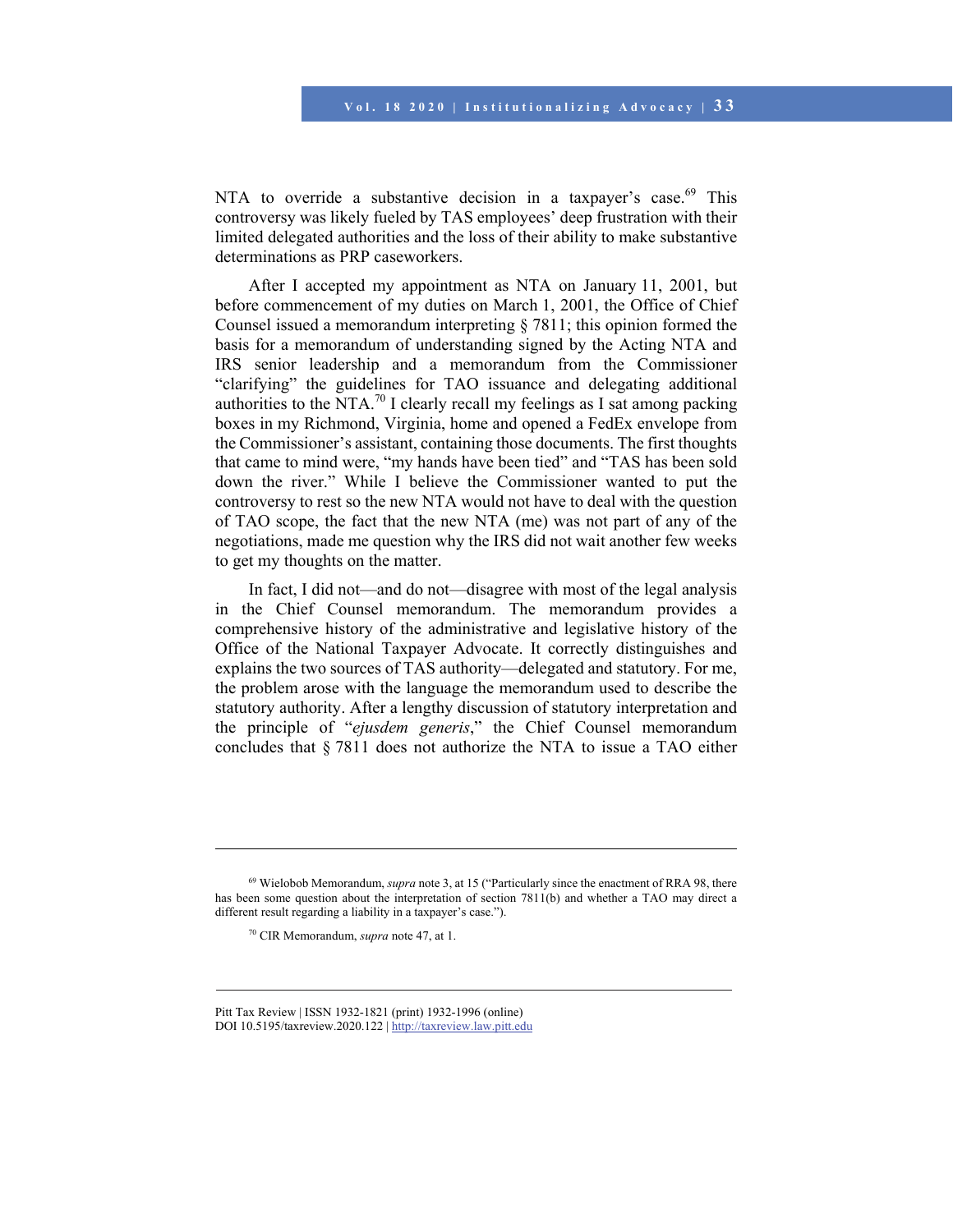### **3 4 | Pittsburgh Tax Review | Vol. 18 2020**

*directing* the IRS to reach a particular result regarding a taxpayer's liability or *making* a substantive determination of a taxpayer's liability.<sup>71</sup>

The Chief Counsel memo provided the legal reasoning for the Commissioner's memorandum to artificially categorize TAOs into two types—"Direct" and "Review."72 According to the Commissioner's memo, a "Direct TAO" may be issued "to direct that the primarily responsible IRS organizational unit take a specific action in the case."73 An example of a Direct TAO is an order to an IRS unit to release a taxpayer's property from a levy.74

A "Review TAO," on the other hand, may be issued "to direct that the unit review, expedite consideration of or reconsider a taxpayer's case."<sup>75</sup> According to the memorandum, a Review TAO could be issued to any IRS organizational unit (including the Office of Appeals and the Office of Chief Counsel but excluding Criminal Investigation) and "may cover any aspect of the case (including a determination of the merits of a taxpayer's liability)."76

Herein lies the problem: if under the regulation a TAO "will not be issued to contest the merits of any tax liability, $\frac{1}{2}$ , then what, exactly, can the NTA do with a Review TAO? Although it can "cover . . . a determination of

<sup>74</sup> *Id.*

- <sup>75</sup> *Id.* at 6.
- <sup>76</sup> *Id.*

<sup>71</sup> Wielobob Memorandum, *supra* note 3, at 20–21. It opined that under the principle of *ejusdem generis*, a general catchall phrase following a specific list of items is "construed to embrace only objects similar in nature to those objects enumerated by the preceding specific words." (citations omitted). *Id.* at 16. Thus, the phrase "any other provision of law" was limited in scope to provisions pertaining to Subtitle (F) of the Internal Revenue Code, entitled "Procedure and Administration," pertaining to the collection of tax and the conduct of examinations. The memorandum concludes that TAOs "can be issued on procedural matters, but not on substantive matters, . . . such as the character of income or whether a taxpayer qualifies as an innocent spouse." *Id.* at 17.

 $72$  In the 2007 revision of the I.R.M. section about TAOs, the artificial distinction between "review" and "direct" TAOs was finally eliminated. "TAS no longer uses the terms 'direct' TAO and 'review' TAO. These terms should not be used on Form 9102 [Taxpayer Assistance Order]." I.R.M. 13.1.20.3(3) (as revised Dec. 15, 2007).

<sup>73</sup> CIR Memorandum, *supra* note 47, at 5.

<sup>77</sup> Treas. Reg. § 301.7811–1(c)(3) (as amended in 1992).

Pitt Tax Review | ISSN 1932-1821 (print) 1932-1996 (online) DOI 10.5195/taxreview.2020.122 | http://taxreview.law.pitt.edu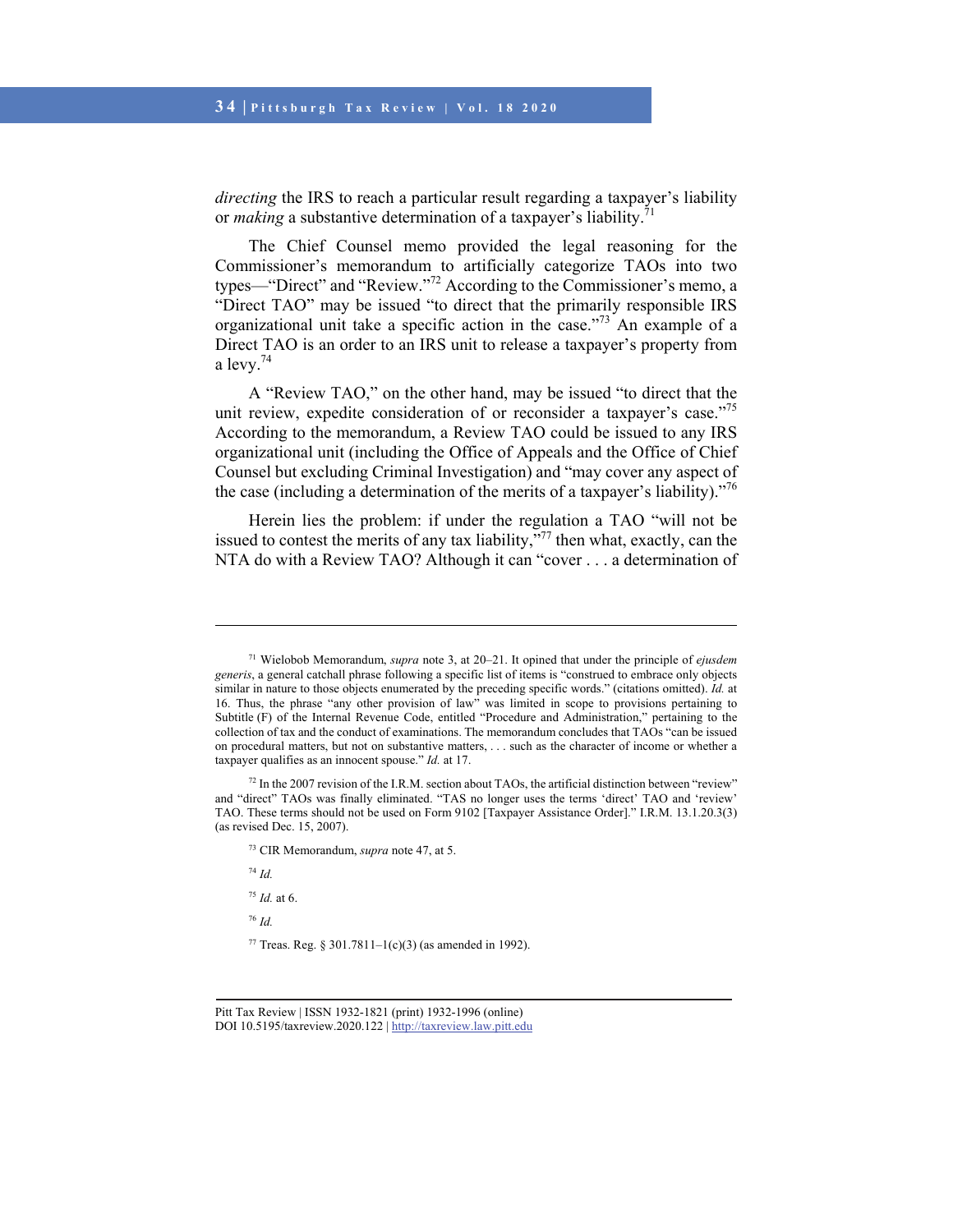the merits of a taxpayer's liability,"<sup>78</sup> is the NTA able to stake out a position about what she thinks is the correct determination in the case? As a lawyer, is she able to set forth her own legal analysis, especially where it differs from that of a Chief Counsel attorney's? Or is she limited to issuing a Review TAO merely ordering the IRS to look at the case again, or at a higher level, and just hoping that someone, somewhere higher up will hit upon the correct result?

The Ombudsman Regulations and the Commissioner memorandum's language regarding the issue of TAS's authority to make recommendations about the correct interpretation of law or the application of facts to law continues to be raised by IRS employees as they challenge TAS's intervention in cases. This language enabled IRS employees to challenge LTAs and case advocates' authority when they questioned the IRS's determination of a tax liability, or a determination not to release a levy or withdraw or release a lien, or with respect to the application of a penalty.

It took ten years, during which I worked closely with attorneys in TAS and in the Office of the Special Counsel to the National Taxpayer Advocate, to revise the regulation governing TAOs and six years to exorcise the Direct/Review language from TAS and IRS vernacular (and the IRM).<sup>79</sup> The current Treasury regulation does not contain the "not contesting" language but instead states the "NTA may not make a substantive determination of any tax liability."80 This statement makes clear the NTA does not have the statutory or delegated authority to *determine* the amount of tax a taxpayer may owe.

However, the Treasury regulation later provides that "[a]lthough the NTA may not make the substantive determination, a TAO may be issued to require the IRS to expedite, reconsider, or review at a higher level an action

 $\overline{\phantom{a}}$ 

<sup>78</sup> CIR Memorandum, *supra* note 47.

 $79$  I am deeply grateful to Judy Wall, Janice Feldman, and Susan Hartford in the Office of the Special Counsel to the National Taxpayer Advocate, and to Eric LoPresti and Ken Drexler in TAS for their unflagging efforts in updating the regulation. Their talents, determination, and advocacy included revisions and language that were essential to protecting the independence of TAS and ensuring it can effectively advocate on behalf of taxpayers.

 $80$  Treas. Reg. § 301.7811–1(b) (as amended in 2011).

Pitt Tax Review | ISSN 1932-1821 (print) 1932-1996 (online) DOI 10.5195/taxreview.2020.122 | http://taxreview.law.pitt.edu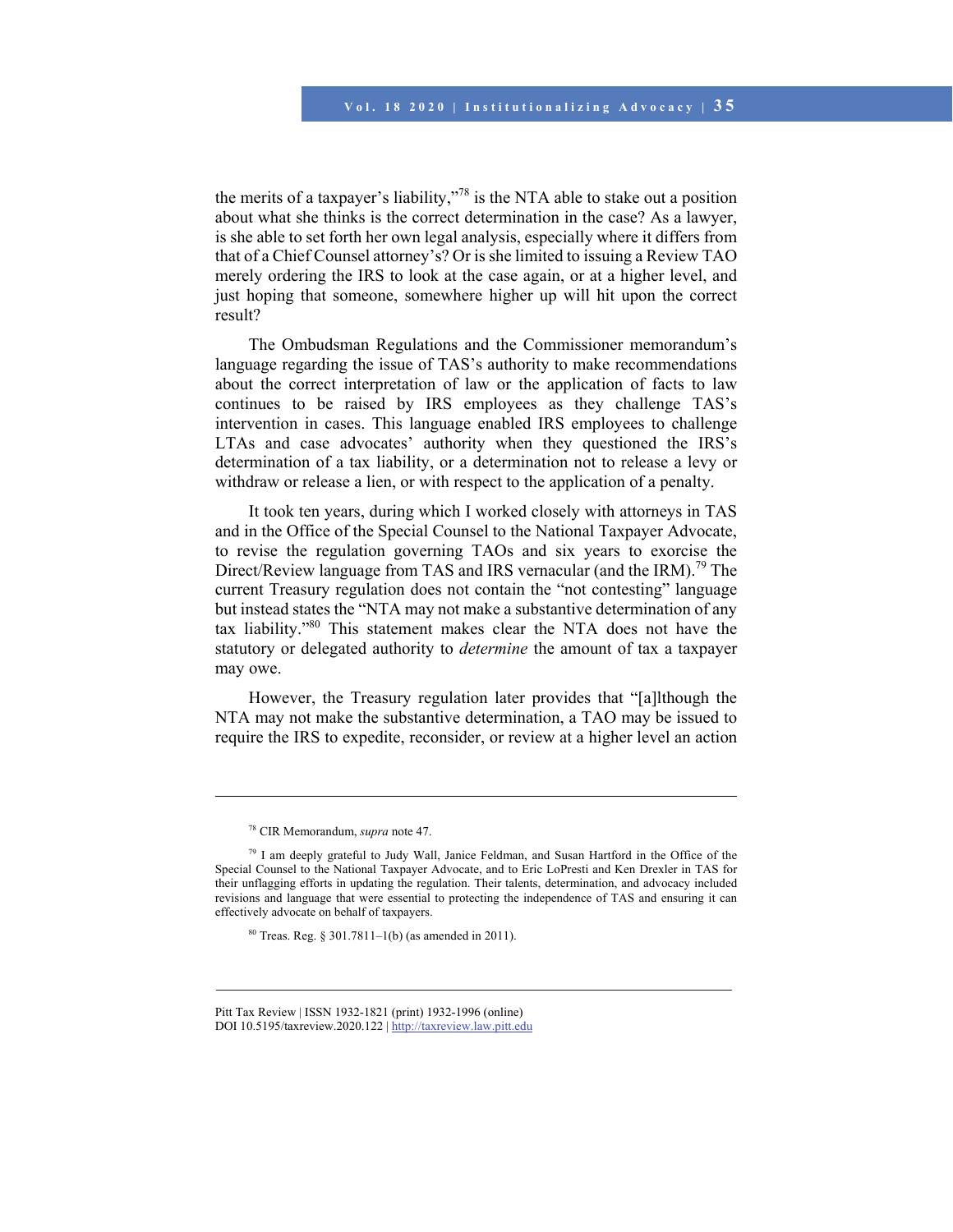taken with respect to a determination or collection of a tax liability."81 This statement is illustrated by several examples, all of which were based on the actual recurring experiences of LTAs. We deliberately chose examples involving the IRS Collection function<sup>82</sup> and the IRS Office of Appeals.<sup>83</sup> We used the examples to show the NTA may independently review the taxpayer's case, arrive at an independent conclusion that the IRS has reached the wrong determination, and include that independent analysis and (substantive) recommendation in a TAO requiring the IRS to review or reconsider its determination at a higher level.

Yet even after promulgation of the new Treasury regulation, IRS employees continue to challenge TAS's authority to issue TAOs. Revenue agents balk at sharing the taxpayers' administrative files with TAS, which hampers TAS's ability to arrive at an independent assessment of the case. Revenue officers challenge TAS's authority to question their calculations of a taxpayer's ability to pay. Appeals Officers continue to challenge TAS's authority to make independent recommendations and order a review.<sup>84</sup> Even

l

 $83$  *Id.*  $\frac{1}{2}$  301.7811–1(c)(4) ex. (3) (as amended in 2011) ("L files a protest requesting Appeals consideration of IRS's proposed denial of L's request for innocent spouse relief. Appeals advises L that it is going to issue a Final Determination denying the request for innocent spouse relief. L Files a Form 911, 'Request for Taxpayer Advocate Service Assistance (And Application for Taxpayer Assistance Order).' The NTA reviews the administrative record and concludes that the facts support granting innocent spouse relief. The NTA may issue a TAO ordering Appeals to refrain from issuing a Final Determination and reconsider or review at a higher level its decision to deny innocent spouse relief. The TAO may include the NTA's analysis of and recommendation for resolving the case.").

84 The question of TAS's role in advocating before Appeals had been an issue from TAS's inception. Appeals officers objected that TAS communications with Appeals with respect to an open case would violate the prohibition on *ex parte* communications under RRA 98 § 1001(a)(4). In Q & A—18 of Rev. Proc. 2000–43, 2000–2 C.B. 404, the IRS clarified that there was, in fact, no such violation: Question: "Does the prohibition on *ex parte* communications have any impact on Appeals communications with the Taxpayer Advocate Service (TAS) on an open case?" Answer: "No. Communications by Appeals with the TAS that are initiated by the TAS are not subject to the prohibition because the Appeals Officer may assume that the TAS is acting at the request, and with the consent, of the taxpayer." Rev. Proc. 2000–43, 2000–2 C.B. 404. *See also* Memorandum from Carol A. Campbell,

 $81$  *Id.* § 301.7811-1(c)(3).

 $82$  *Id.* § 301.7811–1(c)(4), ex. (2) (as amended in 2011) ("The IRS rejects K's offer in compromise. K files a Form 911, 'Request for Taxpayer Advocate Service Assistance (And Application for Taxpayer Assistance Order).' The NTA discovers facts that support acceptance of the offer in compromise. The NTA may issue a TAO ordering the IRS to reconsider its rejection of the offer or to review the rejection of the offer at a higher level. The TAO may include the NTA's analysis of and recommendation for resolving the case.").

Pitt Tax Review | ISSN 1932-1821 (print) 1932-1996 (online) DOI 10.5195/taxreview.2020.122 | http://taxreview.law.pitt.edu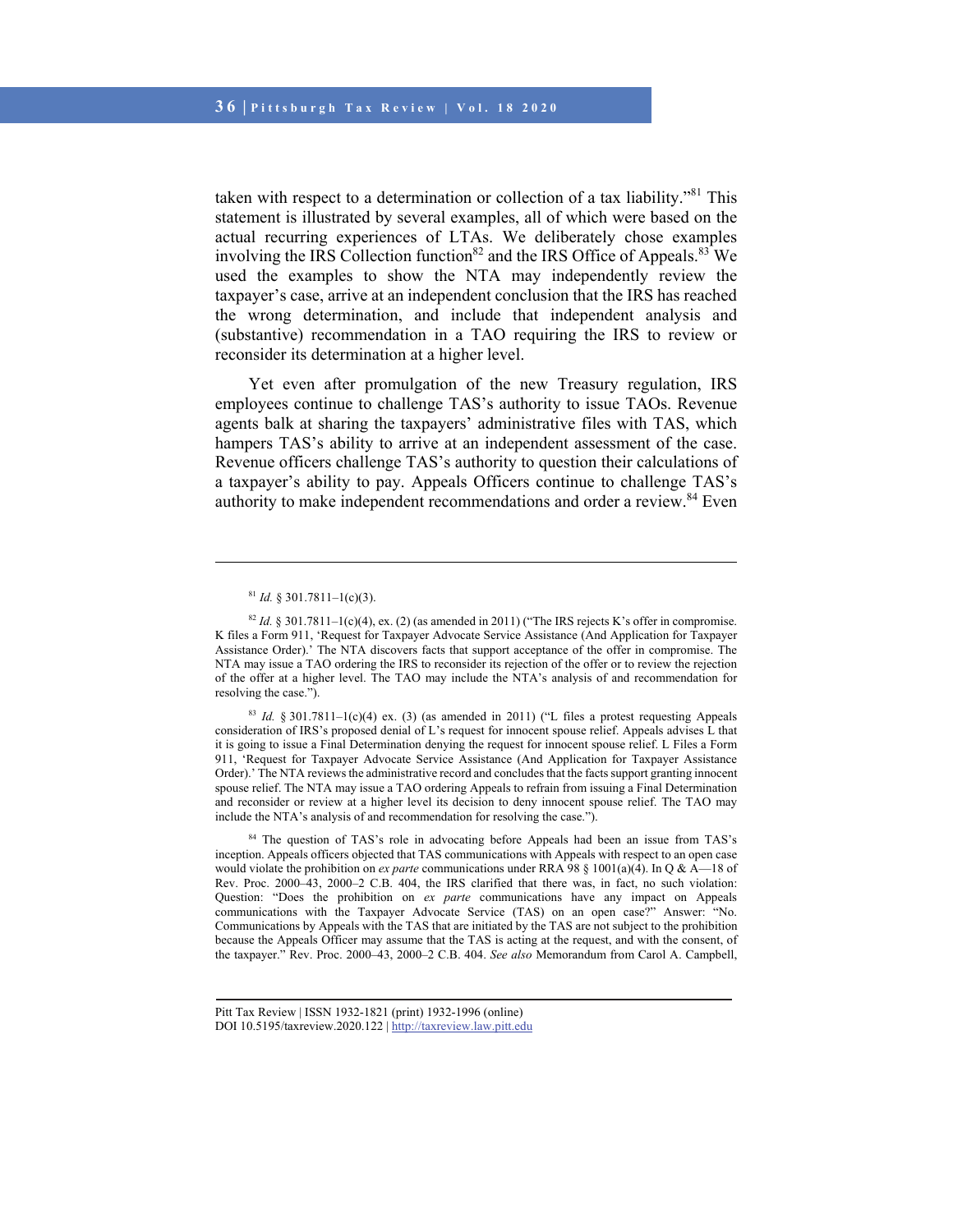more disturbing, on several occasions IRS employees actually reported Local Taxpayer Advocates to the Treasury Inspector General for Tax Administration, alleging that by issuing a TAO the LTA was either harassing the IRS employee or aiding and abetting a taxpayer's noncompliance. These "complaints" were dropped after I brought them to the attention of the appropriate Operating Division Commissioner and informed the Inspector General that these complaints interfered with TAS's statutory duty, but the fact they occurred at all is troubling, indeed.<sup>85</sup>

While I fully understand how annoying it can be to have someone come to you and say, "I need you to look at this again, in light of what I've found," this is TAS's job. I believe these challenges persist because the IRS has not yet accepted, much less embraced, the important role TAS plays in promoting trust in the IRS. As Senator Breaux said about the provisions in RRA 98 pertaining to the Office of the Taxpayer Advocate:

I think in the end [the provisions] will go a very long way to assuring the American taxpayers that they have a system that is not out to get them, that is not out to intimidate them, that is not out to embarrass them; that if they are honest taxpayers, they will be treated honestly and will be treated fairly and, if they have a problem, there will be someplace they can go to get honest information and help and assistance that is not directed by the Internal Revenue Service but is being directed by the Office of the Taxpayer Advocate.<sup>86</sup>

<sup>85</sup> Fairly early in my service as NTA, a high-ranking IRS official reported me to TIGTA, alleging that my intervention and issuance of a TAO in a case involving a high-profile individual was the result of my friendship with the taxpayer's representative. TIGTA conducted a full investigation, including interviewing the parties, and concluded there was no basis for the allegation. That investigation took over six months, during which time I continued to advocate on behalf of that taxpayer. I believe the complaint was made to chill my advocacy efforts in that regard. Ironically, the representative involved, Karen Hawkins, went on to become the IRS Director of the Office of Professional Responsibility, and she is widely regarded by the tax bar as an expert on ethical professional conduct. Karen has given me permission to publicly recount this episode.

86 144 CONG. REC. S4240 (daily ed. May 5, 1998) (statement of Sen. Breaux).

Counsel to the Nat'l Taxpayer Advocate, to Cheryl Harskowitch, Dir., Taxpayer Account Operations (TAS), on Ex Parte Communications with Appeals (Apr. 23, 2002).

Appeals' sensitivity continues to the present day. In response to a proposed 2019 IRM revision covering TAOs, which was circulated internally for IRS comment, Appeals' representative commented on an example that was copied verbatim from the regulation: "It should not be suggested Appeals is 'ordered' as this suggests a usurpation of Appeals' independence. Therefor [sic], revise the sentence . . . requesting]." Appeals Comments on Proposed IRM 13.1.20 (July 2019) (on file with author). The proposed IRM revisions are discussed below.

Pitt Tax Review | ISSN 1932-1821 (print) 1932-1996 (online) DOI 10.5195/taxreview.2020.122 | http://taxreview.law.pitt.edu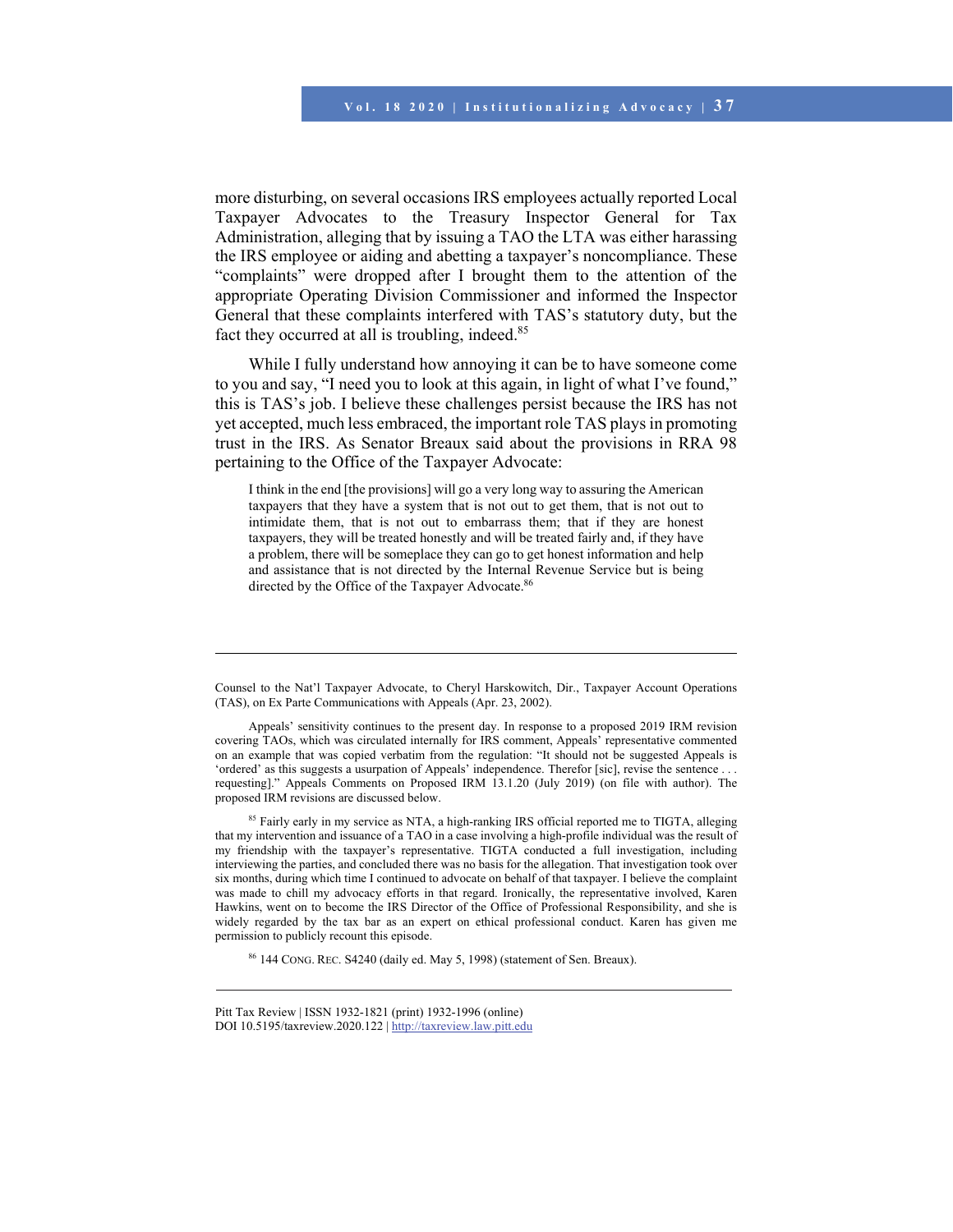## IV. TAS INTERNAL TAO PROCEDURES: SHOOTING ONE'S SELF IN THE FOOT

In addition to IRS efforts to contain the scope and application of TAOs, I learned early on that TAS itself had erected unnatural barriers to its employees issuing TAOs. The TAO authority had been delegated by the first NTA to Local Taxpayer Advocates, and an appeal process was outlined in the IRM. Case advocates had to fill out requests, the LTA had to review the request, the LTA then had to reach out to the manager of the IRS employee handling the case, attempt a resolution, and if no resolution, prepare a Form 9102, *Taxpayer Assistance Order*, issued to that manager. The manager had a certain period of time to respond and appeal the TAO. At that point, the TAO appeal would be reviewed by a TAS Area Director who could sustain or modify or rescind. The sustained or modified TAO would then be sent to the second-level supervisor in the IRS function, who could also appeal the TAO. Next, the TAO would go to a TAS headquarter official who would review and determine whether the TAO should be sustained; that official would have conversations with IRS officials; if appealed from that level, it would then go to the Deputy NTA and only after that appeal would the NTA get wind of the TAO and its subject matter.

Early in my tenure, the IRM was altered to provide that after the LTA's TAO was appealed, it went to the Area Director. If the Area Director's TAO was appealed, it landed on the NTA's desk. $87$  As simple as that. Taxpayers should not have to wait for multiple levels of review—remember that a TAO, per statute, cannot be issued unless the taxpayer is experiencing *significant* hardship. Give the IRS two chances to get it right, but then it has to deal with the NTA. Actually, the IRS had several other chances to address the problem before TAO issuance, because TAOs generally are preceded by OARs—the "pretty please" request that IRS cease, take, or refrain from an action.

 $\overline{\phantom{a}}$ 

<sup>87</sup> The current IRM 13.1.20.5 (Dec. 9, 2015) outlines the TAO appeal process. Before my retirement, as discussed below, I circulated to IRS leadership an extensive revision of this IRM, which included eliminating many of the inflexible timeframes that did not allow the NTA to conduct any meaningful review or research into the law or facts or procedures raised in the TAO. The proposed IRM replaced them with prompt timeframes for the NTA notifying the Operating Division Commissioners about the existence of, and subject matter and issues under dispute in, the appealed TAO, and then specific briefing schedules within TAS to ensure the case moved along without unnecessary delay. To date, the revised IRM has not been published.

Pitt Tax Review | ISSN 1932-1821 (print) 1932-1996 (online) DOI 10.5195/taxreview.2020.122 | http://taxreview.law.pitt.edu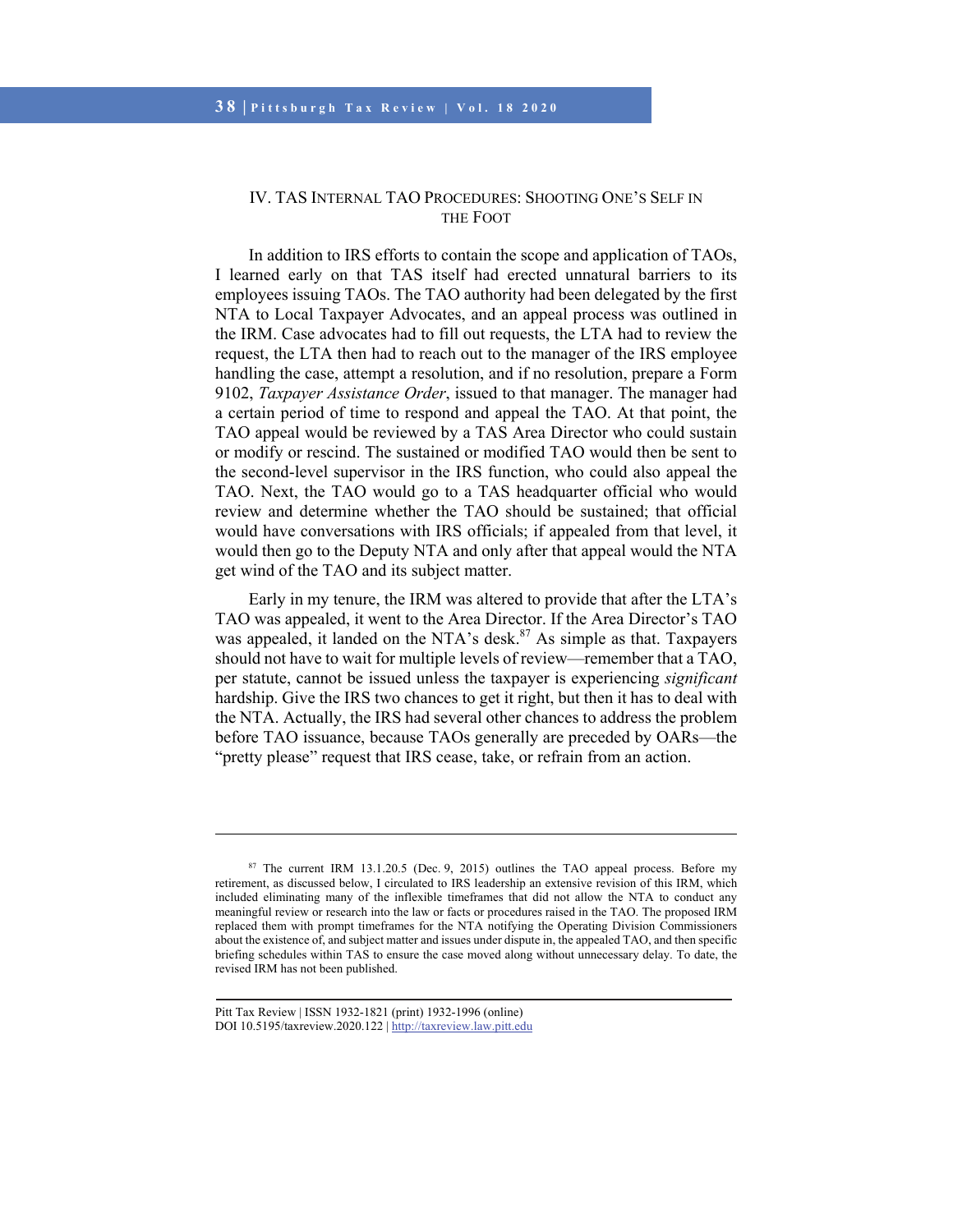One of the benefits of these procedural changes was that I got to have direct contact with the LTAs in their most difficult cases. I could assess the strengths and weaknesses of each LTA in terms of advocacy, which in turn informed my directives about the types of training we needed to provide the case advocates and LTAs. It also strengthened my resolve to recruit attorneys and accountants from outside the IRS, especially attorneys who worked in Low Income Taxpayer Clinics, to serve as LTAs. I had a rough goal in mind—one-third of the LTAs should come from IRS Campus operations (Accounts Management, Submission Processing, Correspondence Exam or Campus Collection); one-third should come from Revenue Agent/Revenue Officer/Appeals background; and one-third should be external hires, with emphasis on experience representing taxpayers before the IRS. With this mix, each type of LTA would share their expertise with the others; there is no replacement for deep internal knowledge, but that knowledge needs to be leavened with the expertise of those who had actually sat across the table from the IRS, representing taxpayers in tax controversies.

Integrating externally-hired LTAs proved to be a challenge for TAS and for the LTAs themselves. Despite having years, even decades, of experience representing taxpayers before the IRS, there is really no preparation for the challenges an IRS manager faces. As with any large organization, especially a government one, the sheer amount of paperwork (electronic and hard copy) covering every imaginable aspect of one's duties can be overwhelming even for those who grow up in that bureaucracy. And then there is the cultureshock of seeing firsthand how the sheer volume of work drives IRS employees to view taxpayers as widgets, or of experiencing the profoundly archaic IRS information technology infrastructure, which wastes so much of its employees' time and harms taxpayers. TAS got better over the years at preparing specific training and creating a mentor program for these hires, but it was never easy. Initially, internally-hired LTAs eyed these external hires suspiciously because they brought different skill sets; there were worries that internal LTA hiring would stop. As time went on, I think most LTAs recognized one another's value and appreciated the different skills and perspectives.

Internally-hired LTAs presented challenges, too. If someone served under an "old-style" LTA who never issued a TAO, and then was promoted to the LTA position, it took a while to change those habits. (This was not always the case—sometimes the subordinate manager was eager to do more advocacy and frustrated by the former LTA's style.) And some IRS employees who were hired into the LTA position from another function had

Pitt Tax Review | ISSN 1932-1821 (print) 1932-1996 (online)

DOI 10.5195/taxreview.2020.122 | http://taxreview.law.pitt.edu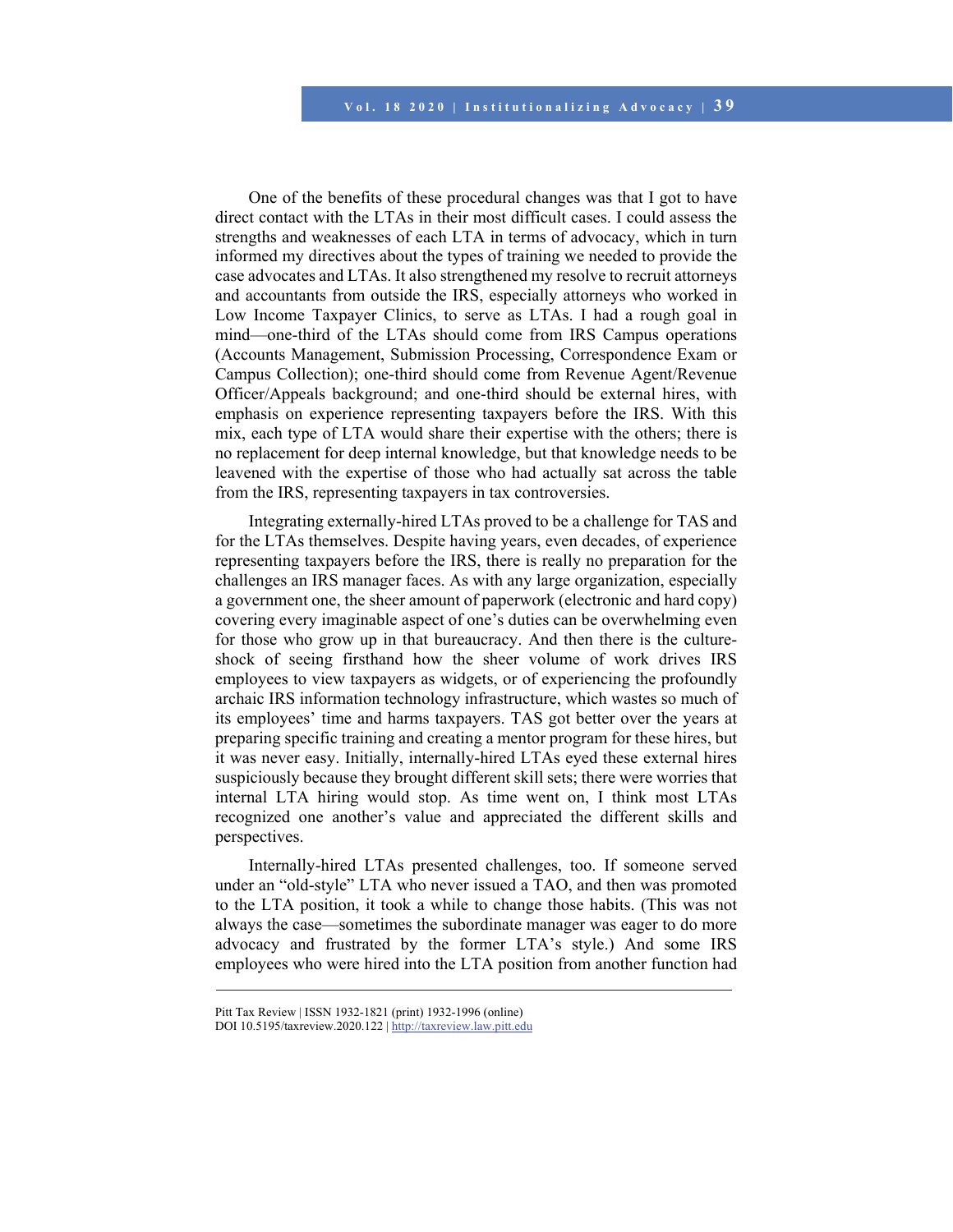a hard time abandoning the mindset of the IRS function they came from. Then again, many of these managers actively sought out the LTA position at the end of their career; they had spent a lifetime seeing how procedures and attitudes in their functions created taxpayer problems, and they saw the LTA position as a way for them to use their skills and knowledge to address these problems. They became some of our strongest LTAs.

Because the Local Taxpayer Advocate is *the* face of TAS in the field, over the last few years, I and the Deputy National Taxpayer Advocate personally had a conversation with them before any LTA was hired. We talked about their backgrounds, why they wanted the job, how would they lead and inspire TAS employees, how would they persuade IRS functions to address a taxpayer problem, and how would they deal with disagreements and even conflict. Almost all of the internally-hired LTAs we talked with had gone their entire careers in the IRS and never had a conversation with a head of office (unless they had come from TAS). I believe all these efforts sent the message to TAS managers that we expected advocacy, empathy, and expertise from them and demonstrated that the NTA and DNTA wanted to know what TAS employees were doing with respect to their cases or other work.

Similarly, the fast-track TAO elevation procedures we established were important in ensuring that the heads of IRS Operating Divisions and functions also knew what their employees were doing. I recall Bob Wenzel, the IRS Deputy Commissioner when I first arrived at the IRS in 2001, telling me that when he would visit a local office as a regional commissioner, his first stop was the Problem Resolution Office. He would open up a file cabinet and pull out some random PRP cases; those cases would show him where the problems were in that locale, and he would use what he saw in those cases as a roadmap for his discussions with personnel there (protecting the identity of taxpayers, of course).

Accordingly, once a case arrived on my desk, if I sustained the TAO, it was directly issued to the Operating Division ("OD") Commissioner or Chief, Appeals. This caused no end of consternation on the OD's part. The IRS is a hierarchical organization and the compliance functions in particular have many managerial levels. The fact that TAS had a shallow management structure—only three steps to the top of the organization—meant the TAO

DOI 10.5195/taxreview.2020.122 | http://taxreview.law.pitt.edu

Pitt Tax Review | ISSN 1932-1821 (print) 1932-1996 (online)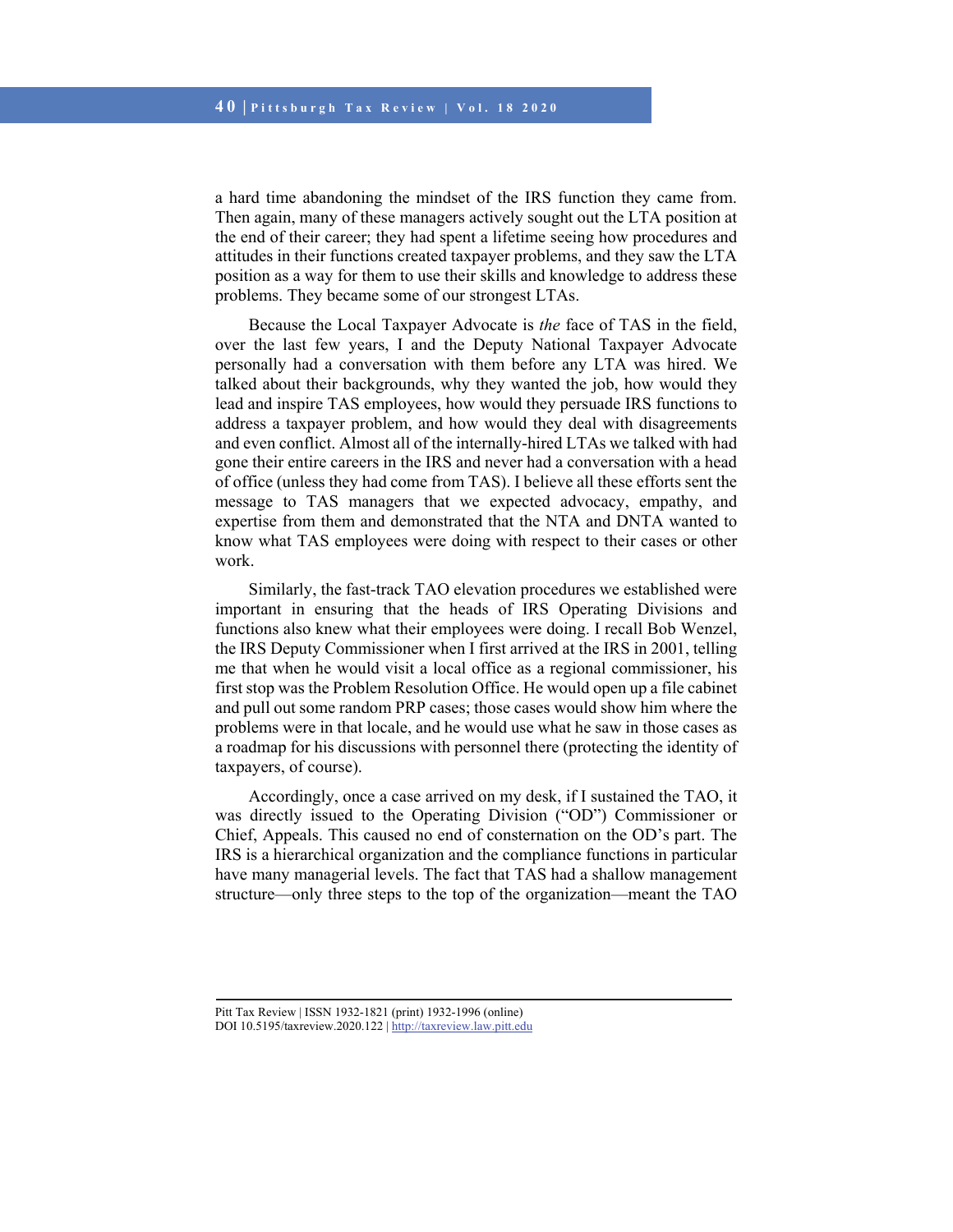appeals process skipped over many managers in the OD.<sup>88</sup> One OD advisor, writing on behalf of the OD Commissioner objecting to my issuance of a TAO to the OD Commissioner directly instead of lower level supervisors, suggested I "look at it from [the OD's] perspective."<sup>89</sup> But that is precisely what the NTA is *not* supposed to do—at least until she has thoroughly looked at it from the *taxpayer's* perspective. There are almost 80,000 employees in the IRS looking at matters from the IRS perspective. There is just one NTA, and her approximately 1,600 employees, who are *required by law* to look at it from the taxpayer's perspective. Part of TAS's job is to make sure the IRS considers and understands the taxpayer's perspective.

The case in which I was asked to look at it from the OD perspective was one we reported in an Annual Report, with the taxpayer's permission.<sup>90</sup> The taxpayer lived solely off of Social Security benefits; for some reason, a Revenue Officer (RO) decided to issue a manual levy against those benefits, rendering the taxpayer unable to pay for basic living expenses, including medication.<sup>91</sup> TAS intervened and was able to obtain a release of levy on the grounds of economic hardship.<sup>92</sup> The RO also agreed to return the proceeds of one of the monthly garnishments, but refused to return an earlier one (approximately \$250), because at the time of that levy, he did not know the taxpayer was experiencing economic hardship, even though he later agreed that she was.93 TAS issued a TAO to the RO's manager, who appealed; the TAS Area Director then sustained the TAO to the second-level manager, who also appealed.94 I believed it was very important for the Commissioner of SBSE to know that her employees had refused on two occasions to return the levy proceeds of an elderly low-income person who met the definition of

<sup>91</sup> *Id.*

l

 $92$  *Id.* (citing to I.R.C. § 6343(a)(1)(D), which requires the Secretary to release a levy where he determines that "the levy is creating an economic hardship due to the financial condition of the taxpayer.").

<sup>93</sup> *Id.*

<sup>94</sup> *Id.*

<sup>88</sup> One commenter on the 2019 proposed TAO I.R.M. revisions circulated internally wrote: "In this example, nothing official was sent to either the Area Director; Director, Field Collection; or Director, Collection. . . . TAS should work through the BOD leadership levels." SBSE Comments on Proposed IRM 13.1.20 (July 2019) (on file with author).

<sup>&</sup>lt;sup>89</sup> I recall this statement being made in reference to a case involving a social security levy on an elderly taxpayer; see *infra* note 90 and accompanying text.

<sup>90</sup> *See* 1 NAT'L TAXPAYER ADVOCATE, 2017 ANNUAL REPORT TO CONGRESS, at 506 (2017).

Pitt Tax Review | ISSN 1932-1821 (print) 1932-1996 (online) DOI 10.5195/taxreview.2020.122 | http://taxreview.law.pitt.edu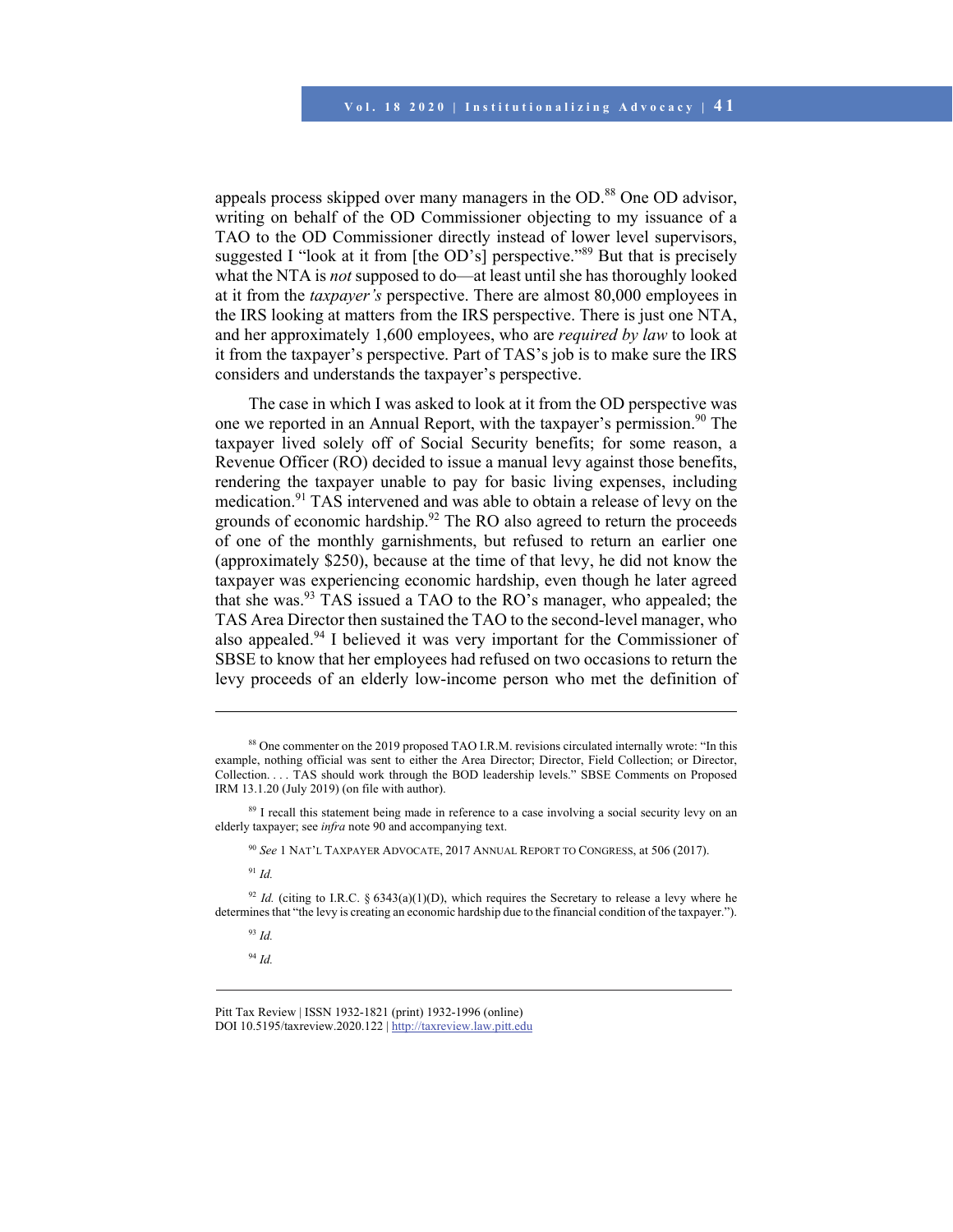economic hardship. This case indicated serious flaws in the protection of fundamental taxpayer rights, and it should not have to go through some elaborate elevation process. It required top-down attention.

Cases like this showed how the TAO in a specific case can highlight areas in need of systemic change. In the next section I will describe how LTAs came to understand how the TAO, used in conjunction with the Taxpayer Advocate Directive, furthers systemic advocacy.

### V. TAXPAYER ADVOCATE DIRECTIVE

The Taxpayer Advocate Directive, or TAD, was delegated to the Taxpayer Advocate by the Commissioner in March 1998, during the period of hearings leading to RRA 98. The TAD is a means for the NTA "to improve the operation of a functional process or to grant relief to groups of taxpayers (or all taxpayers) when implementation will protect the rights of taxpayers, prevent undue burden, ensure equitable treatment, or provide an essential service to taxpayers."<sup>95</sup> The TAD authority is nondelegable: only the NTA can issue a TAD. Initially, it was recognized that only the Commissioner, Deputy Commissioner and NTA could modify or rescind a TAD,<sup>96</sup> but on January 17, 2001, DO-250 was replaced by Delegation Order 13-3, which provided that the only appeal route was to the Deputy Commissioner and made no mention of the role of the Commissioner.<sup>9</sup>

On July 1, 2019, Congress enacted the Taxpayer First Act ("TFA") amending § 7803(c) to provide an appeals and public reporting process for TADs, based on legislative recommendations made in past NTA Annual Reports to Congress.<sup>98</sup> Prior to TFA, TADs suffered the same fate as TAOs

<sup>95</sup> I.R.S. Deleg. Order 13–3 (formerly DO–250, Rev. 1), IRM 1.2.2.151 (Jan. 17, 2001). *See also* IRM 13.2.1.6 (July 16, 2009).

<sup>96</sup> Wielobob Memorandum, *supra* note 3, at 10 (describing terms of original Del. Order 250 (Mar. 17, 1998) ("Further, a recipient may appeal a TAD to the Deputy Commissioner, who, along with the Commissioner and National Taxpayer Advocate, are the only persons authorized to modify or rescind a TAD.")).

<sup>97</sup> *See* IRM 13.2.1.6.2 (July 16, 2009) ("The only avenue of appeal, should a functional area disagree with the TAD, is to the Deputy Commissioner for Services and Enforcement.").

<sup>98</sup> Taxpayer First Act, Pub. L. No. 116-25, § 1301(a), 133 Stat. 981 (2019) [hereinafter TFA]. 2019 PURPLE BOOK, *supra* note 23, at 75–76; *see also* NAT'L TAXPAYER ADVOCATE 2016 ANNUAL REPORT, *supra* note 50, at 39–40.

Pitt Tax Review | ISSN 1932-1821 (print) 1932-1996 (online) DOI 10.5195/taxreview.2020.122 | http://taxreview.law.pitt.edu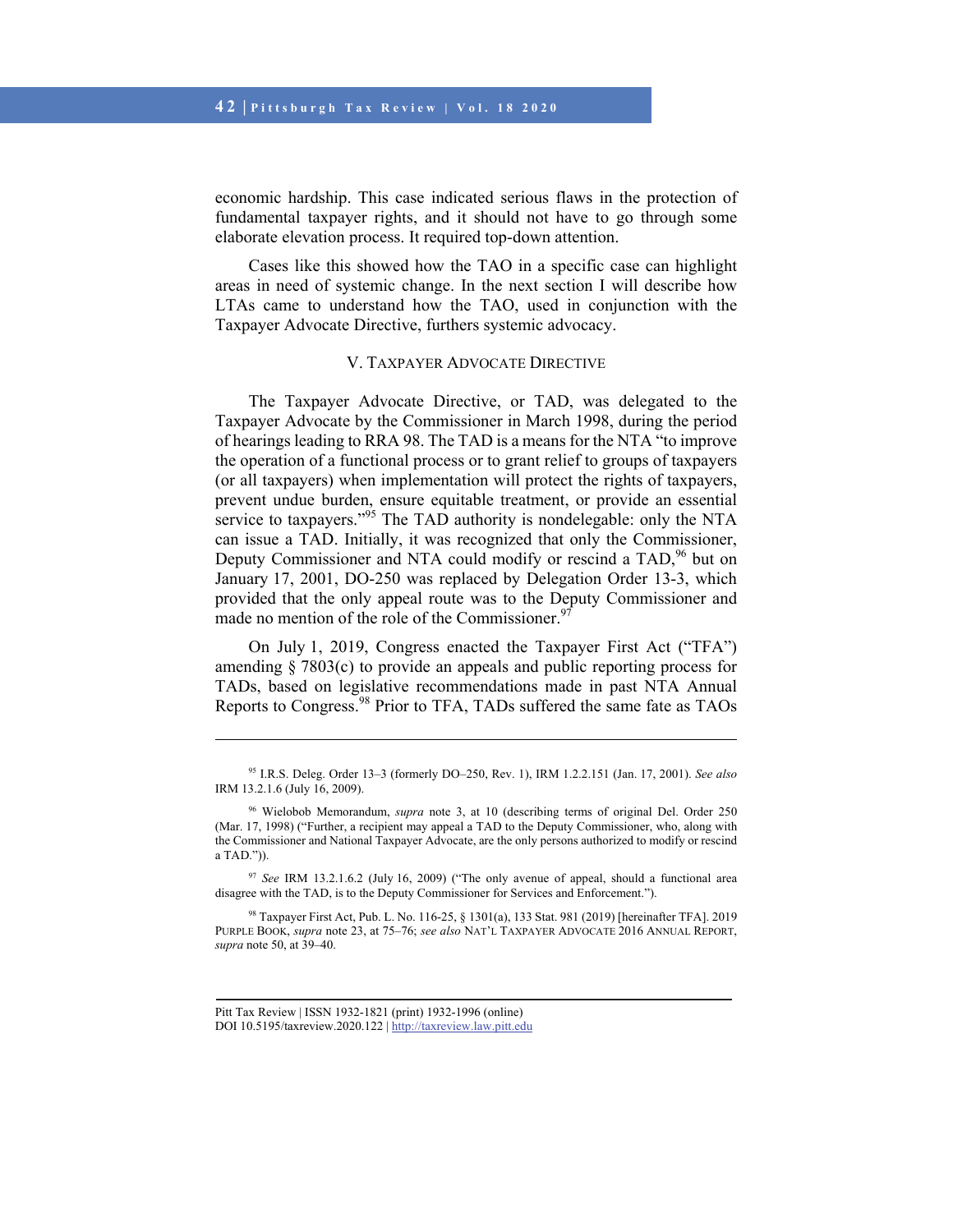issued by the NTA—they got stopped at the Deputy Commissioner level, although as a direct report to the Commissioner, the NTA could copy the Commissioner on TADs and raise the issues in meetings with the Commissioner. Still, there was no audit trail or formal appeal mechanism for getting systemic issues before the Commissioner. Under TFA, there is a mandated procedure: where a Deputy Commissioner modifies or rescinds a TAD, the NTA *may*, within ninety days, appeal to the Commissioner, and the Commissioner *shall*, within ninety days of such appeal, "ensure compliance with such directive . . . or provide the National Taxpayer Advocate with the reasons for any modification or rescission."99 Moreover, the NTA is now required to identify in her Annual Reports to Congress any TAD that is not honored in a timely manner.<sup>100</sup>

Strategically, TAOs and TADs complement each other. Individual cases requiring TAOs can flesh out the exact circumstances in which IRS processes, training, or actions obstruct or impair taxpayer rights. The problems identified in the TAOs may not just be one-off problems but are indicative of a larger systemic problem that affects many more taxpayers (or all taxpayers) than those who have cases in TAS. Thus, TAOs can clearly lead to issuance of a TAD, with its broader scope and systemic recommendations.

One such example concerns return preparer fraud. I clearly recall the day an LTA spoke up at a leadership meeting we held in 2010 with all LTAs, telling us about four cases in her inventory where taxpayers had been victims of return preparer fraud.<sup>101</sup> The taxpayers, who were referred to TAS by the IRS Criminal Investigation (CI) function, never received their tax refunds; it turns out that after the taxpayers had approved their returns for filing, the preparer altered the returns to increase the refund and also changed the

 $\overline{\phantom{a}}$ 

<sup>99</sup> TFA, *supra* note 98, § 1301(a)(1); *see also* I.R.C. § 7803(c)(5). Note that TFA established a TAD appeal process; it did not statutorily authorize the TAD itself. Thus, we have the rather bizarre arrangement of a statutorily mandated appeal process for an administratively delegated authority.

<sup>100</sup> *Id.* § 1301(a)(2); *see also* I.R.C. § 7803(c)(2)(B)(ii)(VIII).

<sup>&</sup>lt;sup>101</sup> The late Betty Martin, the LTA in the Nashville, Tennessee TAS office, was the LTA who spoke up. Betty was an extraordinary LTA, a compassionate but strong voice on behalf of "her" taxpayers, and all TAS grieved at her passing.

Pitt Tax Review | ISSN 1932-1821 (print) 1932-1996 (online) DOI 10.5195/taxreview.2020.122 | http://taxreview.law.pitt.edu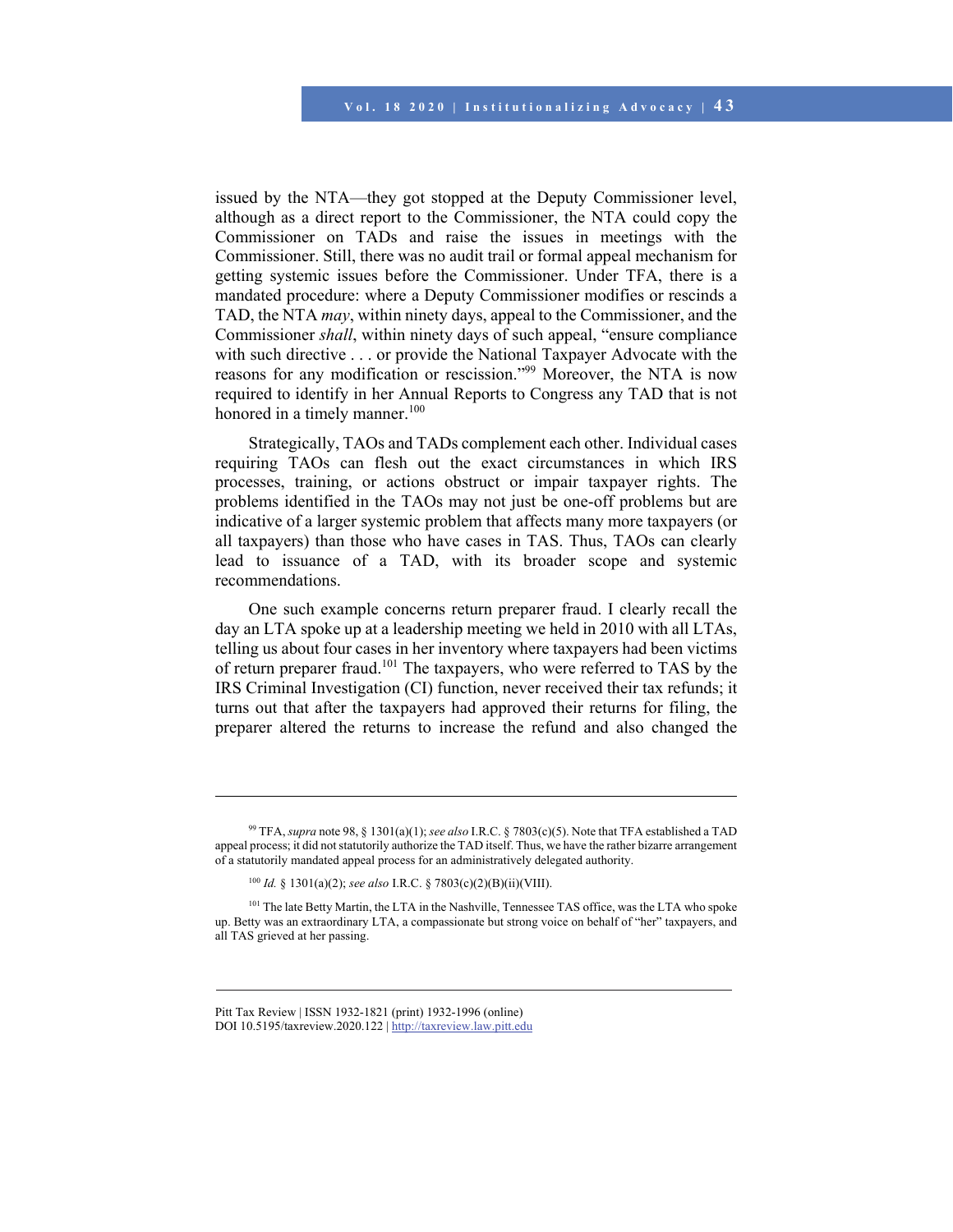account for the direct deposit to an account he controlled. At this point, the preparer was nowhere to be found.

The IRS's response to the TAOs was that it had no procedures by which to issue second refunds to these taxpayers, although the IRS did that every single day in cases involving identity theft. It turned out that CI had been more concerned about these taxpayers than the IRS civil functions. Since 2000, CI had sought Chief Counsel advice as to whether these false returns were returns of the taxpayer and whether refunds could be issued.<sup>102</sup> Over the six years in which TAS advocated forcefully on this issue, we heard every excuse under the sun—the IRS was not the insurer of taxpayer's choice of return preparers, the taxpayers could collude with the preparers to get second refunds, the IRS had no accounting procedures to record the second payments.103 Never mind that many of the TAS taxpayers had reported the preparers to the police and some had actually testified against their return preparers, which resulted in convictions and even jail time for the preparers.

In May 2012, after a frustrating year of trying to work with the IRS to get guidance, I issued an Interim Guidance Memorandum instructing TAS employees to challenge the IRS's "no procedures" stance and move cases

 $\overline{\phantom{a}}$ 

<sup>102</sup> *See* I.R.S. Field Service Advice 200038005 (June 6, 2000) (noting that there is "no legal impediment to reissuing a direct deposit refund" and that situations in which direct deposits are stolen are closely analogous to the stolen refund check situation, where there is a process for issuing a replacement); I.R.S. Gen. Couns. Mem. PMTA 2011*–*13 (May 12, 2003) (stating that a return altered by preparer fails *Beard* test and is a nullity; return should be backed out and taxpayer allowed to file original return); I.R.S. Gen. Couns. Mem. POSTN–145098–08 (Dec. 17, 2008) (stating that the IRS "can and should" adjust taxpayer's account for refund illegally obtained by preparer and IRS should consider bringing an erroneous refund suit against preparer) (on file with author). Chief Counsel also issued a memorandum in response to a TAS request. *See* I.R.S. Gen. Couns. Mem. PMTA 2011*–*20 (June 27, 2011) (using the *Beard* analysis, "[a] tax return signed by a taxpayer that is altered by a tax return preparer without the taxpayer's knowledge and submitted to the IRS by the preparer is not a valid tax return"). In 2014, the IRS Chief Counsel reaffirmed to the NTA and the IRS Commissioner that the IRS is not prohibited from issuing refunds to victims of preparer fraud.

<sup>103</sup> In his December 20, 2013 memorandum rescinding *en masse* 24 of the 25 TAOs that I had elevated to the Acting Commissioner in 2012, the Deputy Commissioner for Services and Enforcement stated, "It would be extremely difficult to ensure that the taxpayer and the return preparer are not in collusion in order to obtain an additional refund. If collusion is not present in the current cases, establishing a process whereby IRS issues a second refund could certainly create an incentive for taxpayers and preparers to abuse in order to obtain additional Federal monies." *See* 1 NAT'L TAXPAYER ADVOCATE, 2013 ANNUAL REPORT TO CONGRESS, at 96 (2013) (quoting the Deputy Commissioner for Services and Enforcement in note 97). In at least 14 of these TAOs, the taxpayers had reported the refund theft and preparer fraud to the police, so it was highly unlikely they were colluding.

Pitt Tax Review | ISSN 1932-1821 (print) 1932-1996 (online) DOI 10.5195/taxreview.2020.122 | http://taxreview.law.pitt.edu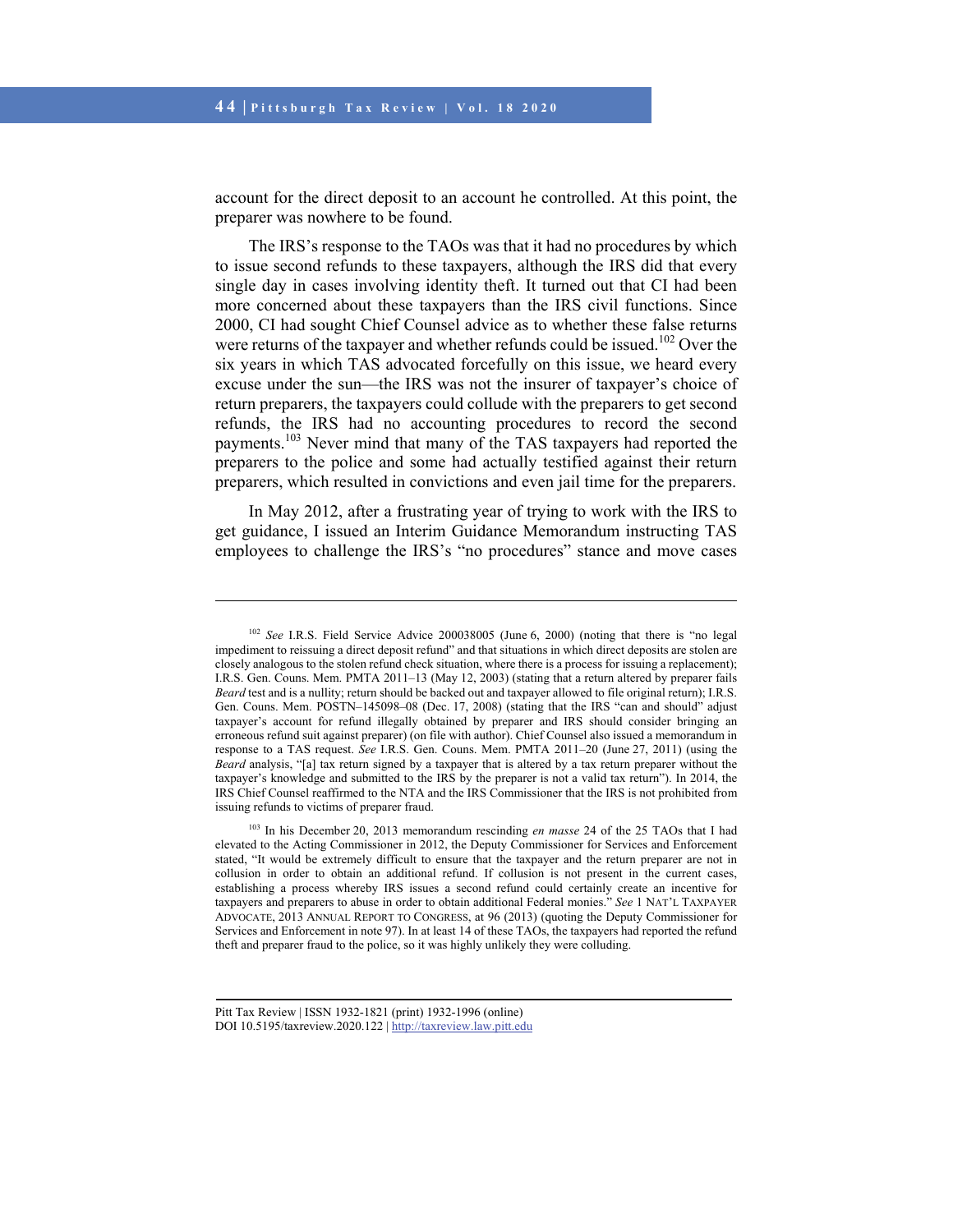forward with TAOs.104 We developed TAO memoranda with legal analysis for the cases elevated to me, and I issued two proposed TADs and two TADs on the subject.<sup>105</sup> I identified return preparer fraud as a most serious problem in three Annual Reports to Congress,<sup>106</sup> two Objectives Reports to Congress,<sup>107</sup> and testified about it before Congress on several occasions.<sup>108</sup> We created spreadsheets containing every case with a brief summary of the facts of the case, which later proved invaluable in debunking IRS objections and in developing procedures for handling the claims. By the time the IRS finally produced actual procedures in 2015, *more than a year after the Commissioner decided to issue these refunds*, TAS had issued 247 TAOs, of which twenty-five were elevated to the Commissioner and Acting Commissioner.109 I had raised the matter with two Commissioners and two Acting Commissioners. TAS's coordinated strategy of using TAOs and TADs to advocate for these taxpayers finally paid off.

The toll this took on taxpayers and on TAS personnel was enormous. Over the six years we worked this issue, TAS case advocates regularly checked in with their taxpayers. *For years*, they had to keep encouraging taxpayers to continue working with TAS, reassuring them we would not give up. *Of the twenty-five TAOs I elevated to the Commissioner and Acting Commissioner, the median Adjusted Gross Income was \$17,548 and the* 

<sup>107</sup> *See* NAT'L TAXPAYER ADVOCATE FY 2015 OBJECTIVES REPORT, *supra* note 50, at 22–34; *see also* 1 NAT'L TAXPAYER ADVOCATE, FISCAL YEAR FY 2016 OBJECTIVES REPORT TO CONGRESS, at 34– 37 (2015) [hereinafter NAT'L TAXPAYER ADVOCATE FY 2016 OBJECTIVES REPORT].

<sup>108</sup> *See, e.g.*, *Hearing on National Taxpayer Advocate's 2014 Annual Report to Congress: Hearing Before the Subcomm. on Gov't Operations of the H. Comm. on Oversight and Gov't Reform*, 116th Cong. (Apr. 15, 2015) (Statement of Nina E. Olson, National Taxpayer Advocate).

109 TAS issued 5 Return Preparer Fraud TAOs in FY 2011; 58 TAOs in FY 2012; 100 TAOs in FY 2013; 51 TAOs in FY 2014; and 23 TAOs in FY 2015 (through April 2015). NAT'L TAXPAYER ADVOCATE FY 2016 OBJECTIVES, *supra* note 107, at 35.

<sup>104</sup> NAT'L TAXPAYER ADVOCATE, INTERIM GUIDANCE FOR PREPARING TAXPAYER ASSISTANCE ORDERS (TAOS) TO ACCOUNTS MANAGEMENT INVOLVING RETURN PREPARER FRAUD, TAS–13–0512– 017 (May 23, 2012) (on file with author).

<sup>105</sup> *See* NAT'L TAXPAYER ADVOCATE FY 2015 OBJECTIVES REPORT, *supra* note 50, at 27–28 (reciting a timeline of events in Fig. 11.4).

<sup>106</sup> *See* 1 NAT'L TAXPAYER ADVOCATE, 2011 ANNUAL REPORT TO CONGRESS, at 59–60 (2011) [hereinafter NAT'L TAXPAYER ADVOCATE 2011 ANNUAL REPORT]; *see also supra* note 103, at 94–102; 1 NAT'L TAXPAYER ADVOCATE, 2012 ANNUAL REPORT TO CONGRESS, at 68–83 (2012).

Pitt Tax Review | ISSN 1932-1821 (print) 1932-1996 (online) DOI 10.5195/taxreview.2020.122 | http://taxreview.law.pitt.edu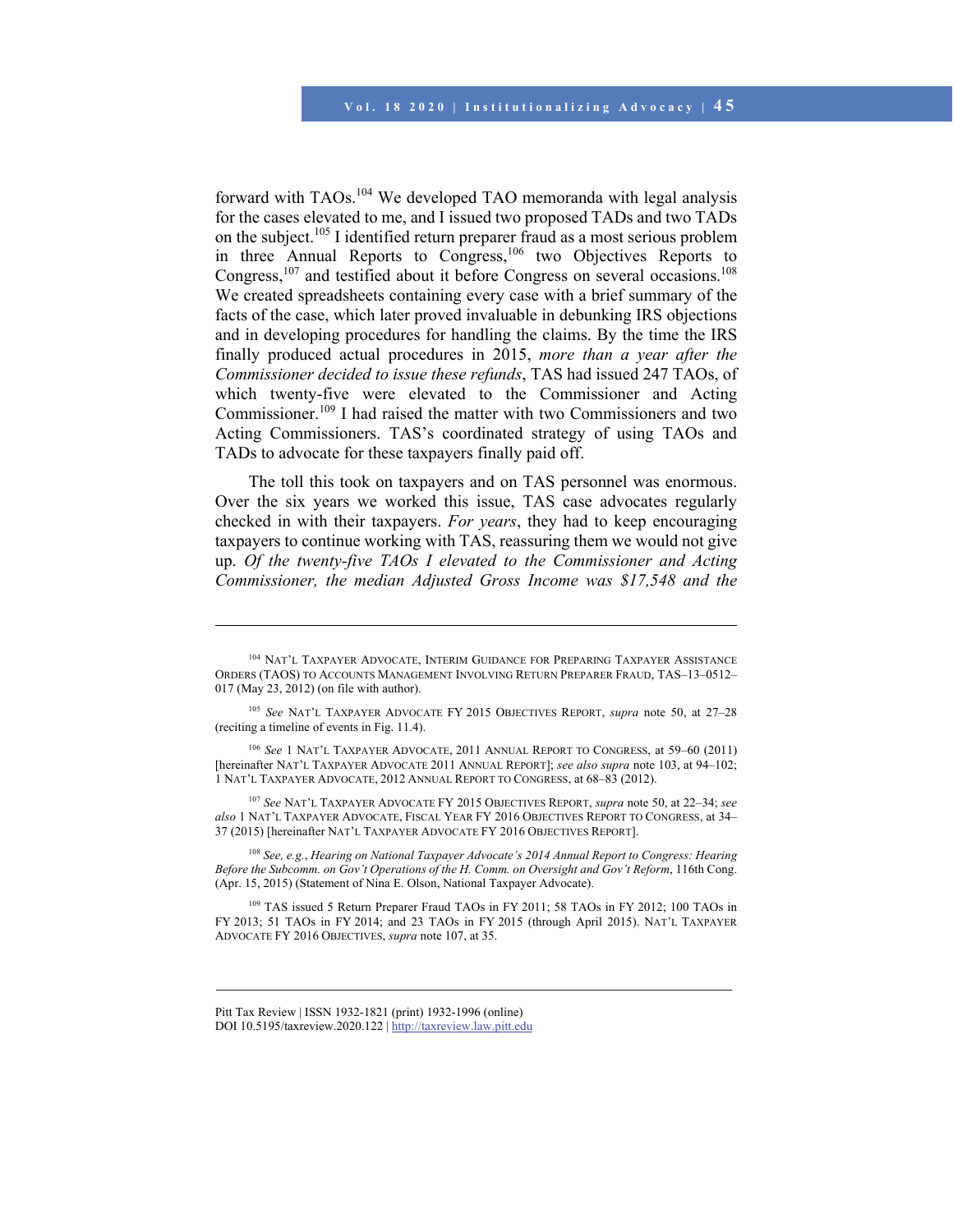median refund was \$2,511.<sup>110</sup> The issue is still not fully resolved for some taxpayers; unless they are willing and able to obtain a police report, IRS will not process their refunds. Never mind that some police stations will not issue reports for refund fraud, even when the LTA calls to ask. And never mind that some victims, who are undocumented, cannot go to a police station without risking deportation.

The only upside of this dismal tale is that TAS employees in case advocacy, systemic advocacy, research, and the attorney advisor group experienced what it was like to work together on an advocacy strategy. It was coordinated and effective, and it required perseverance. The most disturbing aspect of this period was that so few IRS employees showed empathy or exhibited any sense of urgency for these taxpayers; the IRS response demonstrated clearly the law enforcement—as opposed to tax administration and taxpayer service—mindset engrained in the agency. The fact that these events were occurring as the IRS tried to envision its "Future State" did not bode well for that plan.<sup>111</sup>

### VI. THE "LOST" IRMS ON TAOS AND TADS

In the last year of my service as NTA, I and a small group of TAS attorneys and senior advisors worked to issue revised IRMs on TAOs and TADs, reflecting what we had learned about the processes over almost two decades. With respect to TAOs, we had definitely heard the legitimate frustration of BOD Commissioners about how long it took to resolve cases once they arrived at the NTA level; but we also knew, from experience, that many cases elevated to the NTA required more handling time because they presented complex or new issues that needed thoughtful and thorough case development and research. Although only a few handfuls of TAOs actually landed on the NTA's desk over eighteen years, of those that did, many cases

<sup>110</sup> *Supra* note 103, at 94.

<sup>111</sup> *See* 1 NAT'L TAXPAYER ADVOCATE, 2015 ANNUAL REPORT TO CONGRESS, at 3–13 (2016) [hereinafter NAT'L TAXPAYER ADVOCATE 2015 ANNUAL REPORT] (discussing my concerns about the IRS Future State Vision). Based on these concerns, I held twelve Public Forums on Taxpayer Needs and Preferences throughout 2016, hearing from taxpayers in locations throughout the United States, and often in the company of members of Congress. In many ways, my experience seeing the IRS be so callous with respect to the Return Preparer Fraud cases was the catalyst for the Public Forums. I reported on the Public Forums and set forth my own vision for a 21st century IRS. *See* 1 NAT'L TAXPAYER ADVOCATE, FISCAL YEAR 2017 OBJECTIVES REPORT TO CONGRESS, at 1 (2016); NAT'L TAXPAYER ADVOCATE 2016 ANNUAL REPORT, *supra* note 50, at 1.

Pitt Tax Review | ISSN 1932-1821 (print) 1932-1996 (online) DOI 10.5195/taxreview.2020.122 | http://taxreview.law.pitt.edu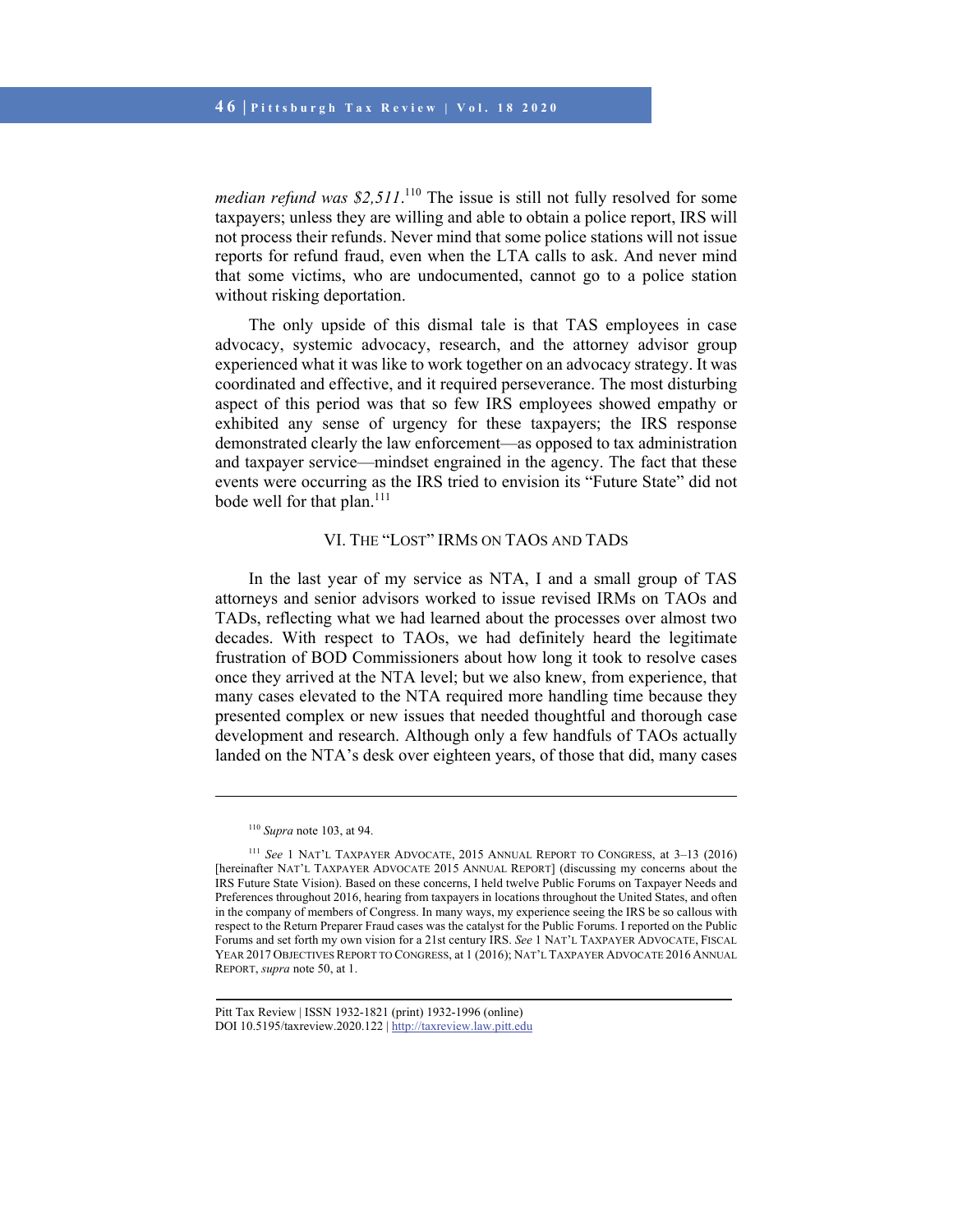presented issues of first impression that required legal opinions from the Office of Chief Counsel. Other cases rose to the NTA level simply because IRS artificial "cycle-time" measures drove the case to the next stage (such as levy or proposed assessment) regardless of whether issues were actually resolved. The new TAO IRM tried to address all of these concerns as well as lay out an appeals process that reflected the statutory language.

In the spring of 2019, we circulated the IRMs to IRS leadership. We first shared them with the Commissioner and his senior advisor. They raised concerns about the Commissioner being involved in specific taxpayer cases, which we then tried to address. I was particularly sensitive to the fact that the Commissioner is the head of the agency, and I agreed with the statutory structure that his decision is final. I also agreed that there is great risk in the Commissioner, nominated by the President and hence a political appointee, intervening in specific taxpayer cases. But I believe the statute and Congress envisioned the Commissioner has a role to play in the TAO process— Congress wanted the Commissioner to know what was actually happening to taxpayers in disputes with the IRS—not just statistics, but specific instances. In fact, on January 10, 1996, before the enactment of TBOR II, the *Commissioner* amended Delegation Order 232 to limit the authority to modify or rescind the TAO to only the *Commissioner*, Deputy Commissioner or the Taxpayer Ombudsman.112 This approach was adopted by Congress in 1996 and retained in 1998.113 Moreover, the Internal Revenue Code mandates the NTA be a direct report to the Commissioner.<sup>114</sup> By granting the Deputy

 $114$  I.R.C. § 7803(c)(1)(B)(i).

l

Pitt Tax Review | ISSN 1932-1821 (print) 1932-1996 (online) DOI 10.5195/taxreview.2020.122 | http://taxreview.law.pitt.edu

<sup>&</sup>lt;sup>112</sup> The stated reason for this amendment was to "reassure taxpayers that TAOs will be accorded the greatest respect and consideration by the IRS." Wielobob Memorandum, *supra* note 3, at 8 (quoting Delegation Order 232 (Rev. 2) as published at 61 FR 764 (Jan. 10, 1996)). Under the original Delegation Order 232, adopted on January 1, 1989 (the effective date of TBOR I), the Ombudsman delegated the TAO authority to PROs. Prior to 1996, I.R.C. § 7811(c) read as follows: "Any Taxpayer Assistance Order issued by the Ombudsman under this section may be modified or rescinded only by the Ombudsman, a district director, or a service center director, a compliance center director, a regional director of appeals, or any superior of any such person."

<sup>113</sup> TBOR II, *supra* note 6, at § 102(b) (amending I.R.C. § 7811(c) to limit modification or rescission authority to the Taxpayer Advocate, the Commissioner, or the Deputy Commissioner, in that order). In 1998, Congress replaced the title Taxpayer Advocate with the "National Taxpayer Advocate" but otherwise left the provision untouched. RRA 98, *supra* note 7, at § 1102(d)(1)(D).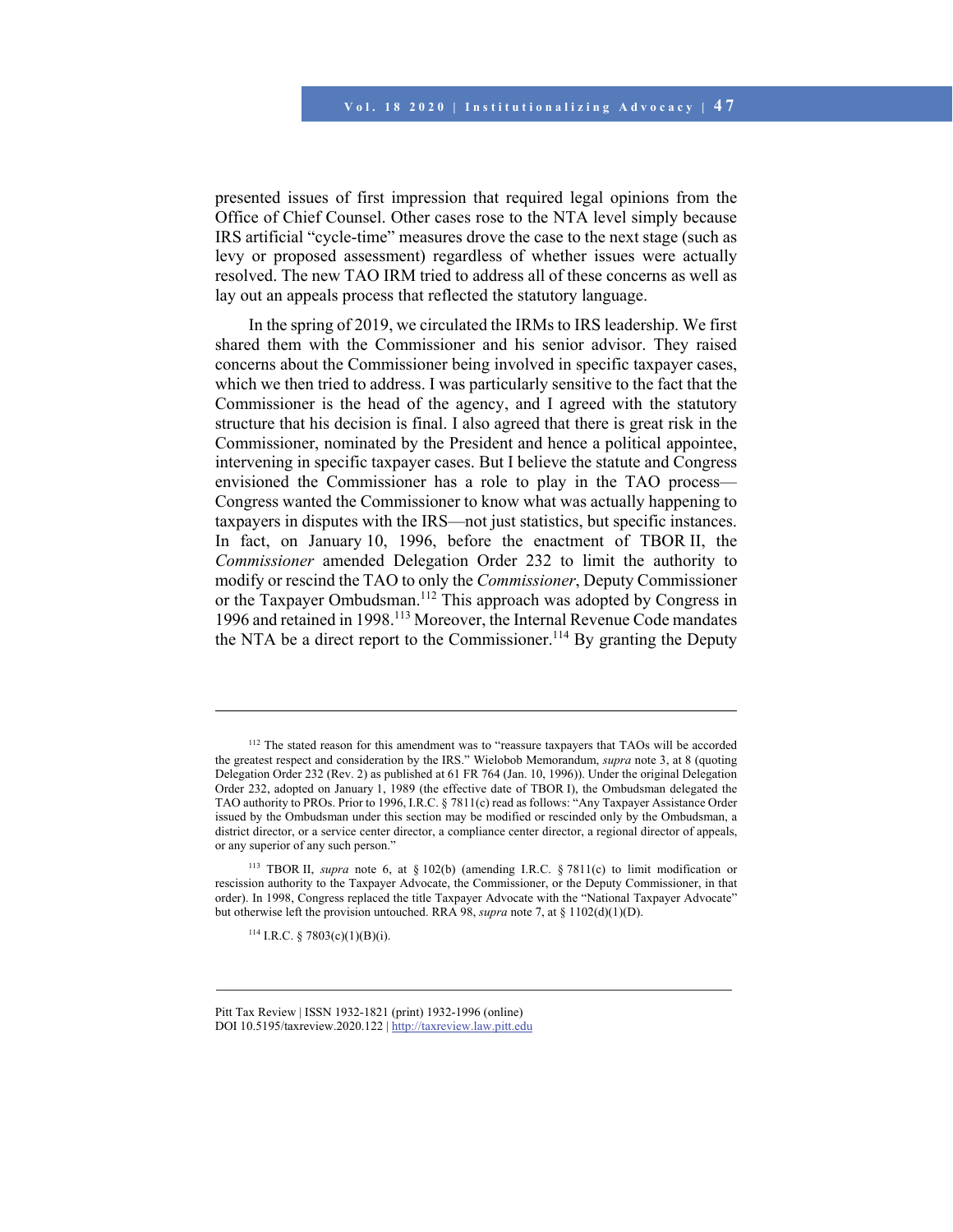Commissioner the final say on a TAO or TAD, the IRS was overturning a key protection of the NTA's independence and authority.

My proposed solution was, once a TAO was appealed to the NTA, the NTA would first modify or sustain a TAO to the head of the OD or function; the OD/function head could then appeal to the Deputy Commissioner. If the Deputy Commissioner rescinded or modified the TAO, and the NTA did not agree with the rescission or modification, the actions would be paused for a brief period of time so the NTA could prepare a memorandum for the Commissioner's review regarding the *systemic issue or concern* raised by the specific case. The taxpayer's identity would not be exposed and only those facts relevant to the decision on the systemic issue would be shared. In this way, the Commissioner would learn how the internal revenue laws, as administered in this case, were creating significant hardship, and be able to decide on the procedural issue without intervening in a specific case. At the time of my retirement, we had not yet heard whether the Commissioner agreed with this proposal. $^{115}$ 

#### VII. CONCLUSION AND SOME FINAL PERSONAL REFLECTIONS

Even after eighteen years, there is still much work to be done to ensure TAS's independence and effectiveness.<sup>116</sup> In the last few years of my tenure

<sup>&</sup>lt;sup>115</sup> We proposed a similar appeal process in the TAD IRM revisions, which at that point allowed only an appeal to the Deputy Commissioner. The Deputy Commissioner's office objected to these proposed revisions: "This section should be deleted in its entirety. There is no authority for creating a second appeal, this time to the CIR Del. Order 13–3 does not provide for a post-appeal process." Deputy Commissioner for Services and Enforcement ("DCSE") Comments on Proposed I.R.M. § 13.9.1 (Procedures for Taxpayer Advocate Directives) (on file with author). As discussed above, TFA resolved that matter legislatively by creating an Appeal process for TADs. *See* TFA, *supra* note 98. The Deputy Commissioner's office also objected to the proposed appeal revisions for TAOs: "Delete the reference to the Commissioner. TAOs are taxpayer-specific, and CIR is not involved in individual taxpayer cases." DCSE Comments on Proposed I.R.M. § 13.9.1 (Procedures for Taxpayer Advocate Directives) (on file with author). "The DCIR has the authority to respond to the appeal, meaning there is no further standing for NTA to dispute it." *Id.* Chief Counsel had advised me that once a TAO is rescinded by the DCIR, I would have to issue a new TAO to the Commissioner to get his review. Understanding I had that legal authority, I proposed the method described above—staying the DCIR's rescission or modification until I could brief the Commissioner on the issues involved in the case. At this time, the I.R.M. relating to TAO appeals has not been revised to reflect this proposal.

<sup>116</sup> *See* Nina E. Olson, *NTA Farewell*, NTA BLOG (July 31, 2019), https://taxpayeradvocate.irs.gov/ news/NTA\_Farewell; *see also* NAT'L TAXPAYER ADVOCATE 2020 OBJECTIVES REPORT, *supra* note 21, at 13–14.

Pitt Tax Review | ISSN 1932-1821 (print) 1932-1996 (online) DOI 10.5195/taxreview.2020.122 | http://taxreview.law.pitt.edu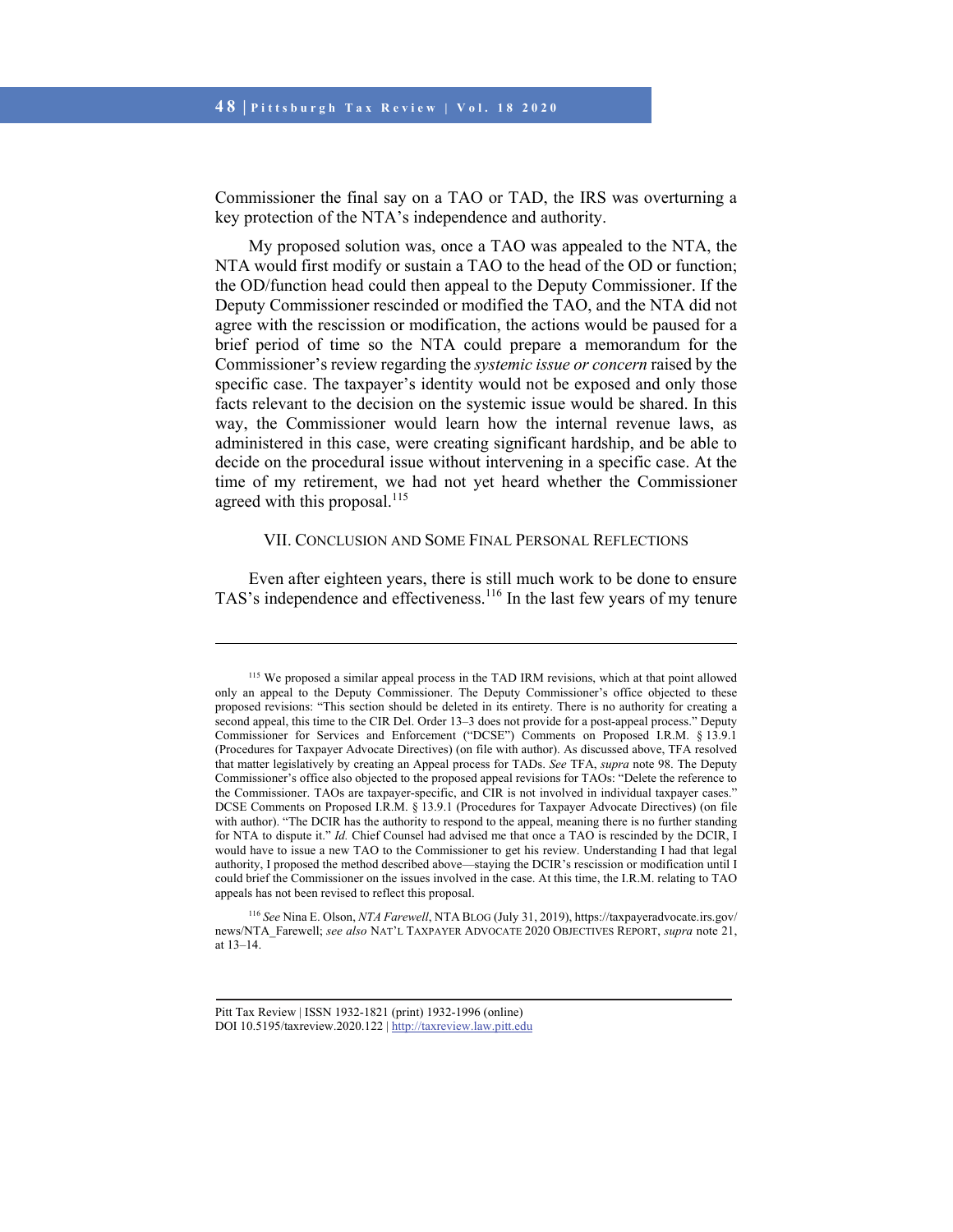as NTA, I submitted legislative recommendations to Congress to strengthen the independence of the Office of Taxpayer Advocate and to address gaps in its existing authority. These included:

- clarifying the NTA's authority to hire legal counsel;<sup>117</sup>
- clarifying the NTA's authority to make personnel decisions for all TAS employees, not just those in local taxpayer advocate offices: $118$
- clarifying TAS access to IRS files, IRS meetings with taxpayers whose cases are open in TAS, and other information; $119$
- authorizing the NTA to file *amicus* briefs in cases raising significant taxpayer rights concerns; $120$
- requiring Treasury and the IRS to address the NTA's comments in final rules:<sup>121</sup>
- authorizing TAS to assist taxpayers experiencing significant loss of property or harm during a lapse in appropriations;<sup>122</sup> and

118 2019 PURPLE BOOK, *supra* note 23, at 73.

 $\overline{\phantom{a}}$ 

<sup>119</sup> *Id.* at 77. *See also* NAT'L TAXPAYER ADVOCATE 2016 ANNUAL REPORT, *supra* note 50, at 34– 36 (2016).

120 2019 PURPLE BOOK, *supra* note 23, at 78. *See also* NAT'L TAXPAYER ADVOCATE 2016 ANNUAL REPORT, *supra* note 50, at 37–39; NAT'L TAXPAYER ADVOCATE 2011 ANNUAL REPORT, *supra* note 106, at 573–81; NAT'L TAXPAYER ADVOCATE 2002 ANNUAL REPORT, *supra* note 117, at 198–215. In 2002, Chief Counsel opined that the NTA could not submit an amicus brief to U.S. courts absent a specific legislative grant of authority. *See* Memorandum from Carol A. Campbell, Counsel to the Nat'l Taxpayer Advocate, to Nina E. Olson, Nat'l Taxpayer Advocate, on Authority for the Nat'l Taxpayer Advocate to File Amicus Briefs with the Courts of the United States (Oct. 2, 2002).

121 2019 PURPLE BOOK, *supra* note 23, at 79. *See also* NAT'L TAXPAYER ADVOCATE 2016 ANNUAL REPORT, *supra* note 50, at 37–39; NAT'L TAXPAYER ADVOCATE 2011 ANNUAL REPORT, *supra* note 106, at 573–81; NAT'L TAXPAYER ADVOCATE 2002 ANNUAL REPORT, *supra* note 117, at 198–215.

122 2019 PURPLE BOOK, *supra* note 23, at 80. *See also* NAT'L TAXPAYER ADVOCATE 2020 OBJECTIVES REPORT, *supra* note 21, at 40–44; NAT'L TAXPAYER ADVOCATE FY 2015 OBJECTIVES REPORT, *supra* note 50, at 79–91.

<sup>117 2019</sup> PURPLE BOOK, *supra* note 23, at 70. *See also* NAT'L TAXPAYER ADVOCATE 2016 ANNUAL REPORT, *supra* note 50, at 37–39; NAT'L TAXPAYER ADVOCATE 2011 ANNUAL REPORT, *supra* note 106, at 573–81; 1 NAT'L TAXPAYER ADVOCATE, 2002 ANNUAL REPORT TO CONGRESS, at 198–215 (2002) [hereinafter NAT'L TAXPAYER ADVOCATE 2002 ANNUAL REPORT].

Pitt Tax Review | ISSN 1932-1821 (print) 1932-1996 (online) DOI 10.5195/taxreview.2020.122 | http://taxreview.law.pitt.edu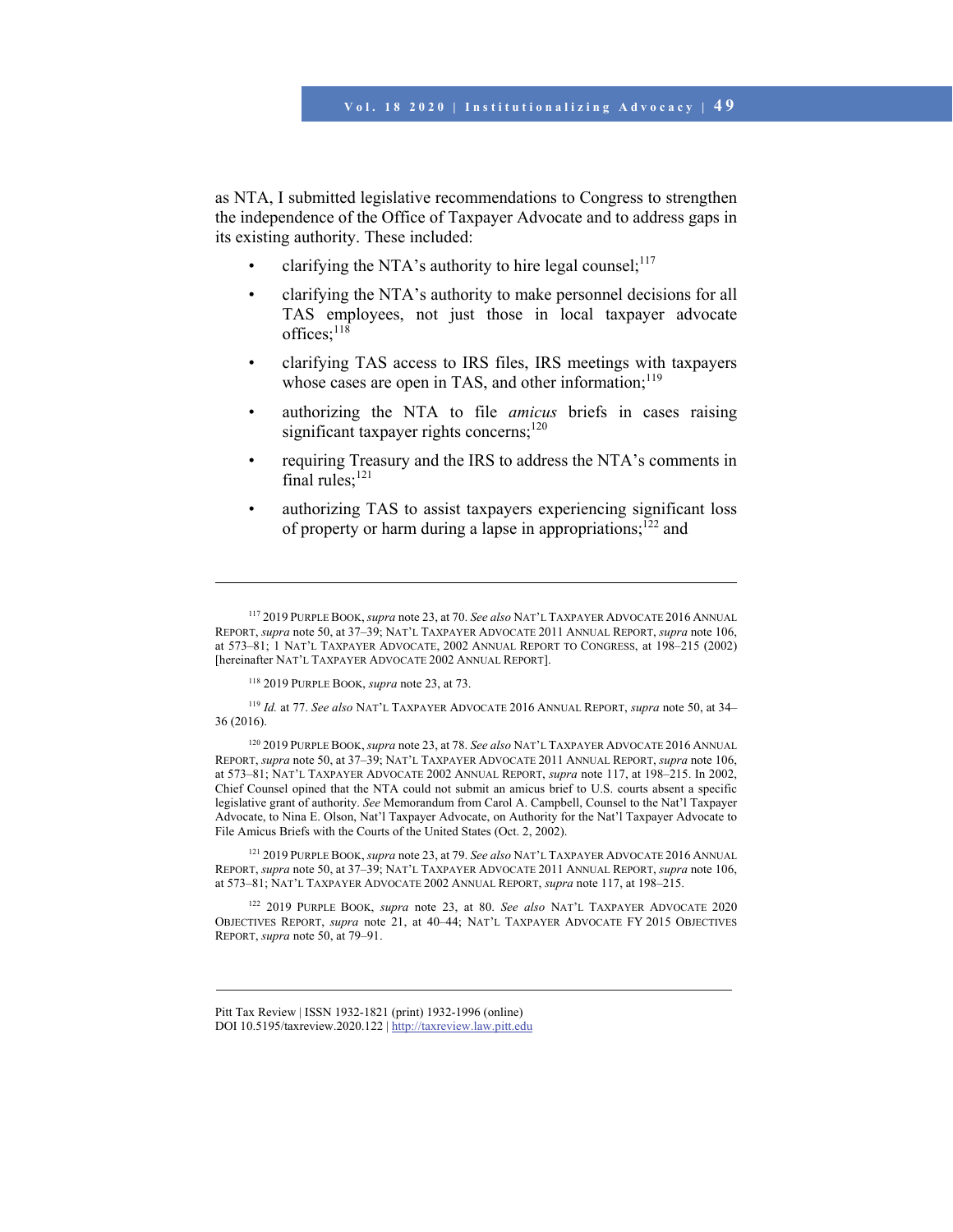l

repealing the suspension of statutory periods of limitation while taxpayers seek TAS assistance.<sup>123</sup>

That is the work of future NTAs. Each NTA has a honeymoon period with the IRS, in which the IRS and the NTA believe they will be able to resolve matters internally and without conflict. For myself, that honeymoon was short. By early April 2001, after only a few weeks on the job, I had already issued a memorandum to the Commissioner about the IRS's plans for rolling out the federal payment levy program (FPLP), taking 15% of the monthly social security payments of persons with tax debts, my concerns about which fell on deaf ears of IRS leadership.<sup>124</sup> By May 2002, I was ready to resign as a result of my frustration with the IRS's lack of engagement with TAS casework and with TAS leadership.<sup>125</sup> After I raised my concerns, the

<sup>125</sup> In a May 29, 2002 letter to the Commissioner and Deputy Commissioner, I wrote:

The lack of engagement of the Senior Leadership Team with TAS casework is duplicated in the relationships with the National Taxpayer Advocate. I can count on my right hand the one-on-one meetings I have had with the leaders of the operating divisions since coming on board. I have made luncheon dates, only to have them cancelled. When I raise issues to my "peers" and grab their attention at close of meetings, I am told to work with whatever executive or analyst is in charge of a particular program. And yet, when I do negotiate with that executive, I find that they do not have the authority to make decisions. In fact, I am often not told that decisions that I thought were actually made are later reversed or altered.

Whether this approach is a deliberate attempt to appease and marginalize the NTA office, or whether it is an inadvertent result of the bureaucratic structure of the IRS, is relevant only to a certain point. Regardless of the motivation, the NTA office does not receive access to the senior leadership team. NTA involvement is viewed as something that can shunted off to lower executives and as long as they manage it, the heads of office do not need to be concerned about the issues and problems identified by the NTA.

Memorandum from Nina E. Olson, Nat'l Taxpayer Advocate to Charles Rossotti, Comm'r and Bob Wenzel, Deputy Comm'r of Internal Revenue (May 29, 2002) (on file with author).

<sup>123 2019</sup> PURPLE BOOK, *supra* note 23, at 82. *See also* NAT'L TAXPAYER ADVOCATE 2015 ANNUAL REPORT, *supra* note 111, at 316–28.

<sup>124</sup> *See* Memorandum from Nina E. Olson, Nat'l Taxpayer Advocate to Comm'r, Large and Mid-Sized Bus. Div.; Comm'r, Small Bus./Self-Employed Div.; Comm'r Tax Exempt and Gov't Entities Div.; Comm'r, Wage and Inv. Div.; Chief Appeals, Chief Counsel, on I.R.C. § 6331(h) Levies on Social Security Payments (Apr. 16, 2001) (on file with author). I.R.C. §§ 6331(h) and 6343(a)(1)(D) authorize the Secretary to continuously levy up to 15% of any non-means-tested federal payment where there is an outstanding tax debt of the recipient. In response to my memorandum, the Commissioner issued a moratorium on implementing the FPLP on Social Security benefits until the IRS developed a low-income filter and conducted an outreach campaign to alert the affected population and their representatives (*e.g.*, guardian and conservators). For a more detailed discussion of FPLP levies on social security benefits, *see* 2 NAT'L TAXPAYER ADVOCATE, 2008 ANNUAL REPORT TO CONGRESS, at 45–72 (2008).

Pitt Tax Review | ISSN 1932-1821 (print) 1932-1996 (online) DOI 10.5195/taxreview.2020.122 | http://taxreview.law.pitt.edu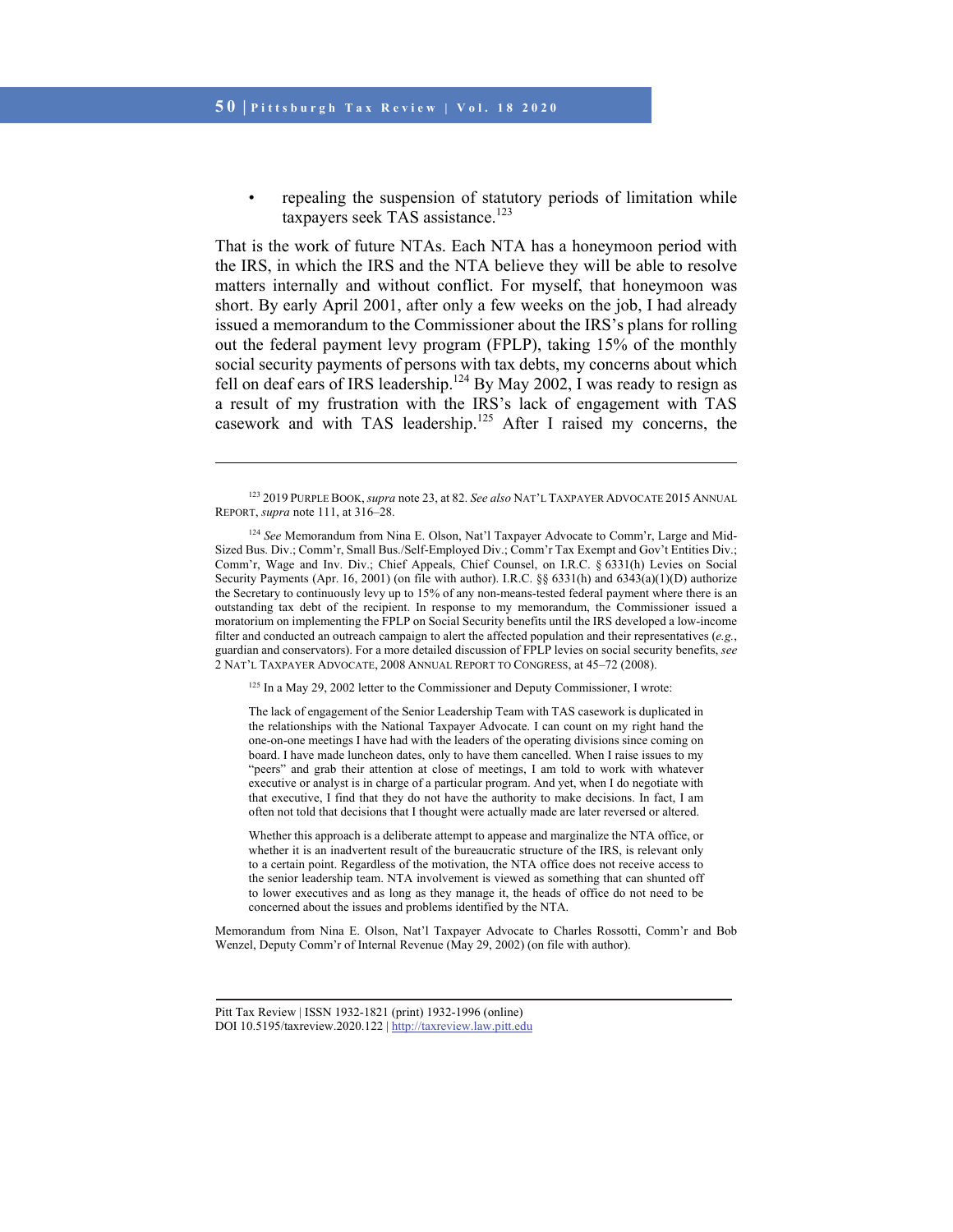Commissioner and Deputy Commissioner shepherded through TAS Service Level Agreements with the Operating Divisions, but the issue of working with the IRS at all levels continues to bedevil TAS.<sup>126</sup> In fact, in the recentlyappointed NTA's first Objectives Report to Congress, she recounts how she has already encountered a roadblock. Under  $\S 7803(c)(3)$ , when the NTA submits recommendations to the Commissioner, "[t]he Commissioner shall establish procedures requiring a formal response . . . within 3 months." Early in 2020 (pre-pandemic shutdown) TAS submitted to the Commissioner *all* administrative recommendations from the 2019 Annual Report to Congress: not just those in the Most Serious Problem section (the previous practice), but also those made in Status Updates, in the Most Litigated Issues, and in research studies. The NTA reports that the IRS's position is it is only required to respond to the recommendations raised in the Most Serious Problems. The NTA states:

We believe the IRS's position misinterprets the statute and deprives Congress and the public of answers they deserve. As noted, we have submitted our administrative recommendations to the IRS pursuant to  $\S 7803(c)(3)$ , which requires a formal response to each administrative recommendation the National Taxpayer Advocate makes. There is nothing in this subsection that limits the National Taxpayer Advocate to recommending actions that are proposed in the MSP section of the annual report. In fact, there is nothing in this subsection that limits the National Taxpayer Advocate to recommending actions that are proposed in the report at all. The intent of the statute is clear: If the National Taxpayer Advocate makes an administrative recommendation to mitigate a taxpayer problem—regardless of whether or where it has appeared in a report—the IRS should evaluate it and respond in writing so that TAS, Congress, and the taxpaying public know whether the IRS plans to implement the recommendation and, if not, why not. General narrative discussions that do not address recommendations

<sup>&</sup>lt;sup>126</sup> For example, in September 2002, the IRS Oversight Board's decided that "when the Board and its committees measure the performance of the OTA [Office of Taxpayer Advocate], ODs, and senior executives, the measures shall include progress in reducing the occurrence of systemic problems that taxpayers encounter in dealing with ODs and progress of the OTA and ODs in promptly resolving such problems and providing prompt relief in other cases referred or returned by TA to ODs for resolution." IRS OVERSIGHT BD., OVERSIGHT OF THE OFF. OF TAXPAYER ADVOC.: PRINCIPAL FINDINGS AND ACTIONS, at 13 (2002). A year later, the Deputy Commissioner for Services and Enforcement issued a memorandum instructing the Operating Division Commissioners "to incorporate an ongoing item on TAS case inventory in your Business Performance Review (BPR) starting in Fiscal Year '04. This item should include any conclusions you draw from the reports as well as initiatives you are pursuing to correct identified systemic problems." Memorandum from Mark E. Matthews, Deputy Comm'r for Servs. and Enf't to Div. Comm'rs on Addressing Systemic Problems in TAS Cases 1 (Oct. 10, 2003) (on file with author). That practice lasted about a year.

Pitt Tax Review | ISSN 1932-1821 (print) 1932-1996 (online) DOI 10.5195/taxreview.2020.122 | http://taxreview.law.pitt.edu